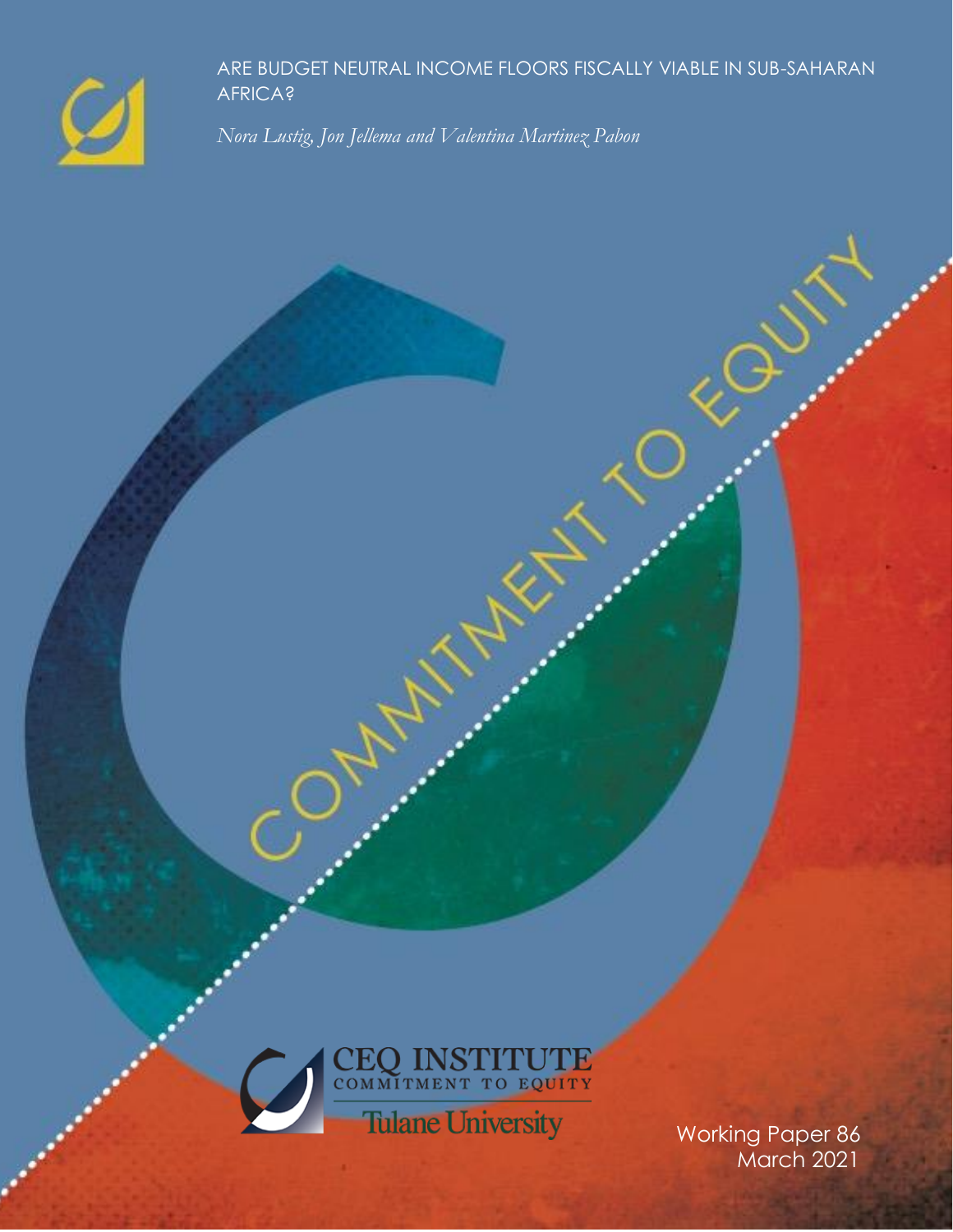# **The CEQ Working Paper Series**

The CEQ Institute at Tulane University works to reduce inequality and poverty through rigorous tax and benefit incidence analysis and active engagement with the policy community. The studies published in the CEQ Working Paper series are pre-publication versions of peer-reviewed or scholarly articles, book chapters, and reports produced by the Institute. The papers mainly include empirical studies based on the CEQ methodology and theoretical analysis of the impact of fiscal policy on poverty and inequality. The content of the papers published in this series is entirely the responsibility of the author or authors. Although all the results of empirical studies are reviewed according to the protocol of quality control established by the CEQ Institute, the papers are not subject to a formal arbitration process. Moreover, national and international agencies often update their data series, the information included here may be subject to change. For updates, the reader is referred to the CEQ Standard Indicators available online in the CEQ Institute's website [www.commitmentoequity.org/datacenter.](http://www.commitmentoequity.org/datacenter) The CEQ Working Paper series is possible thanks to the generous support of the Bill & Melinda Gates Foundation. For more information, visit [www.commitmentoequity.org.](http://www.commitmentoequity.org/)

The CEQ logo is a stylized graphical representation of a Lorenz curve for a fairly unequal distribution of income (the bottom part of the C, below the diagonal) and a concentration curve for a very progressive transfer (the top part of the C).

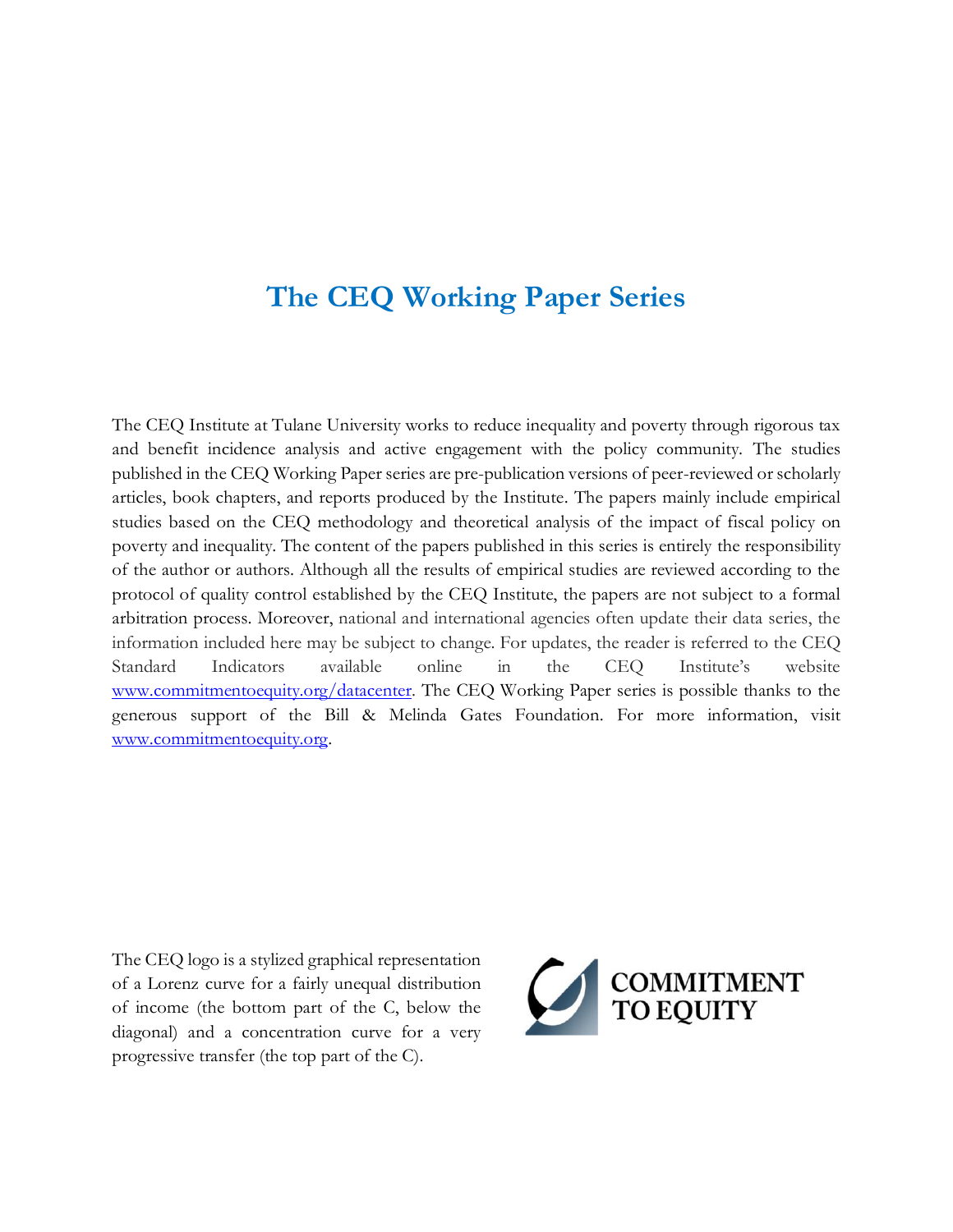

## ARE BUDGET NEUTRAL INCOME FLOORS FISCALLY VIABLE IN SUB-SAHARAN AFRICA?\*

*Nora Lustig, Jon Jellema, and Valentina Martinez Pabon †*

CEQ Working Paper 86

March 2021

## ABSTRACT

Using microsimulations, we assess whether budget neutral universal income floors are fiscally viable in twelve SSA countries. We consider three universal basic income (UBI) scenarios of decreasing levels of generosity: poverty line, average poverty gap, and current spending on transfers and subsidies per person (spending neutral). The viability of the policies is assessed by comparing the results on poverty and average tax rates obtained from the simulated scenarios with those in the current system (baseline). We find that poverty line and poverty gap UBI programs would not be viable. Spending neutral UBI programs could potentially be viable in Botswana, Ghana and Zambia. If resources are targeted to the poor, a poverty line scenario is viable in Botswana, Ghana, Namibia, and South Africa.

**JEL Codes**: H22, I38, D31

**Key words**: universal basic incomes, fiscal policy, fiscal incidence, poverty, fiscal impoverishment, taxes, sub-Saharan Africa

<sup>\*</sup> This paper was prepared for the AERC Collaborative Project "Revisiting Growth, Poverty, Inequality, and Redistribution Relationships in Africa." The authors are very grateful to the anonymous peer reviewer/s for very helpful comments and suggestions. Its content represents the views and ideas of the authors and is not meant to represent the position of the institutions with which they are affiliated. All errors and omissions remain the sole responsibility of the authors.

<sup>†</sup> Nora Lustig is Samuel Z. Stone Professor of Latin American Economics in the Department of Economics at Tulane University, and Director of the Commitment to Equity (CEQ) Institute at Tulane University [\(nlustig@tulane.edu\)](mailto:nlustig@tulane.edu). Jon Jellema is a consultant at the CEQ Institute [\(jon.jellema@ceqinstitute.org\)](mailto:jon.jellema@ceqinstitute.org). Valentina Martinez Pabon is a Ph.D. student in the Department of Economics at Tulane University [\(vmartinezpabon@tulane.edu\)](mailto:vmartinezpabon@tulane.edu).

This paper was prepared as part of the Commitment to Equity Institute's country-cases research program and benefitted from the generous support of the Bill & Melinda Gates Foundation. For more details, click here [www.ceqinstitute.org](http://www.ceqinstitute.org/).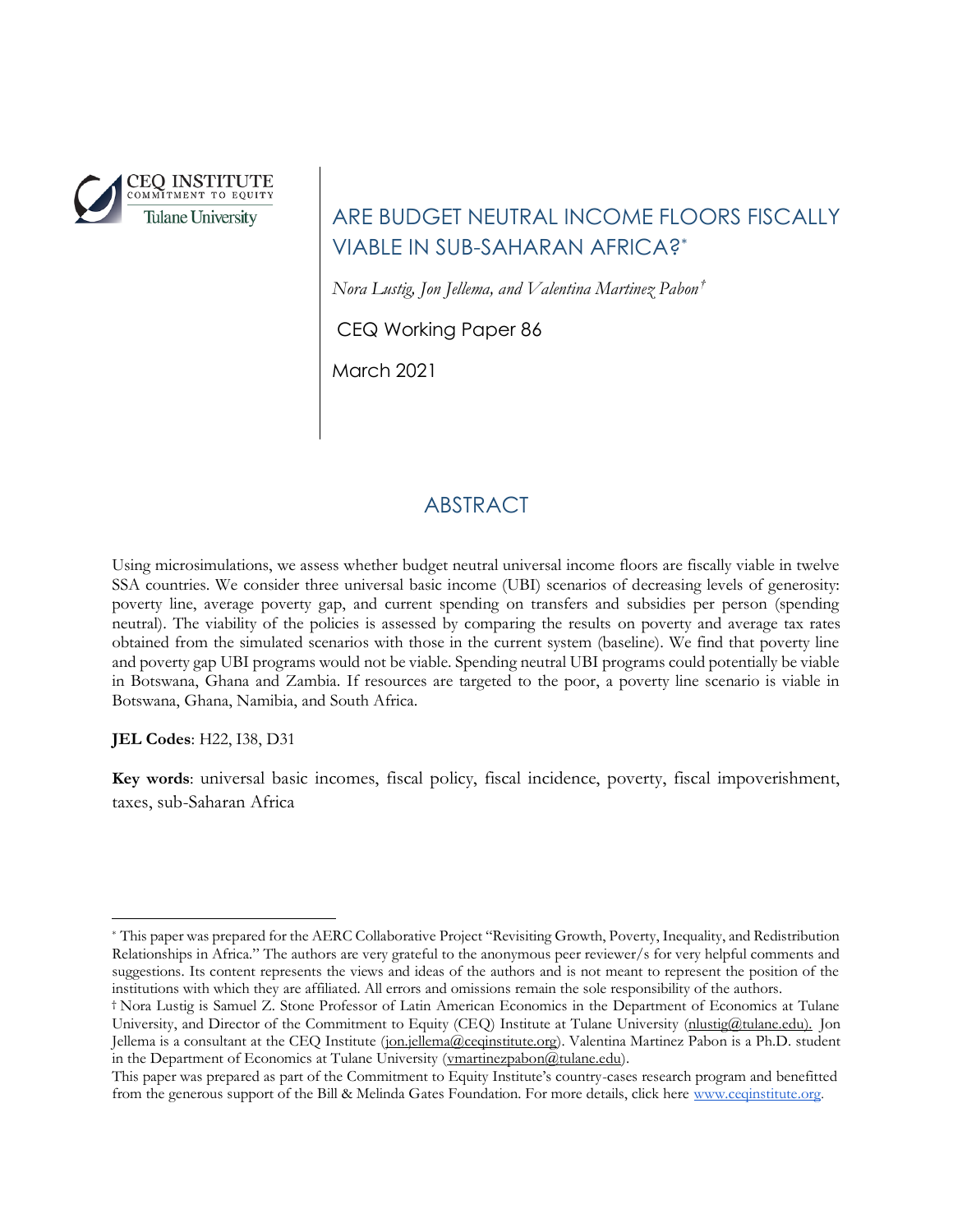#### **I. Introduction**

In Sub-Saharan Africa (SSA), where poverty is still quite pervasive<sup>1</sup>, economic growth alone might take a long time to reduce poverty substantially. <sup>2</sup> Furthermore, in many countries, the existing combination of taxes, transfers and subsidies makes a portion of the poor net payers into the fiscal system: that is, there is what has been called fiscal impoverishment (Higgins and Lustig, 2016).<sup>3</sup> While these same net payers living in poverty may be receiving transfers in kind (public education and infrastructure, for example), these are not fungible. They cannot be sold, and the money used to buy food, for instance. Could countries in the region rely on cash transfers to provide income floors to reduce or even eliminate fiscal impoverishment and poverty overall more quickly? The answer depends, first, on how income floors are defined. Second and crucially, on whether the resources required to provide an adequate income floor can be raised without potentially significant efficiency losses, in addition to political economy questions and administrative challenges. There are two obvious sources for additional spending on cash transfers: reducing expenditures on subsidies and increasing (direct and/or indirect) taxes paid by households.<sup>4</sup>

Using microsimulations, we attempt to answer the following overarching question: are budget neutral universal income floors fiscally viable in Sub-Saharan Africa? Our analysis is carried out in twelve SSA countries: Botswana, Comoros, eSwatini (formerly Swaziland), Ghana, Ivory Coast, Lesotho, Namibia, South Africa, Tanzania, Togo, Uganda, and Zambia. The viability of the policies simulated here is assessed by comparing the results on poverty and average tax rates obtained from the simulated scenarios with the baseline indicators. The baseline indicators are obtained from the fiscal incidence analyses generated with household surveys conducted between 2010 and 2015.<sup>5</sup> The fiscal incidence analyses use what is known as the accounting approach. The accounting approach followed in these studies is described in detail in Lustig (2018). These studies were converted into a set of harmonized microdata housed in the Commitment to Equity Institute <sup>6</sup> and the

<sup>1</sup> See the poverty measures on Table 1 in the next section.

<sup>2</sup> For example, Ivory Coast is the fastest growing economy in our sample: between 2008 and 2016, real GNI per-capita grew by nearly 30 percent. However, from 2008 to 2015, the proportion of the population living in extreme poverty (i.e., living on \$PPP (2011) 1.90 per person per day or less) fell by less than one-half of a percentage point.

<sup>3</sup> According to the fiscal incidence analyses housed in the Commitment to Equity Data Center on Fiscal Redistribution, a portion of the poor are net payers in the following countries: Comoros, Ghana, Ivory Coast, Tanzania, Togo, and Uganda. <sup>4</sup> There are other alternatives such as decreasing government spending on other items and/or increasing taxes on corporations or other entities different from households. In addition, government revenues could be raised by reducing tax evasion and tax avoidance. Analyzing these options goes beyond the scope of this paper.

<sup>&</sup>lt;sup>5</sup> The description of the fiscal systems and specific assumptions for each country can be found in: Botswana (Younger, 2020); Comoros (Belghith et al., 2017); eSwatini (Renda and Goldman, 2020); Ghana (Younger, Osei-Assibey and Oppong, 2016); Ivory Coast (Tassot and Jellema, 2019); Lesotho (Houts and Goldman, 2019); Namibia (Sulla, Zikhali and Jellema, 2016 and Jellema and Renda, 2020); South Africa (Inchauste et al., 2017 and Goldman, Woolard and Jellema, 2020); Tanzania (Younger, Myamba and Mdadila, 2016); Togo (Tassot and Jellema, 2018); Uganda (Jellema et al., 2016 and Mejia-Mantilla et al., 2020); and Zambia (de la Fuente, Jellema and Rosales, 2018).

<sup>6</sup> This harmonized microdata is housed in the CEQ Data Center on Fiscal Redistribution and is available upon request. The request must be placed directly to the author or organization that produced the study. The contacts by country can be found in [www.ceqinstitute.org.](http://www.ceqinstitute.org/)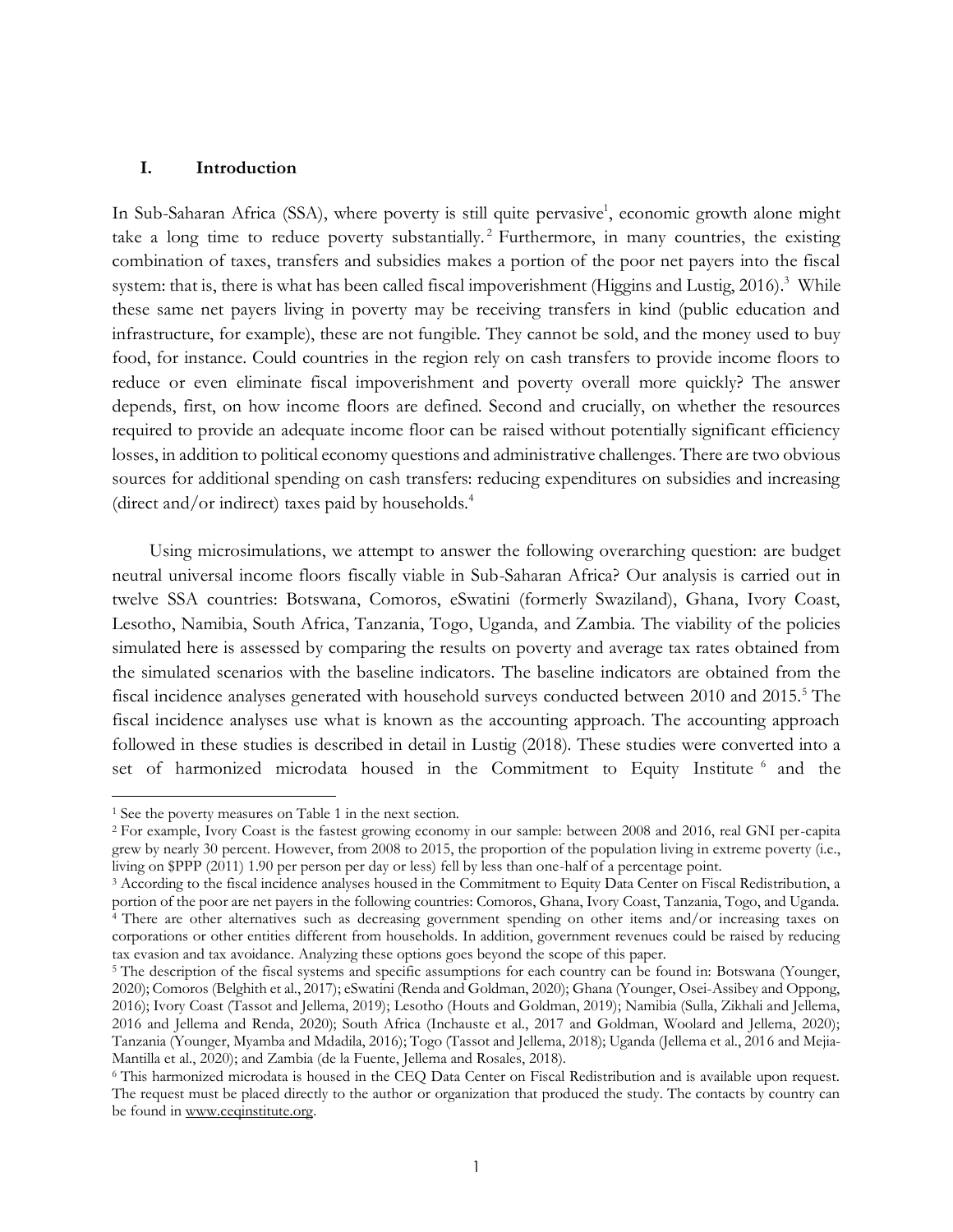microsimulations are applied on the harmonized microdata for each country.

We consider three universal basic income (UBI) scenarios of decreasing generosity levels: poverty line, average poverty gap, and current spending on transfers and subsidies per person. For the poverty line scenarios (and, to calculate the average poverty gap and all the indicators), we define two types of "income floors." In addition to the UBI scenarios, we consider the same three scenarios of decreasing generosity but in which transfers are targeted to the poor: that is, would it be fiscally viable to provide an income floor at least for the poor?

Income floors are defined as follows. The lower income floor is set at the World Bank International Poverty Line of US\$1.90 a day (in 2011 PPP).<sup>7</sup> The highest income floor is set at the country specific World Bank Income Class International Poverty Lines. In our country set, there are three income class-specific poverty lines: US\$1.90 a day for low-income countries (Comoros, Tanzania, Togo, and Uganda); US\$3.20 a day for lower middle-income countries (eSwatini, Ghana, Ivory Coast, Lesotho, and Zambia); and, US\$5.50 a day for upper middle-income countries (Botswana, Namibia, and South Africa).

We define a policy option as *viable* if four conditions are met. Two of the conditions relate to the poverty impact and two to the impact on tax burdens. Regarding the poverty impact, first, we require that the fiscal system is not poverty increasing.<sup>8</sup> In particular, we require that the postfiscal headcount ratio and the squared poverty gap index, both measured with *consumable* income, should not be higher than the prefiscal one. Consumable income is equal to prefiscal income minus direct *and* indirect taxes plus cash transfers *and* consumption subsidies.<sup>9</sup> We prefer to use consumable income as the welfare indicator rather than the more frequently used disposable income concept because the latter does not incorporate the extent to which individuals pay net indirect taxes. To measure poverty, we use two poverty lines: the World Bank International Poverty Line of US\$1.90 a day (in 2011 PPP)<sup>10</sup> and the country specific World Bank Income Class International Poverty Lines.<sup>11</sup> The fiscal incidence analyses showed that in Comoros, Ghana, Ivory Coast, Tanzania, Togo, Uganda, and Zambia, the incidence of taxes, transfers, and subsidies in the baseline is such that poverty is higher than the prefiscal income poverty. <sup>12</sup> This undesirable result is broadly due to the fact that the poor (and near poor) pay consumption taxes but receive very little in the form of cash transfers and only a small share of total subsidies. Fiscal impoverishment is a characteristic one would prefer to eliminate with an alternative

<sup>7</sup> This International Poverty Line is used to track progress of Goal 1, Target 1 of the Sustainable Development Goals.

<sup>8</sup> How would it be possible for an outcome to be worse? It could happen because the additional taxes required to make the new scheme budget neutral have a net effect that causes poverty to rise, for example.

<sup>9</sup> Note that this income concept is different from what international databases such as the World Bank's PovCal report. The inequality and poverty indicators in international databases *never* include the effect of indirect taxes or subsidies on measured inequality and poverty. Thus, the measures shown in this paper cannot be directly compared to those in such databases or even most country studies, unless they used consumable income as the welfare indicator. On the specific differences of income concepts, see chapters 1 and 6 in Lustig (2018) for details.

<sup>&</sup>lt;sup>10</sup> This International Poverty Line is used to track progress of Goal 1, Target 1 of the Sustainable Development Goals. <sup>11</sup> For details, see Jolliffe and Prydz (2016).

<sup>12</sup> This result occurred whether one used the lowest World Bank's International Poverty Line of \$1.90 (2011 PPP) a day or the World Bank's country specific international poverty lines (Jolliffe and Prydz, 2016).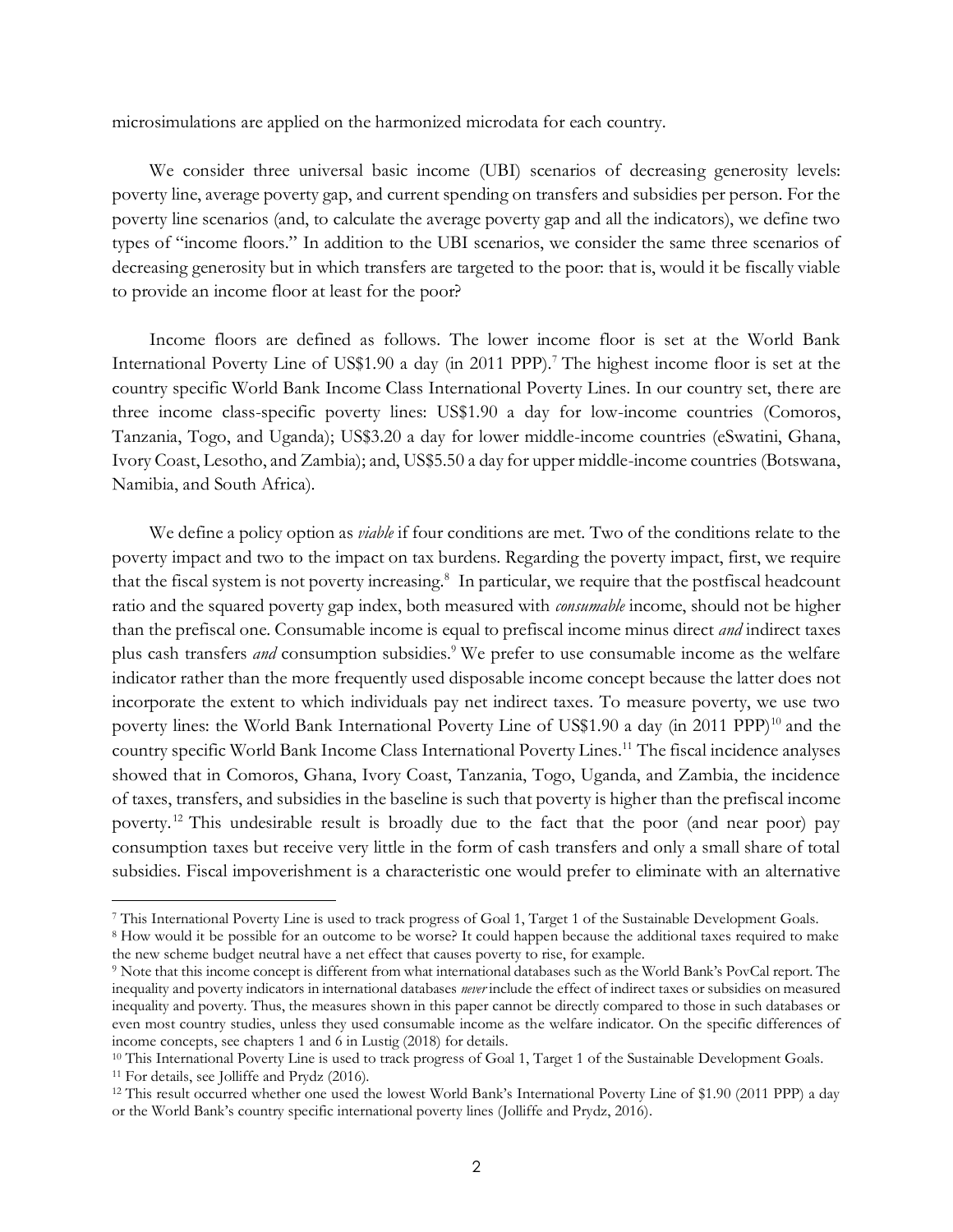scheme of taxes and transfers. Otherwise, we would be defeating one of the main purposes of considering an alternative to the existing (baseline) system.

Second, we require that the poverty outcome is not worse than under the current system: that is, we require that the postfiscal squared poverty gap index, again, measured with consumable income should not be higher than in the current system. We prefer to use the squared poverty gap index than the more common headcount ratio because the latter can change with small increases in income for those below but close to the poverty line while the poorest of the poor could be left untouched or even made worse off.

For the cases in which the two poverty conditions are met, we eliminate the scenarios whenever the policy option is not feasible because of their impact on tax burdens. Policy changes are considered *not feasible* if the required increase in taxes yields nonsensical results: taxes would have to be increased by so much that consumable income turns out negative for a share of the population, and there is extreme reranking (i.e., some of the prefiscal richest become postfiscal poorest). This is our third condition. For the cases in which the two poverty conditions are met and the impact on tax burdens is feasible (as just defined), we require the policy option to imply an increase in taxes within a reasonable bound. While there are no general conventions on the latter, we leave out a policy scenarios that imply an increase in the average tax rate for each prefiscal income decile of 10 percent or above. The scenarios that fulfill the poverty condition and are feasible but imply a change in tax rates of 10 percent or above are excluded from the viable set. This is our fourth condition. To assess the sensitivity of our results to this tax threshold, we repeated the exercise allowing different changes in average tax rates. We found that the number of viable cases changes relatively little even if the threshold is raised to 25 percent.<sup>13</sup>

The fact that a number of scenarios are not viable may be due to measurement errors --such as underreporting and undercoverage especially in the upper tail-- that affect the income and expenditure variables in household surveys. Thus, for each of the simulated policies, we present two alternative fiscal options. In the first option, total subsidies and taxes are equal to what is obtained from the incomes captured in the survey. In the second, the total subsidies and taxes are equal to the amounts reported in administrative accounts. For simplicity, we treat these as *lower bound* and *upper bounds* in terms of resource availability. Of course, other measurement errors could affect our results. As shown by Beegle et al. (2012) and Beegle et al. (2016), recorded expenditures —and, thus, poverty measures- - in household surveys suffer from measurement errors and comparability issues associated with the method of data collection (diary versus recall; individual versus household; the reference period; and, the degree of commodity detail). If these errors could cause an overestimation of prefiscal poverty, then some of the policy scenarios that are not viable in our present analysis could potentially switch to becoming viable. In contrast, whenever the errors result in an underestimation, the scenarios that are not viable under our analysis would be even less viable, and the few that we found viable could

<sup>13</sup> Results for setting the threshold at 5, 20 and 25 percent are available upon request. It is worth noting that the number of viable cases changes relatively little as the threshold rises.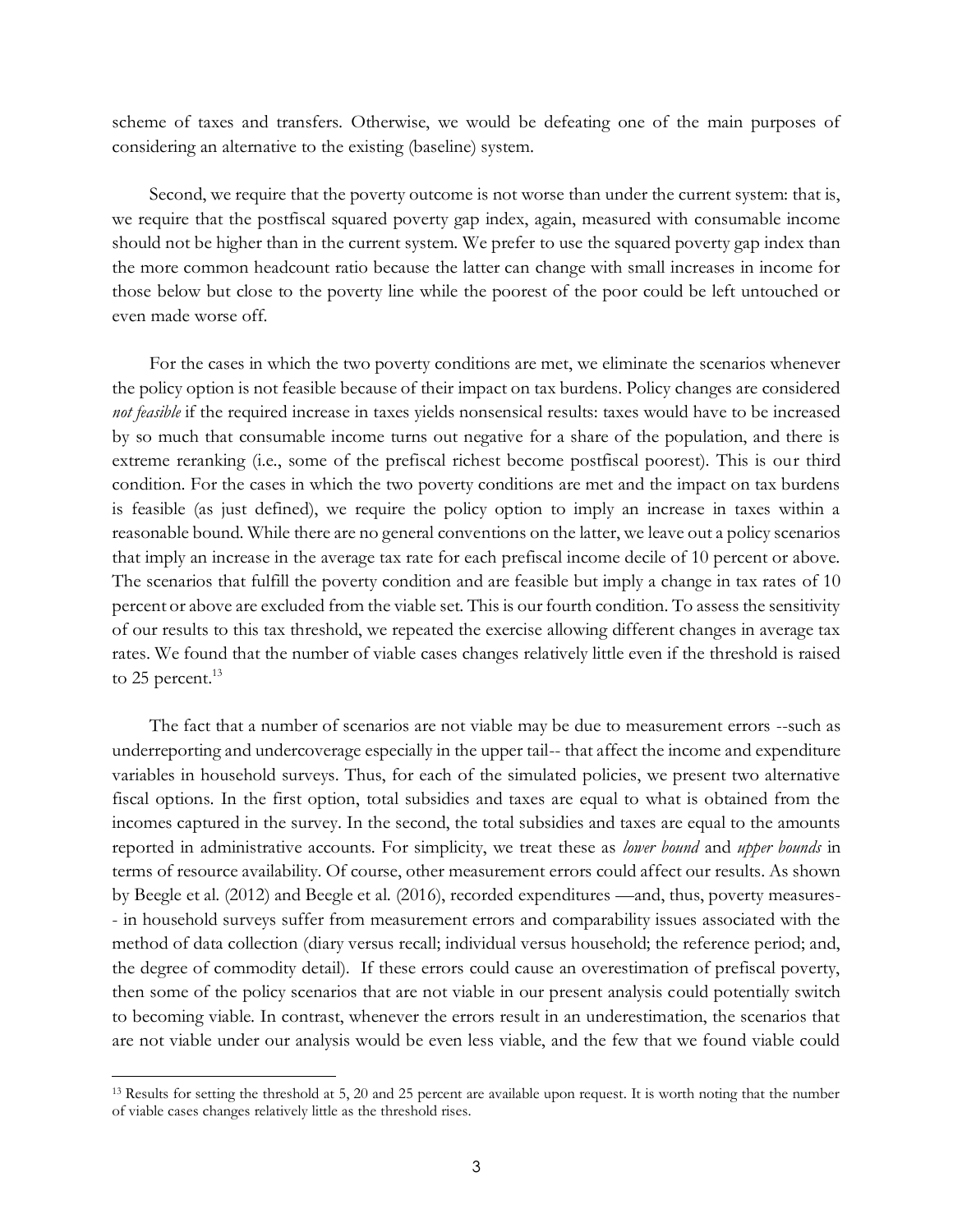become not viable. While assessing the extent and direction of the measurement errors result in over or underestimation of poverty in the countries analyzed here is beyond the scope of this paper, an actual assessment of the policy alternatives should carry out robustness checks based on what one knows about the surveys in specific countries.

Our results suggest that a UBI reform is not viable either under the poverty line or poverty gap generosity levels because of the required increase in taxes. This is the case even with the lower poverty line or the upper bound in available resources. With a less generous transfer such as the one that corresponds to the spending neutral scenario and the \$1.90 poverty line, of the twelve countries considered here a UBI becomes viable in Botswana and, when we consider the upper bound of resources, in Ghana and Zambia too. Botswana, Ghana, Namibia and South Africa could introduce income floors *targeted* to the poor but just for the \$1.90 poverty line. In other words, in those countries, the generosity of targeted transfers could, in principle, be increased if the short-term poverty outcomes were our sole concern. None of the scenarios examined here—whether universal or targeted and even with the lower poverty line and the upper bound in resource availability—would eliminate fiscal impoverishment in Comoros, Ivory Coast, Tanzania, Togo, and Uganda.

The microsimulation method applied here ignores behavioral and general equilibrium effects.<sup>14</sup> In other words, we capture the first-round effects. In the literature, first-round effects are often considered acceptable.<sup>15</sup> Furthermore, while focusing on the first-round effects is a limitation, if the policy alternatives are not viable in the absence of labor supply and other behavioral responses, they would be even less viable if the latter were taken into account. An illustration of the latter is that budget neutrality will not be attained if, for instance, workers respond to the required rise in taxes by reducing their labor force participation and/or hours worked resulting in a lower collection of taxes than anticipated. Another example: the deadweight costs of higher taxes could cause lower growth and, thus, higher levels of prefiscal poverty and lower than anticipated postreform tax collection. Having said this, for the viable scenarios under the pure accounting approach, one would need to determine whether their viability would hold under possible behavioral responses especially regarding labor supply. We presume these to be small because we have restricted the allowed increase in the average tax rate to 10 percent.

<sup>&</sup>lt;sup>14</sup> Behavioral responses can manifest themselves both through the impact of taxes and transfers especially on labor supply. Changing transfers, for example, could potentially trigger labor supply responses that raise postreform prefiscal poverty and reduce tax collection. The literature that has surveyed labor supply responses (for example, Fiszbein and Schady, 2008 and Bastagli et al., 2016), however, does not find that—in general--cash transfers cause a reduction in adult labor supply. In fact, some studies find that the adult labor supply goes up with cash transfers. If the latter is the case, the postreform prefiscal poverty levels could be lower than what is found under microsimulations that follow the accounting approach and some scenarios deemed as not viable could potentially switch to becoming viable. While estimating this goes beyond the scope of this paper, policymakers considering a reform to their transfers system should take these into account.

<sup>15</sup> David Coady et al., for instance, state, "The first order estimate is much easier to calculate, provides a bound on the real-income effect, and is likely to closely approximate a more sophisticated estimate. Finally, since one expects that shortrun substitution elasticities are smaller than long-run elasticities, the first-order estimate will be a better approximation of the short-run welfare impact" (Coady et al., 2006, p. 9).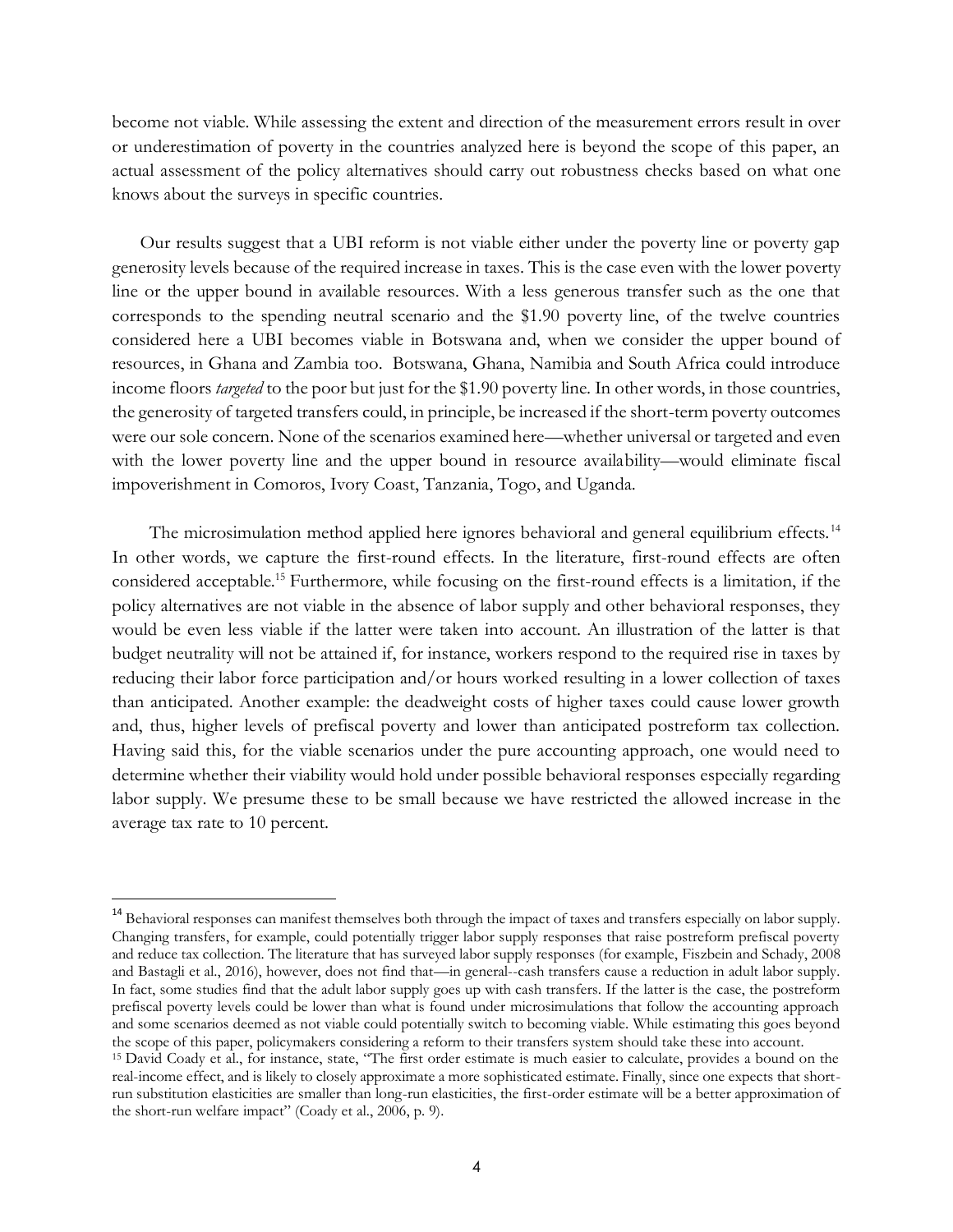## **II. Country Coverage and Data**

Our analysis covers twelve countries: Botswana, Comoros, eSwatini, Ghana, Ivory Coast, Lesotho, Namibia (in two different fiscal years), South Africa (in two different fiscal years), Tanzania, Togo, Uganda (in two different fiscal years), and Zambia. Our country sample represents diversity in both macroeconomic and fiscal characteristics. According to the World Bank classification system, for example, four countries in our set are low-income countries (Comoros, Tanzania, Togo and Uganda), five are lower middle-income countries (eSwatini, Ghana, Ivory Coast, Lesotho and Zambia), and three are upper middle-income ones (Botswana, Namibia and South Africa). Comoros, Uganda, and Tanzania are in East Africa; Botswana, eSwatini, Lesotho, Namibia, South Africa, and Zambia in Southern Africa; and Ghana, Ivory Coast and Togo in West Africa. The twelve countries also feature distinct public social welfare systems. In particular, government spending on cash transfers programs as a percent of prefiscal income ranges from zero or almost zero (Comoros, Ivory Coast, Togo, Uganda and Zambia); above 0.1 percent but less than 0.5 percent (Ghana and Tanzania); to levels of spending comparable to advanced OECD countries in Botswana, Lesotho, Namibia and South Africa. Except for Botswana and Namibia, subsidies represent between 70 and 100 percent of government spending in the combined category of transfers and subsidies (Table 1).

| Table 1: Gross National Income Per Capita, Population, Prefiscal Poverty, and the Size of Taxes and |  |  |  |  |
|-----------------------------------------------------------------------------------------------------|--|--|--|--|
| Transfers <sup>16</sup>                                                                             |  |  |  |  |

| Country            | Year | Development<br>category<br>(2018) | GNI per<br>capita<br>(\$PPP 2011) | Cummulative<br>growth in real<br>GNI per<br>capita $(\%)$ ,<br>2013-2017 | Population<br>(Millions) | Poverty<br>headcount<br>ratio $(\%)$ ,<br>\$1.90 a day<br>poverty line | Poverty<br>headcount<br>ratio $(\%)$ ,<br>Country-<br>specific<br>poverty line | Squared<br>poverty gap<br>$(\frac{9}{6})$ , \$1.90 a<br>day poverty<br>line | Squared<br>poverty gap<br>$(\%)$ , Country-<br>specific<br>poverty line |
|--------------------|------|-----------------------------------|-----------------------------------|--------------------------------------------------------------------------|--------------------------|------------------------------------------------------------------------|--------------------------------------------------------------------------------|-----------------------------------------------------------------------------|-------------------------------------------------------------------------|
| Botswana           | 2010 | UMI                               | 12,680                            | $-1.4$                                                                   | 2.0                      | 21.7                                                                   | 58.3                                                                           | 4.8                                                                         | 20.5                                                                    |
| Comoros            | 2014 | LI                                | 2,520                             | 1.5                                                                      | 0.8                      | 13.6                                                                   | 13.6                                                                           | 1.6                                                                         | 1.6                                                                     |
| eSwatini           | 2017 | LMI                               | 7,840                             | 0.0                                                                      | 1.1                      | 25.2                                                                   | 49.5                                                                           | 3.3                                                                         | 10.5                                                                    |
| Ghana              | 2013 | LMI                               | 5,150                             | 6.8                                                                      | 26.6                     | 10.2                                                                   | 29.3                                                                           | 1.3                                                                         | 4.6                                                                     |
| <b>Ivory Coast</b> | 2015 | LMI                               | 4,550                             | 24.8                                                                     | 23.2                     | 22.8                                                                   | 52.4                                                                           | 3.2                                                                         | 10.0                                                                    |
| Lesotho            | 2017 | LMI                               | 3,150                             | 1.0                                                                      | 2.1                      | 32.1                                                                   | 51.6                                                                           | 9.5                                                                         | 17.1                                                                    |
| Namibia            | 2010 | UMI                               | 8,060                             | 0.5                                                                      | 2.1                      | 31.5                                                                   | 68.9                                                                           | 7.8                                                                         | 27.8                                                                    |
| Namibia            | 2016 | UMI                               | 10,170                            | 0.5                                                                      | 2.4                      | 18.9                                                                   | 54.2                                                                           | 5.3                                                                         | 18.7                                                                    |
| South Africa       | 2010 | UMI                               | 11,470                            | $-1.6$                                                                   | 51.2                     | 32.3                                                                   | 57.0                                                                           | 16.1                                                                        | 29.2                                                                    |
| South Africa       | 2015 | UMI                               | 12,240                            | $-1.6$                                                                   | 55.4                     | 36.7                                                                   | 61.5                                                                           | 20.9                                                                        | 34.0                                                                    |
| Tanzania           | 2011 | LI                                | 2,190                             | 13.8                                                                     | 45.7                     | 49.8                                                                   | 49.8                                                                           | 6.7                                                                         | 6.7                                                                     |
| Togo               | 2015 | $_{\rm LI}$                       | 1,440                             | 10.9                                                                     | 7.3                      | 36.7                                                                   | 36.7                                                                           | 6.2                                                                         | 6.2                                                                     |
| Uganda             | 2012 | $_{\text{LI}}$                    | 1,970                             | 3.6                                                                      | 34.6                     | 37.1                                                                   | 37.1                                                                           | 5.0                                                                         | 5.0                                                                     |
| Uganda             | 2016 | $_{\text{LI}}$                    | 2,050                             | 3.6                                                                      | 39.6                     | 44.9                                                                   | 44.9                                                                           | 6.9                                                                         | 6.9                                                                     |
| Zambia             | 2015 | LMI                               | 3,360                             | NA                                                                       | 15.9                     | 57.5                                                                   | 72.9                                                                           | 19.0                                                                        | 31.6                                                                    |
| Average            |      |                                   | 5,923                             | 4.5                                                                      | 20.7                     | 31.4                                                                   | 49.2                                                                           | 7.8                                                                         | 15.4                                                                    |

Panel (a) Characteristics

<sup>16</sup> Note that the size of taxes and transfers with respect to prefiscal income shown in Table 1 is calculated as the ratio of taxes and transfers included in the fiscal incidence analysis to the prefiscal incomes in the household surveys and, thus, will not equal the ratio of taxes and transfers to GDP calculated from administrative data, except by chance.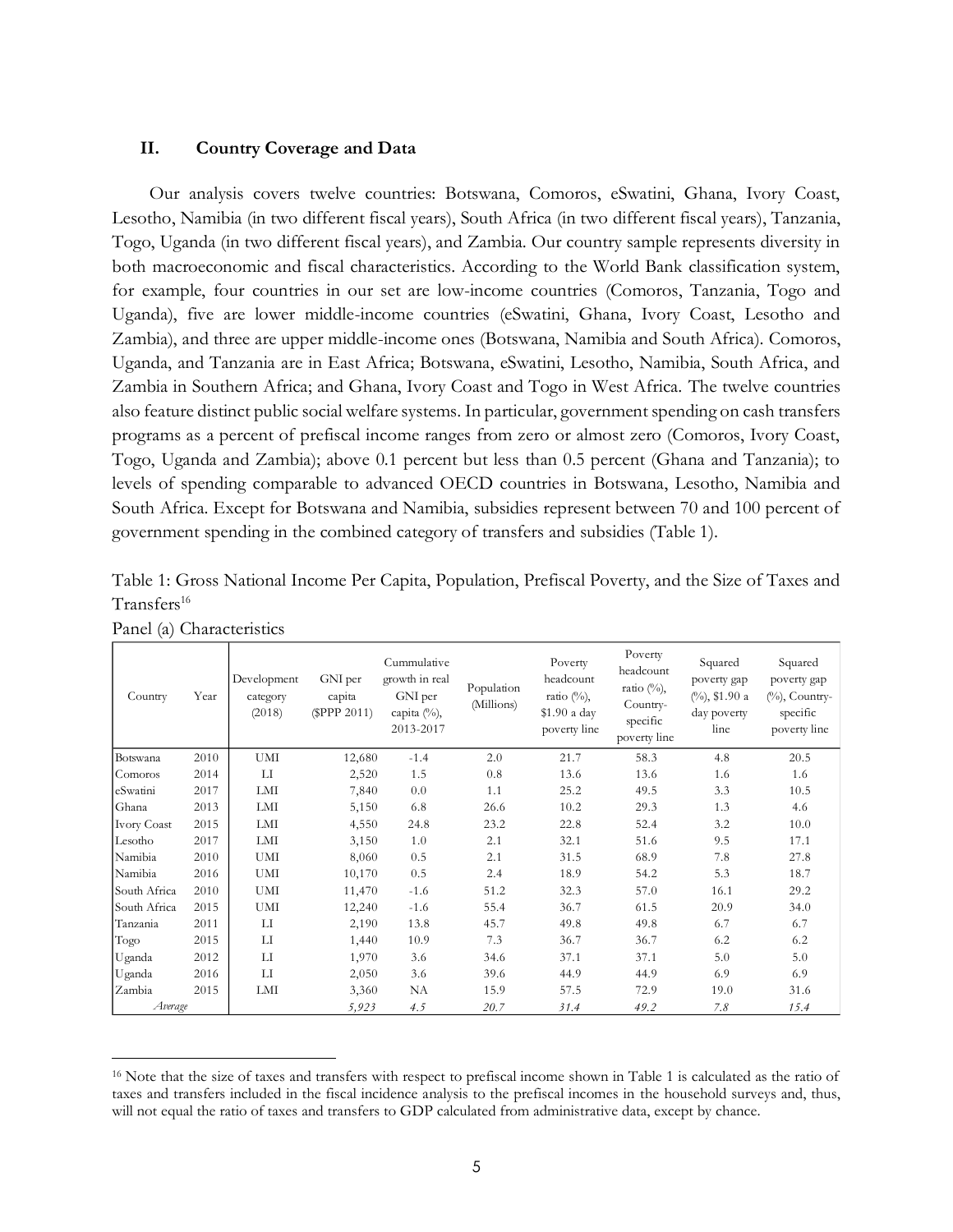| Country            | Year | Direct taxes | Indirect taxes | Total taxes | Indirect taxes<br>as a share of<br>total taxes | Direct<br>transfers      | Indirect<br>subsidies        | Total<br>transfers plus<br>subsidies | Total transfers<br>plus subsidies<br>as a share of<br>total taxes |
|--------------------|------|--------------|----------------|-------------|------------------------------------------------|--------------------------|------------------------------|--------------------------------------|-------------------------------------------------------------------|
| Botswana           | 2010 | 4.9          | 6.4            | 11.3        | 56.4                                           | 3.5                      | 0.6                          | 4.1                                  | 36.4                                                              |
| Comoros            | 2014 | 1.3          | 2.2            | 3.5         | 63.6                                           | $\overline{\phantom{a}}$ | ٠                            | $\overline{\phantom{a}}$             | $\overline{\phantom{a}}$                                          |
| eSwatini           | 2017 | 5.5          | 6.5            | 12.0        | 54.3                                           | 2.1                      |                              | 2.1                                  | 17.1                                                              |
| Ghana              | 2013 | 4.5          | 6.3            | 10.9        | 58.1                                           | 0.2                      | 2.1                          | 2.3                                  | 21.0                                                              |
| <b>Ivory Coast</b> | 2015 | 1.1          | 4.2            | 5.3         | 79.6                                           | $\overline{\phantom{a}}$ | 0.5                          | 0.5                                  | 9.1                                                               |
| Lesotho            | 2017 | 9.3          | 10.0           | 19.3        | 51.9                                           | 5.7                      | $\overline{\phantom{a}}$     | 5.7                                  | 29.3                                                              |
| Namibia            | 2010 | 7.3          | 7.6            | 14.9        | 50.9                                           | 4.2                      | 0.8                          | 5.0                                  | 33.6                                                              |
| Namibia            | 2016 | 7.5          | 7.8            | 15.3        | 51.2                                           | 2.5                      | 0.1                          | 2.6                                  | 17.2                                                              |
| South Africa       | 2010 | 20.4         | 10.3           | 30.7        | 33.5                                           | 5.2                      | $\qquad \qquad \blacksquare$ | 5.2                                  | 16.9                                                              |
| South Africa       | 2015 | 12.2         | 13.9           | 26.1        | 53.2                                           | 8.0                      | $\overline{\phantom{a}}$     | 8.0                                  | 30.7                                                              |
| Tanzania           | 2011 | 4.3          | 12.5           | 16.8        | 74.5                                           | 0.4                      | 0.9                          | 1.3                                  | 7.7                                                               |
| Togo               | 2015 | 0.9          | 12.1           | 13.0        | 92.8                                           | $\bar{a}$                | 0.2                          | 0.2                                  | 1.5                                                               |
| Uganda             | 2012 | 2.6          | 5.7            | 8.2         | 68.8                                           | 0.1                      | 0.3                          | 0.3                                  | 4.2                                                               |
| Uganda             | 2016 | 2.8          | 6.1            | 9.0         | 68.6                                           | 0.1                      | 0.8                          | 0.9                                  | 10.6                                                              |
| Zambia             | 2015 | 4.3          | 2.3            | 6.6         | 35.2                                           | 0.1                      | 0.9                          | 1.1                                  | 15.9                                                              |
| Average            |      | 5.9          | 7.6            | 13.5        | 59.5                                           | 2,7                      | 0.7                          | 2.8                                  | 18.0                                                              |

Panel (b) Taxes, transfers and subsidies (% of Prefiscal Income)

### Notes:

GNI per capita, population, and poverty measures are for the same year as the survey. The poverty measures are for prefiscal income based on the sources below. Prefiscal income here is market income plus income from contributory pensions; see Figure 1 and corresponding section for details.

Country specific poverty lines are: Comoros, Tanzania, Togo and Uganda: \$1.90 a day international poverty line. eSwatini, Ghana, Ivory Coast, Lesotho and Zambia: \$3.20 a day international poverty line. Botswana, Namibia and South Africa: \$5.50 a day international poverty line.

Source: Botswana (Younger, 2020); Comoros (Belghith et al., 2017); eSwatini (Renda and Goldman, 2020); Ghana (Younger, Osei-Assibey and Oppong, 2016); Ivory Coast (Tassot and Jellema, 2019); Lesotho (Houts and Goldman, 2019); Namibia (Sulla, Zikhali and Jellema, 2016 and Jellema and Renda, 2020); South Africa (Inchauste et al., 2017 and Goldman, Woolard and Jellema, 2020); Tanzania (Younger, Myamba and Mdadila, 2016); Togo (Tassot and Jellema, 2018); Uganda (Jellema et al., 2016 and Mejia-Mantilla et al., 2020); Zambia (de la Fuente, Jellema and Rosales, 2018); GNI per capita and population available from the World Bank's [World Development Indicators](https://databank.worldbank.org/source/world-development-indicators/); accessed in January 2021.

To calculate the baseline indicators and for the microsimulations we use the harmonized microdata housed in the CEQ Data Center on Fiscal Redistribution.<sup>17</sup>These harmonized microdata was generated from individual fiscal incidence studies based on household surveys conducted between 2010 and 2015.<sup>18</sup> Rooted in the field of Public Finance, fiscal incidence analysis is the method utilized

<sup>17</sup> Available upon request. To learn more about the Commitment to Equity Institute and the Data Center, visit [http://www.ceqinstitute.org/.](http://www.ceqinstitute.org/)

<sup>&</sup>lt;sup>18</sup> The household surveys are: Botswana: Botswana Core Welfare Indicators Survey (2010); Comoros: Enquête sur L'emploi, le Secteur Informel et la Consommation des Ménages aux Comores (2014); eSwatini: Swaziland Household Income and Expenditure Survey (2016-2017); Ghana: Living Standards Survey (2012-2013); Ivory Coast: Enquête sur le Niveau de Vie des Ménages (2015); Lesotho: Lesotho Multipurpose Household Survey (2016); Namibia Household Income and Expenditure Survey (2009-2010) and (2015-2016); South Africa: Income and Expenditure Survey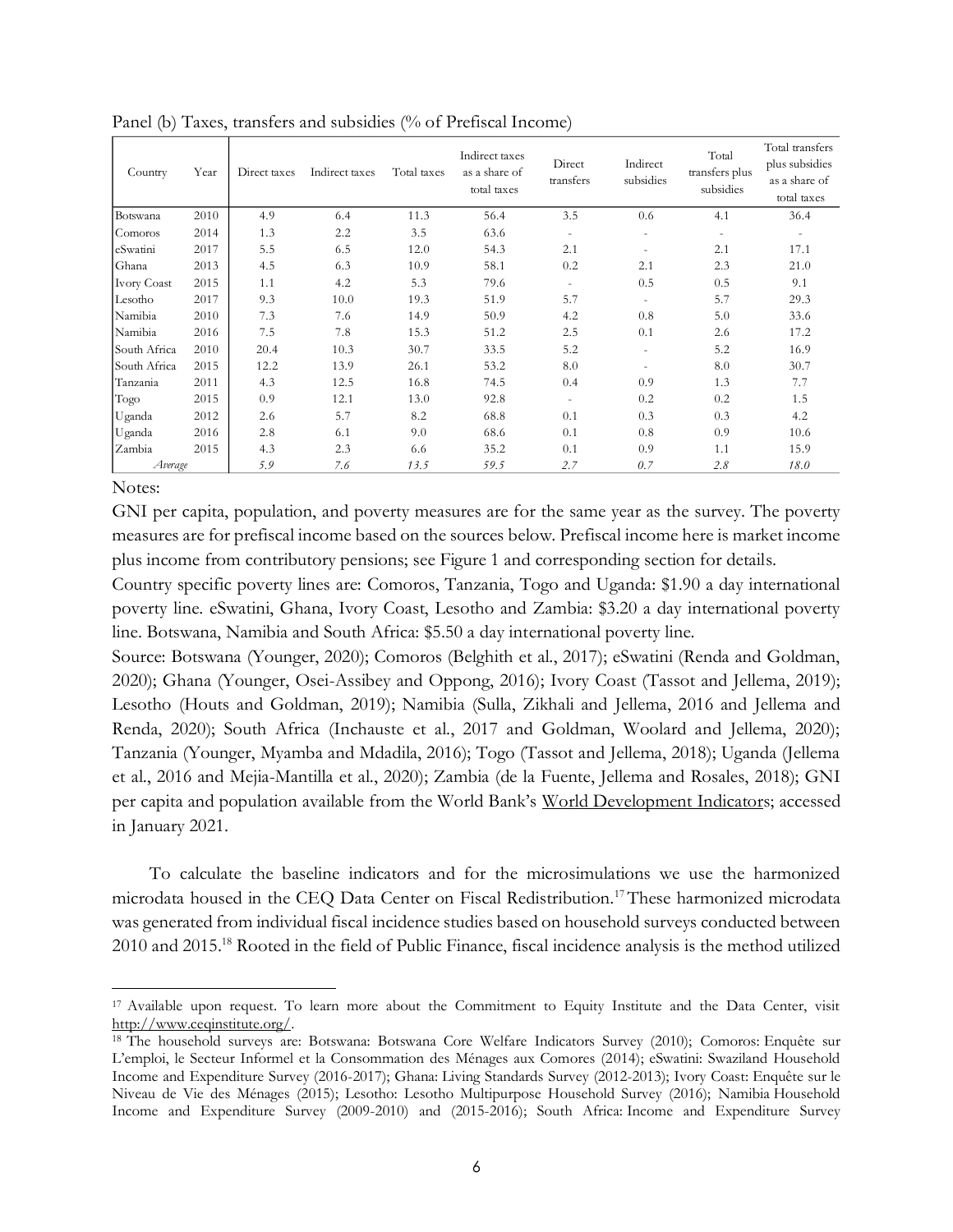to allocate taxes and public spending to households so that one can compare incomes before taxes and transfers with incomes after them. Standard fiscal incidence analysis just looks at what is paid and what is received without assessing the behavioral responses that taxes and public spending may trigger on individuals or households. This is often referred to as the "accounting approach." An important advantage of using the harmonized microdata from the CEQ Data Center is that the studies were produced using a common methodological framework for calculating the incidence of taxes and benefits described in Lustig (2018).<sup>19</sup> The description of the fiscal systems, assumptions, and fiscal incidence results can be found in: Botswana (Younger, 2020); Comoros (Belghith et al., 2017); eSwatini (Renda and Goldman, 2020); Ghana (Younger, Osei-Assibey and Oppong, 2016); Ivory Coast (Tassot and Jellema, 2019); Lesotho (Houts and Goldman, 2019); Namibia (Sulla, Zikhali and Jellema, 2016 and Jellema and Renda, 2020); South Africa (Inchauste et al., 2017 and Goldman, Woolard and Jellema, 2020); Tanzania (Younger, Myamba and Mdadila, 2016); Togo (Tassot and Jellema, 2018); Uganda (Jellema et al., 2016 and Mejia-Mantilla et al., 2020); and Zambia (de la Fuente, Jellema and Rosales, 2018).

These fiscal incidence studies estimate how tax burdens and transfer and subsidy benefits are distributed among individuals and provide estimates of the impact of the fiscal system on poverty via the use of prefiscal and postfiscal income concepts (see Figure 1 in the methodology section). In all but the case of Uganda (2012), the fiscal incidence analyses incorporated the indirect effects of subsidies and indirect taxes.<sup>20</sup> Indirect effects may occur when the subsidized (taxed) good is used as an input in the production of other goods. For example, fuel subsidies have a direct benefit to consumers when they buy gasoline or kerosene and an indirect benefit in the form of lower transport prices.<sup>21</sup>

The fiscal incidence studies used here are point-in-time rather than lifecycle and do not incorporate behavioral or general equilibrium effects. That is, the derived prefiscal income cannot be presumed to equal the true counterfactual income in the absence of taxes and transfers. It is a first-order

<sup>(2010/2011);</sup> Tanzania: Household Budget Survey (2011-2012); Togo: Questionnaire des Indicateurs de Base du Bien-être (2015); Uganda: National Household Survey (2012-2013) and (2016-2017); and, Zambia: Living Conditions Monitoring Survey (2015). Except for South Africa's household survey, which reports on incomes and expenditures, the rest of the countries' surveys report consumption only.

<sup>19</sup> For details, see chapters 1, 4, 6, and 8 in Lustig (2018).

<sup>&</sup>lt;sup>20</sup> Comoros, eSwatini and Lesotho have no subsidies. The following countries in our sample include the indirect effects: Botswana: indirect effects for indirect taxes; eSwatini: indirect effects for indirect taxes; Ghana: indirect effects for VAT and electricity subsidies; Ivory Coast: indirect effects for indirect taxes and electricity subsidies; the subsidies are allocated to households based on their share of electricity consumption as a proportion of total consumption of electricity; Lesotho: indirect effects for indirect taxes; Namibia: indirect effects for taxes and subsidies are estimated using the Input-Output method (Jellema and Inchauste, 2018); South Africa: indirect effects for taxes and subsidies are estimated using the Input-Output method; Tanzania: indirect effects for petroleum and import duties but no indirect effects for value added tax or subsidies; Togo: indirect effects for indirect taxes and electricity subsidies; the subsidies are allocated to households based on their share of electricity consumption as a proportion of total consumption of electricity; Uganda (2016): indirect effects for indirect taxes and subsidies; Zambia: indirect effects for taxes and subsidies are estimated using the Input-Output method.

<sup>21</sup> Details on informality, tax evasion and direct and indirect effects are described in the fiscal incidence studies for the twelve countries cited in the text.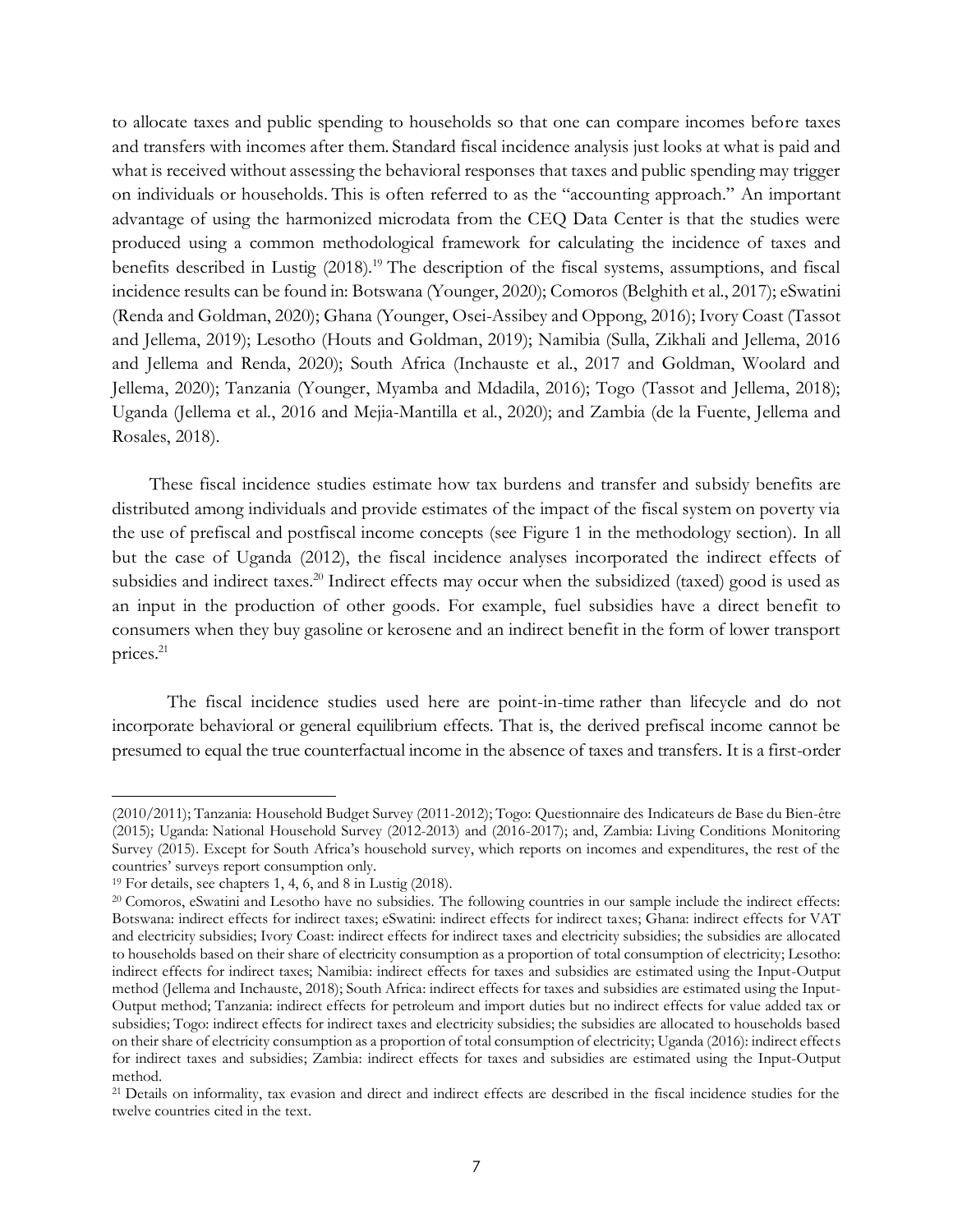approximation. As stated in the introduction, a first-order approximation suffices for a reasonable impact estimate.<sup>22</sup> In essence, the underlying assumption is that payroll taxes and contributions (both by employee and employer) in the formal sector are borne by labor and that consumption taxes (and subsidies) are fully shifted forward to consumers. The economic incidence, strictly speaking, depends on the elasticity of demand and/or supply of a factor or a good, and the ensuing general equilibrium effects. The accounting approach implicitly assumes zero demand price and labor supply elasticities, and zero elasticities of substitution among inputs, which may not be far-fetched assumptions for analyzing effects in the short-run, especially when changes are small. The baseline scenario is not, however, a mechanical application of statutory rules. We take into account tax evasion and avoidance. For example, individuals who do not report being registered in the social security administration are assumed not to pay personal income and payroll taxes. In the case of consumption taxes, we generate effective rates of taxation – which we use in place of the statutory rates – by calculating the actual revenues collected by the revenue authority over the actual sales value of the taxable base.

#### **III. Methodology**

Our main question is whether budget neutral universal income floors are viable in the twelve SSA analyzed here. For this purpose, we simulate several budget neutral scenarios that entail different combinations of cash transfers and taxes born by households (direct or indirect). In all scenarios, we eliminate consumption subsidies and add the funds to the pool available for transfers.<sup>23</sup> Thus, consumption subsidies become the first source of financing of the scenarios under consideration. In order to attain budget neutrality, the next source of financing is direct (personal income and payroll) and consumption (VAT, sales, excise, etc.) taxes. The scenarios and income floors are described in detail below.

Our microsimulations ignore behavioral and general equilibrium effects. In other words, we capture the first-round effects. While this is a limitation, if the policy alternatives are not viable in the absence of labor supply and other behavioral responses, they would be even less viable if the latter were taken into account. An illustration of the latter is that budget neutrality will not be attained if, for instance, workers respond to the required rise in taxes by reducing their labor force participation and/or hours worked resulting in a lower collection of taxes than anticipated. Another example: the deadweight costs of higher taxes could cause lower growth and, thus, higher levels of prefiscal poverty and lower than anticipated postreform tax collection. Having said this, for the viable scenarios under the pure accounting approach, one would need to determine whether their viability would hold under possible behavioral responses especially regarding labor supply. We presume these to be small because we have restricted the allowed increase in the average tax rate of each decile (with households ranked by prefiscal income) to 10 percent.

<sup>22</sup> Although public spending on, for example, education, health, and infrastructure has an inherent investment element that is likely to affect long-run poverty dynamics, we do not attempt to capture these dynamic effects.

<sup>&</sup>lt;sup>23</sup> In order to simplify the analysis, we have assumed current program-specific expenditures can be transformed costlessly into other program-specific expenditures.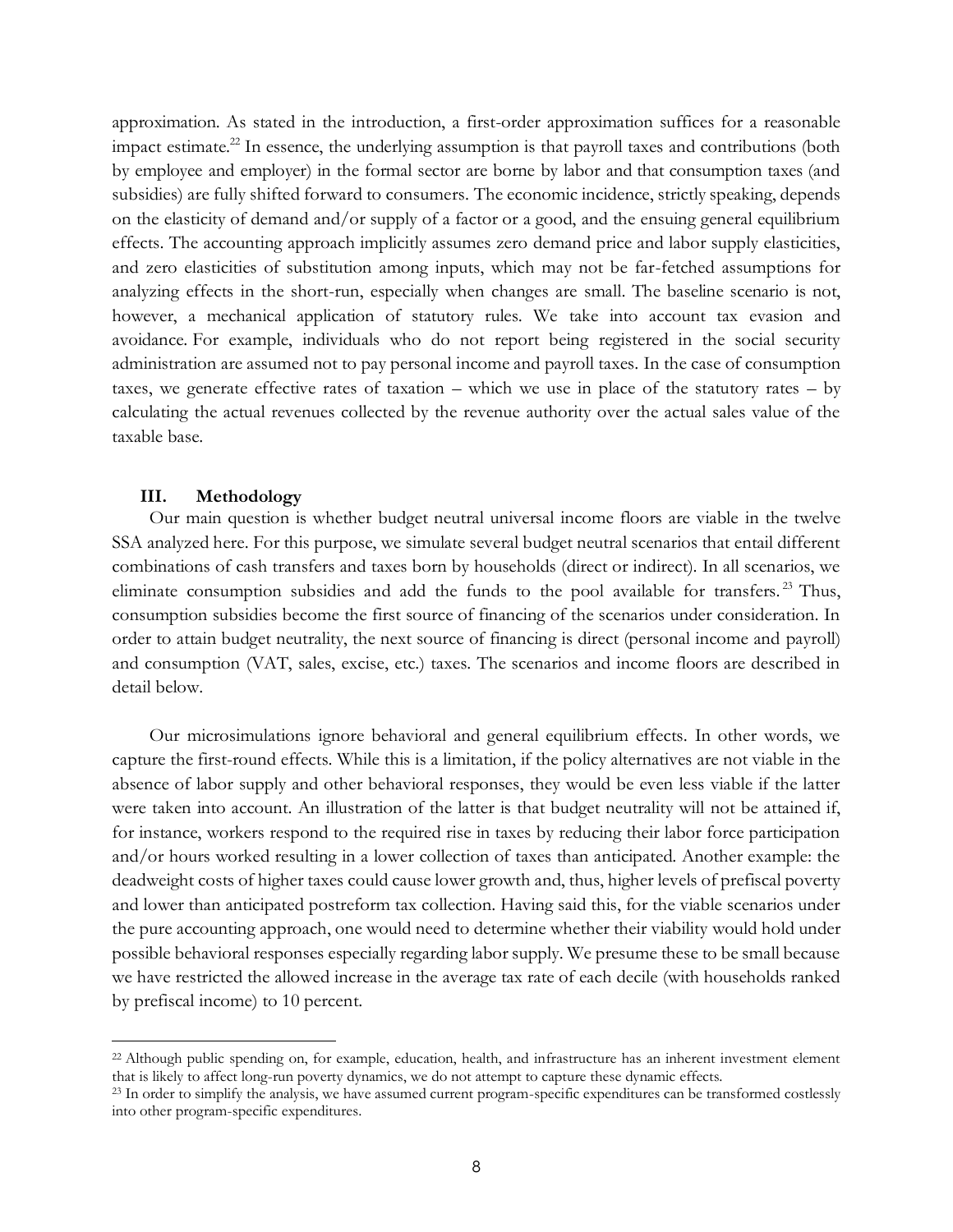Behavioral responses, however, operate not just through the tax mechanism. Changing transfers per se, could also potentially trigger labor supply responses that raise postreform prefiscal poverty and reduce tax collection. The literature that has surveyed supply responses (for example, Fiszbein and Schady, 2008 and Bastagli et al., 2016), however, does not find that—in general--cash transfers cause a reduction in adult labor supply. In fact, some studies find that adult labor supply goes up with cash transfers. If the latter is the case, the postreform prefiscal poverty levels could be lower than what is found under microsimulations that follow the accounting approach and some scenarios deemed as not viable could potentially switch to becoming viable. While estimating this goes beyond the scope of this paper, policymakers considering a reform to their transfers system should take these into account.

The viability of the policies simulated here is assessed by comparing the results on poverty and average tax rates obtained from the simulated scenarios with the baseline indicators. We define a scenario as *viable* if four conditions are fulfilled. First, under the simulated policy option, the fiscal system is no longer poverty increasing (measured with the headcount ratio and the squared poverty gap index). This condition is violated in the baseline in Comoros, Ghana, Ivory Coast, Tanzania, Togo, Uganda and Zambia where postfiscal poverty (measured with consumable income) is higher than prefiscal poverty.<sup>24</sup> We want a combination of taxes and transfers where this no longer occurs: that is, the postfiscal headcount ratio and the squared poverty gap must be lower than the prefiscal ones. Second, provided that the first condition is met, we require that the poverty outcome of the policy alternative is not worse than under the current system (baseline): that is, we require that the postfiscal squared poverty gap index should not be higher than in the baseline.<sup>25</sup> Third, for the cases in which the two poverty conditions are met, we eliminate the scenarios whenever the policy option is not feasible. Policy changes are considered *not feasible* if the required increase in taxes yields nonsensical results. A nonsensical result occurs whenever taxes would have to be increased by so much that consumable income turns out negative for a share of the population and there is extreme reranking (i.e., some of the prefiscal richest become postfiscal poorest). Fourth, we require the policy option to imply an increase in taxes that is within a reasonable bound. While there are no general conventions on the latter, we leave out of our viable set a policy scenario that implies an increase in the average tax rate of each decile above 10 percent. The scenarios that fulfill the poverty conditions and are feasible but imply a change in average tax rates above this threshold are excluded from the viable set.

One can ensure that the income floor (under either definition) is achieved by setting the transfer equal to the poverty line and giving it to everybody in the population or those below the poverty line. The first scenario is universal and the second is targeted. The universal transfer would have the advantage that the income floor is achieved by everyone at all times. Following the literature, we call

<sup>24</sup> Recall that consumable income is equal to prefiscal income minus direct and indirect taxes plus cash transfers and consumption subsidies (Figure 1).

<sup>25</sup>As we shall see below, all the cases in which this is achieved the headcount ratio is also lower. For reasons discussed below, imposing the condition on the squared poverty gap is preferable.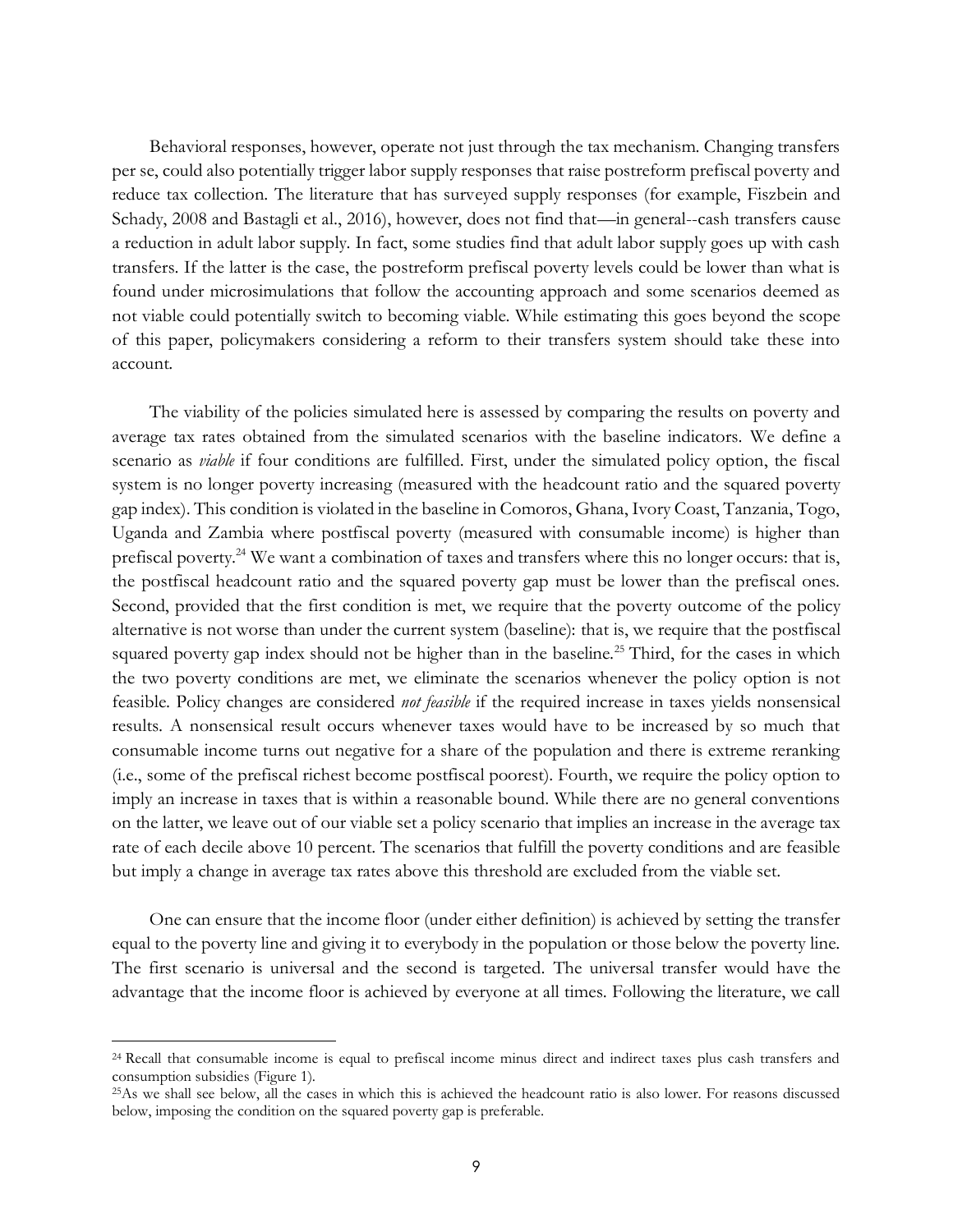such a program a Universal Basic Income or UBI. A UBI might be preferred over a targeted system for a variety of reasons. A UBI is often seen as an attractive policy option because, in theory, it can provide a broad-based safety net for income-earning related contingencies, avoid errors of exclusion frequently observed in targeted programs, eliminate issues of stigma, entail administrative simplicity, and ensure more political buy-in because everybody could potentially receive a (net) benefit. Another potential advantage is that, in the face of an income shock, a UBI can provide an income floor to individuals regardless of whether they are employed in the formal or informal sectors or not employed at all. Thus, a UBI can provide a consumption-smoothing mechanism in contexts where credit and insurance markets are imperfect or in the face of systemic shocks. The onset of the COVID-19 pandemic reminded us how important a safety net with a wide coverage of the population is.

Using microsimulation, we estimate the impact of alternative budget neutral scenarios on poverty and tax burdens. We consider three universal basic income (UBI) scenarios of decreasing levels of generosity: poverty line, average poverty gap, and current spending on transfers and subsidies per person. We also consider targeted scenarios. We start by reporting poverty in the "baseline scenario:" that is, in the existing fiscal system (Table 1). We then simulate a poverty line scenario for the UBI and for the population under the poverty line. We call the latter targeted. The poverty line scenarios would eliminate poverty by definition. In the case of the poverty line UBI, poverty would be eliminated at all times since the existing (and, importantly, new) prefiscal poor would be protected from falling into poverty by their entitled transfer.

As we shall see below, the poverty line alternative is not a fiscally feasible option in general. Thus, we also consider a less generous transfer: the poverty gap scenario. In this scenario, the size of the universal transfer is set equal to the average poverty gap measured with prefiscal income (i.e., income before taxes and transfers). Total resources required under the UBI poverty gap scenario are identical to those needed to eradicate poverty under a perfect targeting scheme. To ensure budget neutrality in the poverty line and the poverty gap scenarios, taxes are adjusted accordingly. Our simulations consider two broad tax options: direct taxes on personal incomes and indirect taxes on consumption (VAT, excise and sales taxes, etc.).

Lastly, we simulate a spending neutral scenario: i.e., a reform that does not require a change in taxes. In this spending neutral scenario, we take current spending on transfers and subsidies and allocate the funds universally or perfectly targeted. In the UBI spending neutral scenario, the whole population receives a per capita transfer equal to the sum of existing transfers and consumption subsidies divided by the total population. Under the perfect targeting rule, everybody below the poverty line receives transfers in lexicographic ordering depending on their corresponding poverty gap until resources are exhausted.

In sum, we have ten scenarios (Table 2). There are four poverty line scenarios: universal and targeted and whether budget neutrality is attained through direct or indirect taxes. There are also four poverty gap scenarios: universal and perfect targeting and whether budget neutrality is attained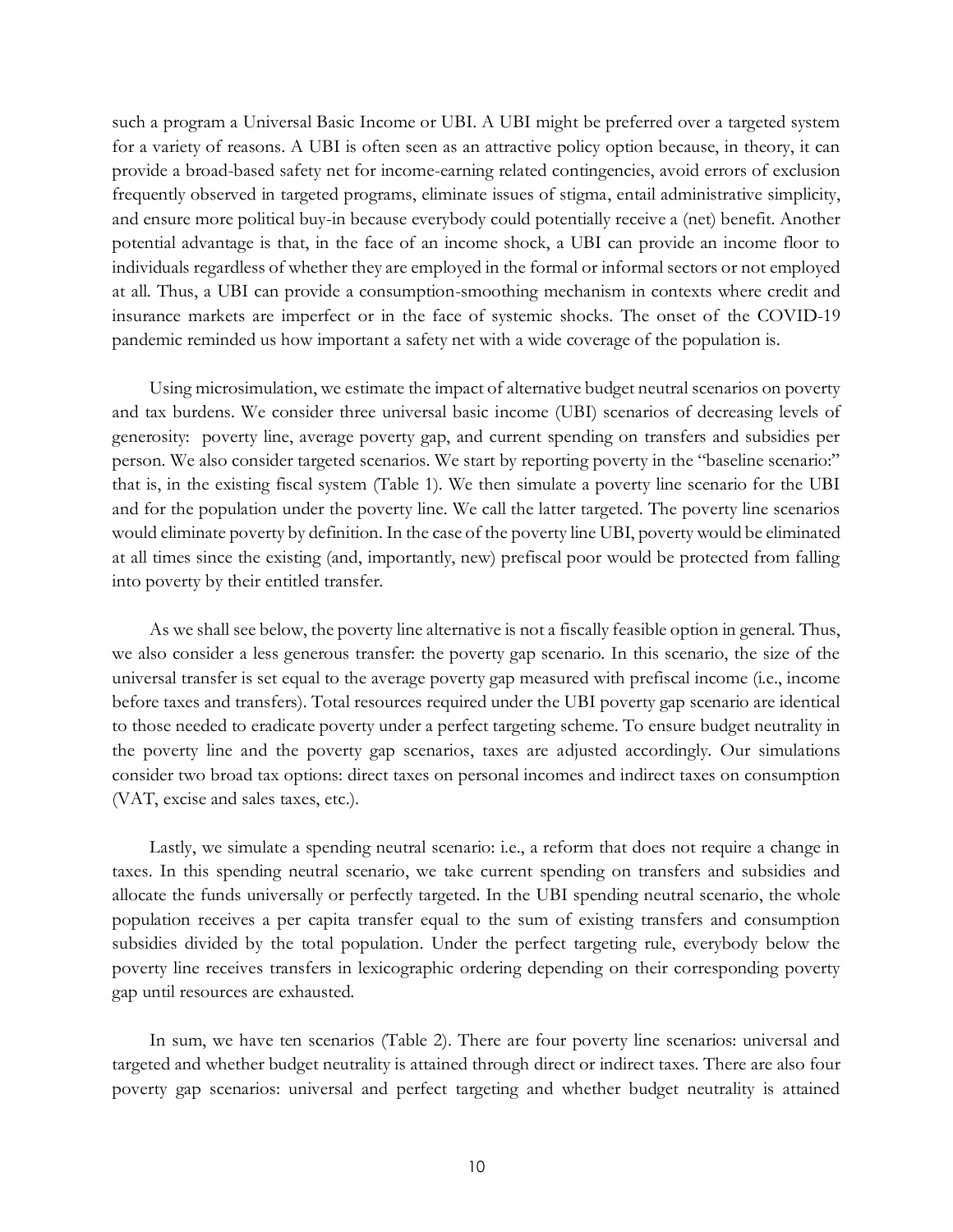through direct or indirect taxes. There are only two spending neutral scenarios—universal and perfect targeting-- since taxes are not adjusted by assumption.

| Scenario            | Transfer<br>System | <b>Budget</b>                                                              | Source of<br>additional<br>financing | <b>Eligibility</b> rules                                                                                                                 | Average transfer<br>per beneficiary                                                                                                        | Allocation rule                                                                                                                                                                                                                                                                                                                                                                                                                                    |
|---------------------|--------------------|----------------------------------------------------------------------------|--------------------------------------|------------------------------------------------------------------------------------------------------------------------------------------|--------------------------------------------------------------------------------------------------------------------------------------------|----------------------------------------------------------------------------------------------------------------------------------------------------------------------------------------------------------------------------------------------------------------------------------------------------------------------------------------------------------------------------------------------------------------------------------------------------|
|                     | Universal          | Selected poverty<br>line times total                                       | Direct Taxes                         | Total population                                                                                                                         |                                                                                                                                            | Allocated to every individual                                                                                                                                                                                                                                                                                                                                                                                                                      |
| Poverty             |                    | population                                                                 | <b>Indirect Taxes</b>                |                                                                                                                                          | International \$1.90<br>poverty line and                                                                                                   |                                                                                                                                                                                                                                                                                                                                                                                                                                                    |
| Line                |                    | Selected poverty<br>line times the<br>number of                            | Direct Taxes                         | Anybody with<br>prefiscal income<br>below the selected                                                                                   | International Country-<br>specific poverty line                                                                                            | Allocated to individuals below the                                                                                                                                                                                                                                                                                                                                                                                                                 |
|                     | Targeted           | individuals with<br>prefiscal income<br>below the selected<br>poverty line | <b>Indirect Taxes</b>                | poverty line<br>(International \$1.90<br>or International<br>Country-specific)                                                           |                                                                                                                                            | selected poverty line                                                                                                                                                                                                                                                                                                                                                                                                                              |
| Universal           |                    | Average poverty<br>gap times total                                         | Direct Taxes                         | Total population                                                                                                                         |                                                                                                                                            | Allocated to every individual                                                                                                                                                                                                                                                                                                                                                                                                                      |
| Poverty             |                    | population                                                                 | <b>Indirect Taxes</b>                |                                                                                                                                          | Average poverty gap                                                                                                                        |                                                                                                                                                                                                                                                                                                                                                                                                                                                    |
| Gap                 | Targeted           | Total poverty gap                                                          | Direct Taxes                         | Anybody with<br>prefiscal income<br>below the selected<br>poverty line                                                                   |                                                                                                                                            | Allocated to individuals below the<br>selected poverty line in the amount                                                                                                                                                                                                                                                                                                                                                                          |
|                     |                    |                                                                            | <b>Indirect Taxes</b>                | (International \$1.90<br>or International<br>Country-specific)                                                                           |                                                                                                                                            | necessary to close each individual's<br>poverty gap                                                                                                                                                                                                                                                                                                                                                                                                |
|                     | Universal          |                                                                            |                                      | Total population                                                                                                                         | Total spending on<br>cash transfers and<br>subsidies in baseline<br>divided by the total<br>population                                     | Allocated to every individual                                                                                                                                                                                                                                                                                                                                                                                                                      |
| Spending<br>Neutral | Targeted           | Total direct<br>transfers and<br>subsidies in current<br>system            | Not applicable                       | Anybody with<br>prefiscal income<br>below the selected<br>poverty line<br>(International \$1.90<br>or International<br>Country-specific) | Total spending on<br>cash transfers and<br>subsidies in baseline<br>divided by the sum of<br>individuals reached<br>by the allocation rule | Allocation proceeds lexicographically<br>as follows: starting with the poorest<br>individual, she or he receives a<br>transfer until her/his income equals<br>the income of the second poorest<br>individual; then the poorest and<br>second poorest individuals receive<br>transfers until their incomes are equal<br>to the income of the third poorest<br>individual, and so on. This procedure<br>is repeated until resources are<br>exhausted |

Table 2. Simulated Scenarios: Poverty Line, Poverty Gap and Spending Neutral

The welfare concept (that is, the postfiscal income concept) used in our analysis is "income" per person after both direct *and* indirect taxes net of cash transfers and subsidies. Strictly speaking, we use expenditures because it is the variable reported in the household surveys used here. For the construction of consumable income, we assume that expenditures are equal to disposable income (i.e.,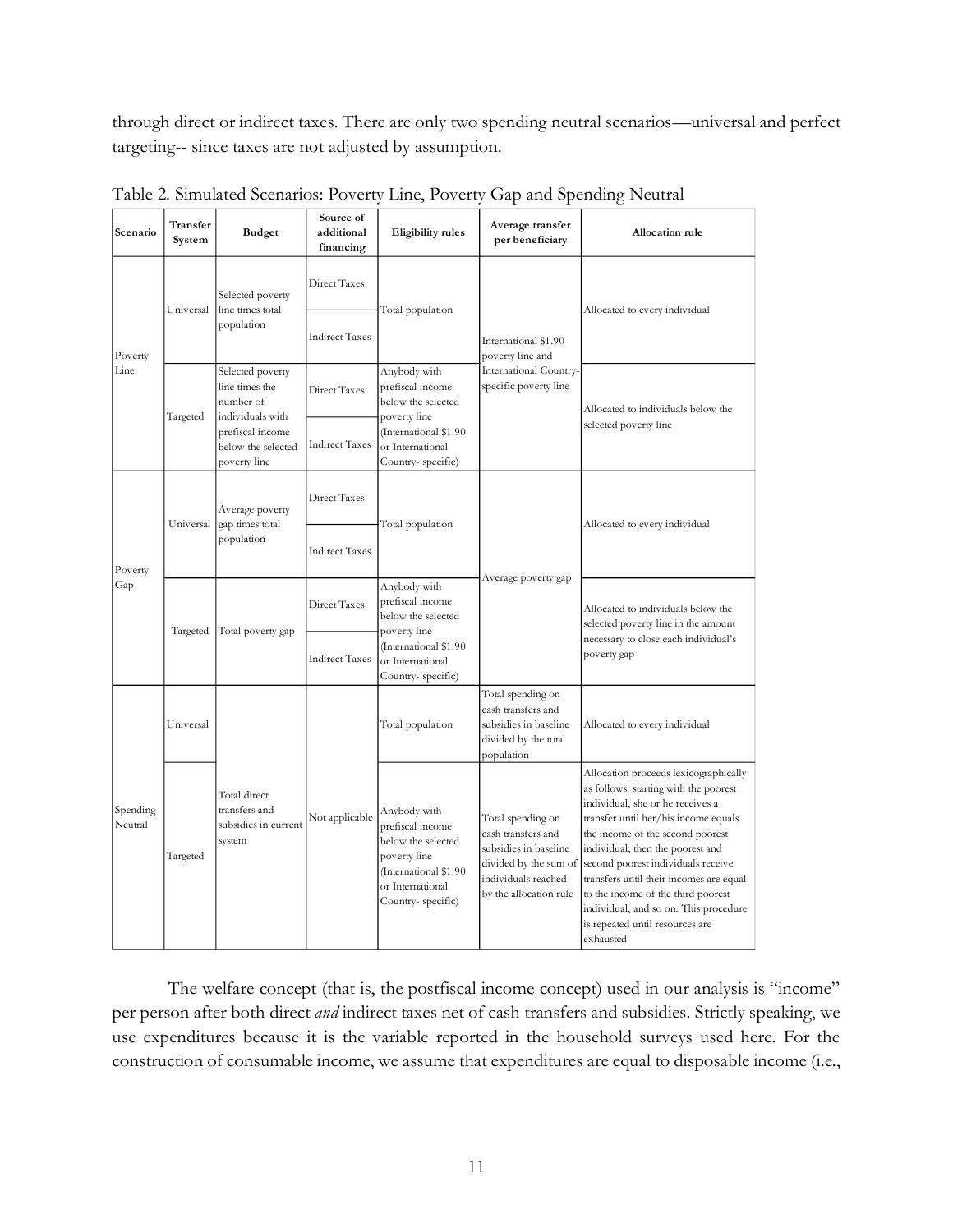there are no savings or dissavings).<sup>26</sup> In the literature, this income concept is known as *consumable income*. <sup>27</sup> While data on poverty is usually reported for *disposable income* (income after direct taxes net of cash transfers), we consider consumable income the relevant welfare concept because it captures what people are really able to consume after one takes into account what they pay in consumption taxes and receive in the form of consumption subsidies when they use their income to make purchases.<sup>28</sup> Figure 1 shows the definition of the income concepts used here. The prefiscal income concept used in our simulations is *market income plus pensions*. <sup>29</sup> It is equal to earned and unearned income from wages and capital,<sup>30</sup> plus private transfers, plus pensions from public contributory pension systems.<sup>31</sup> Income from noncontributory pensions (also known as social pensions), in contrast, is treated as a government transfer.





Source: Adapted from Lustig (2018).

We estimate the poverty impact for the baseline and the ten scenarios using two poverty lines which correspond to two notions of income floors: a minimum and a country specific one. The

<sup>&</sup>lt;sup>26</sup> For more details, see Lustig (2018), chapter 6. The welfare measure includes consumption of own production (except for South Africa) and imputed rent for owner's occupied housing (except for Tanzania).

<sup>27</sup> Note that this welfare variable is different from what international databases such as the World Bank's PovCal report. The inequality and poverty indicators in international databases are (primarily) for *disposable income*; that is, they *never* include the effect of indirect taxes or subsidies on measured inequality and poverty.

<sup>28</sup> Think about two households in different countries with identical disposable incomes but in one country food is exempt from VAT and in the other the VAT rate is 10 percent. Clearly, the welfare level of these two households would not be the same.

<sup>29</sup> In our sample the welfare variable observed directly in the survey is consumption expenditure, which we define as Disposable Income for CEQ Assessment purposes. The construction of prefiscal income proceeds "backwards", or by adding direct taxes and subtracting cash transfers to the observed Disposable Income to arrive at prefiscal income. For details, see chapter 6 by Higgins and Lustig (2018) in Lustig (2018).

<sup>30</sup> Incomes from capital tend to be grossly underreported in household surveys. In particular, they do not include undistributed profits, for example.

<sup>&</sup>lt;sup>31</sup> In other words, income from old-age pensions in contributory systems is considered part of prefiscal income (contributions are treated as a form of forced savings) and not treated as a government transfer. The rationale behind this assumption is discussed in Lustig and Higgins (2018) (chapter 1 of Lustig, 2018).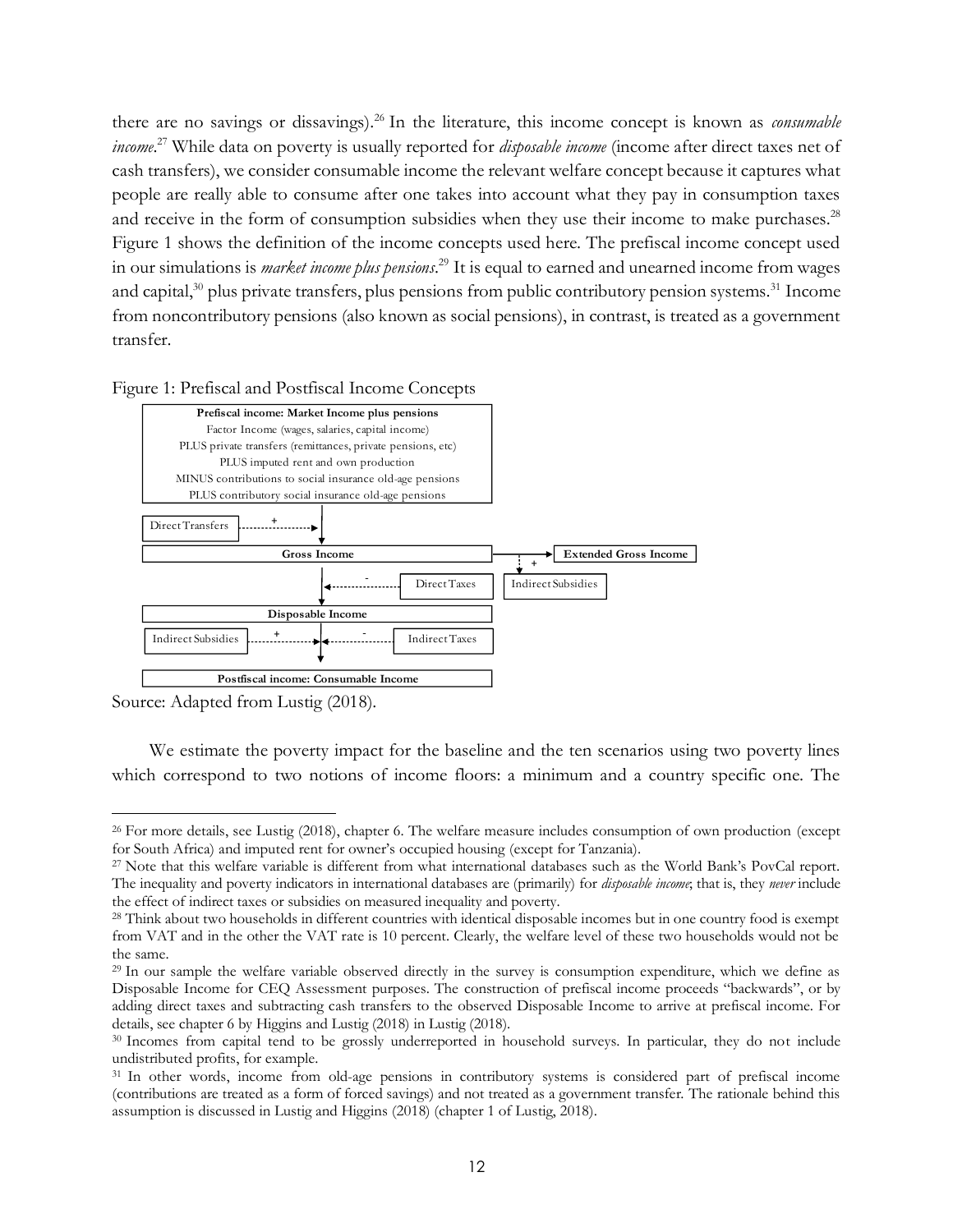minimum income floor is defined by the World Bank's international poverty line of \$1.90 a day (in 2011 PPP). This poverty line is the conventional benchmark used to track progress in poverty reduction by the international community.<sup>32</sup> The country specific income floor uses the World Bank Income Class International Poverty Lines, which vary by countries' income levels.<sup>33</sup> In our country set, there are three income class-specific poverty lines: US\$1.90 a day for low income countries (Comoros, Tanzania, Togo and Uganda); US\$3.20 a day for lower middle-income countries (eSwatini, Ghana, Ivory Coast, Lesotho and Zambia); and, US\$5.50 a day for upper middle-income countries (Botswana, Namibia and South Africa).

We measure the impact on poverty with two commonly used indicators: the incidence (headcount ratio) and the severity (squared poverty gap) of poverty. The squared poverty gap index captures what happens to the poorest rather than those close to the poverty line, a drawback of the headcount ratio. We estimate poverty indicators on both the prefiscal and postfiscal income concepts and calculate the change in the headcount ratio and the squared poverty gap index for the baseline and each of the ten scenarios. Results are presented for the latter in the main text while the headcount ratio results are in the [Statistical Annex.](http://commitmentoequity.org/wp-content/uploads/2021/03/Statistical-Annex-of-Are-Budget-Neutral-Income-Floors-Fiscally-Viable-in-Sub-Saharan-Africa.pdf)

The impact on tax burdens is assessed by the difference in the incidence of taxes (average tax rate) of each decile for each scenario and the baseline. The baseline incidence of taxes here is defined as the ratio of total direct (personal income and payroll taxes) and indirect (consumption) taxes to gross income plus subsidies, a concept that we shall call *extended gross income* (Figure 1). Following the public finance literature, we assume that --just as one can treat labor income taxes and consumption taxes as equivalent--,<sup>34</sup> one can also treat direct transfers and consumption subsidies as equivalent too. Thus, the relevant tax incidence concept here combines direct and consumption taxes in the numerator and prefiscal income plus direct transfers and consumption subsidies in the denominator (what we call extended gross income). Since in all our simulated scenarios subsidies are eliminated (and the savings are used as a source of financing), gross income and extended gross income are identical by definition.

To calculate the financing gap for the scenarios that are not spending-neutral, we first calculate the difference between the cost under the corresponding simulated scenario and the cost in the baseline. In the baseline and the spending neutral scenario, the cost equals the baseline spending on transfers and subsidies. In the poverty gap scenario, the cost equals the average poverty gap multiplied

<sup>32</sup> Goal 1, Target 1 of the Sustainable Development Goals (SDG) specifies: "By 2030, eradicate extreme poverty for all people everywhere, currently measured as people living on less than \$1.25 a day." <https://sustainabledevelopment.un.org/topics/povertyeradication> The \$1.25 poverty line was calculated using the purchasing power parity conversion factors for 2005. In October 2015, however, the official international poverty line to track SDG progress was changed to \$1.90 a day, which was calculated using the 2011 purchasing power parity conversion factors. See [http://www.worldbank.org/en/topic/poverty/brief/global-poverty-line-faq.](http://www.worldbank.org/en/topic/poverty/brief/global-poverty-line-faq)

<sup>33</sup> As described by Jolliffe and Prydz (2016), each income class-specific poverty line is chosen as the median of the national poverty lines of the countries in that income class. These country specific international poverty lines should not be confused with national extreme or moderate poverty lines.

<sup>34</sup> Initially posited by Mirrlees (1971) and developed by Atkinson and Stiglitz (1976).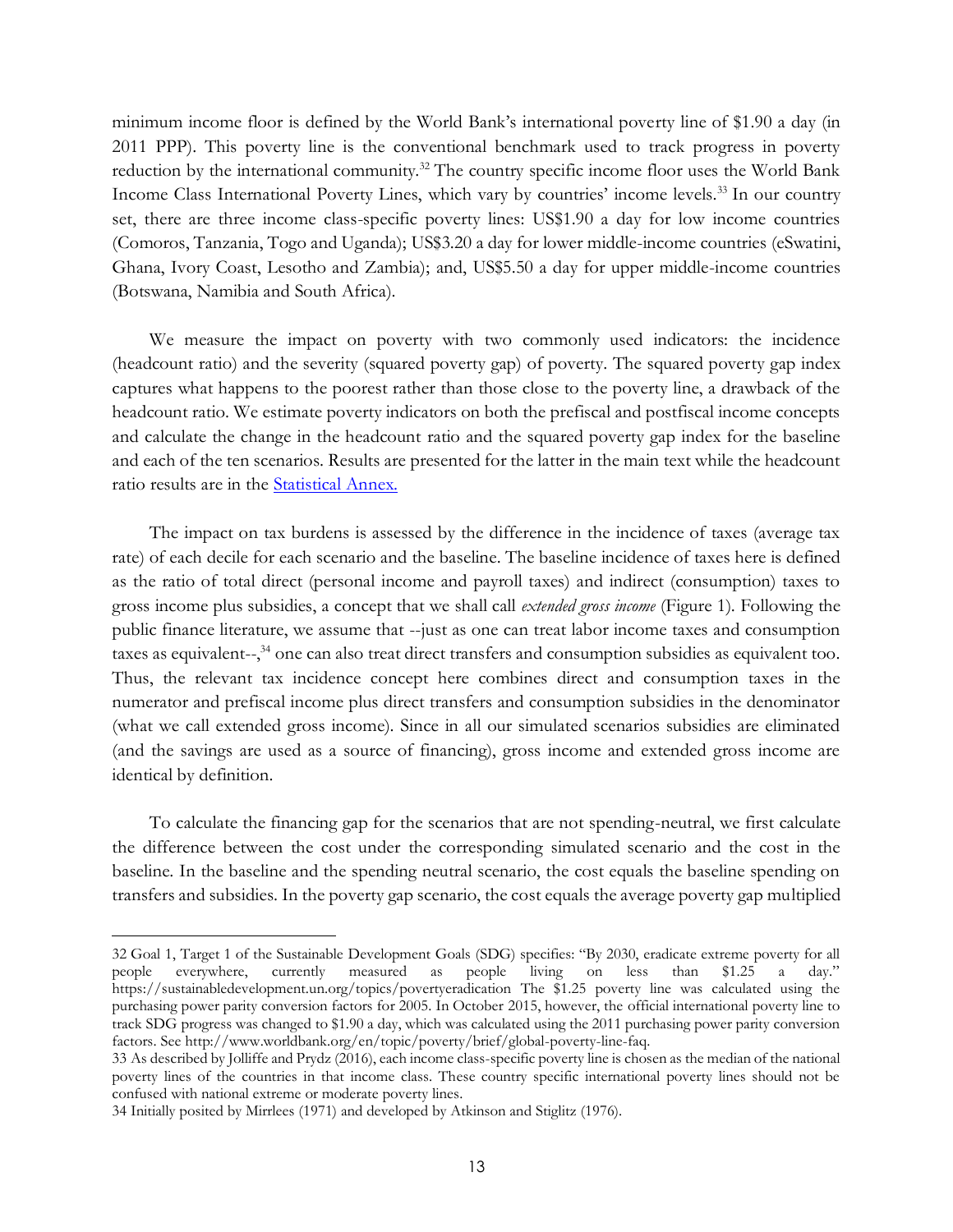by the total population (universal) or by the number of poor (perfect targeting). In the poverty line scenarios, the cost equals the poverty line multiplied by the total population (universal) or by the number of poor individuals (perfect targeting). This is the gross financing gap, which is a positive number except in the spending-neutral scenarios when it is zero.<sup>35</sup> However, note that the gross financing gap or cost does not correspond to the actual financing gap because under the simulated scenarios, the incomes and consumption transactions on which taxes are levied change. In other words, there will be an automatic or mechanical change in the amount individuals pay in direct and indirect taxes even if the tax rates remain unchanged. Thus, the actual financing gap (i.e., the needed additional budgetary resources) equals the difference between the gross financing gap and the automatically induced change in the amount of taxes collected. The actual financing gap is equivalent to the change in taxes necessary to fund the additional transfer expenditures both under the UBI and the perfect targeting scenarios.

Budget neutrality is obtained by multiplying the existing tax rates in the baseline scenario by a constant multiplier that we endogenously calculate for each scenario. The existing tax rates are the observed direct tax incidence with respect to gross income and the indirect taxes with respect to disposable income for each individual.<sup>36</sup> While this rule will change ex post progressivity in the simulated scenarios, it is a simple and neutral manner to change taxes: everybody's taxes are increased proportionally. Note that with a new gross income in each simulated scenario, before taxes are adjusted to balance the budget, the actual concentration shares and progressivity of taxes with respect to gross income changes. It changes even if tax rates are kept constant because with alternative simulated scenarios –in the case of direct taxes--gross incomes change, and tax rates are applied to gross income. This is a "mechanical" or automatic change in the concentration shares and progressivity, and it would have happened even if tax rates were not adjusted. Our tax multiplier, however, assures that there is no additional change in the concentration shares or progressivity even after taxes are adjusted (usually upwards, but not always) to balance the budget.<sup>37</sup> The advantages of using this approach to achieve budget neutrality are twofold. First, it is easy to implement in practice. Second, it keeps the share of taxes paid by each individual constant (i.e., constant concentration shares of taxes) across scenarios.

<sup>&</sup>lt;sup>35</sup> The spending neutral scenario may also require an adjustment in taxes to be truly budget neutral. However, since the adjustment is bound to be small, in this paper we ignore this effect. While it may sound strange that a spending neutral scenario requires a change in taxes to keep it budget neutral, the fact is that when transfers are redistributed among beneficiaries, taxes paid change "mechanically" (in particular, consumption taxes). This change, however, may not be enough to make the UBI spending neutral also budget neutral in which case taxes will need to be adjusted (upwards or downwards).

<sup>36</sup> Implicitly, we are assuming that all of the gross income is taxable.

<sup>37</sup> The automatic adjustment in direct and indirect taxes is different from the simulated increase in direct or indirect taxes necessary to fill the financing gap. The automatic adjustment is "mechanical" as it results from the change in incomes in each simulated scenario. The simulated increase is equivalent to the additional necessary resources to fund the financing gap (when the gap is financed solely through direct taxes or indirect taxes). When the financing gap is funded through direct taxes, we impose the condition that gross incomes minus direct taxes paid cannot be less than zero. In some cases, this implies a limit on the amount of simulated direct taxes that can be collected from individuals in the microdata identified as taxpayers in the baseline. When that is the case, we then make a minor additional adjustment through indirect taxes required to get an identical total consumable income as in the baseline scenario, which guarantees our budget neutrality assumption.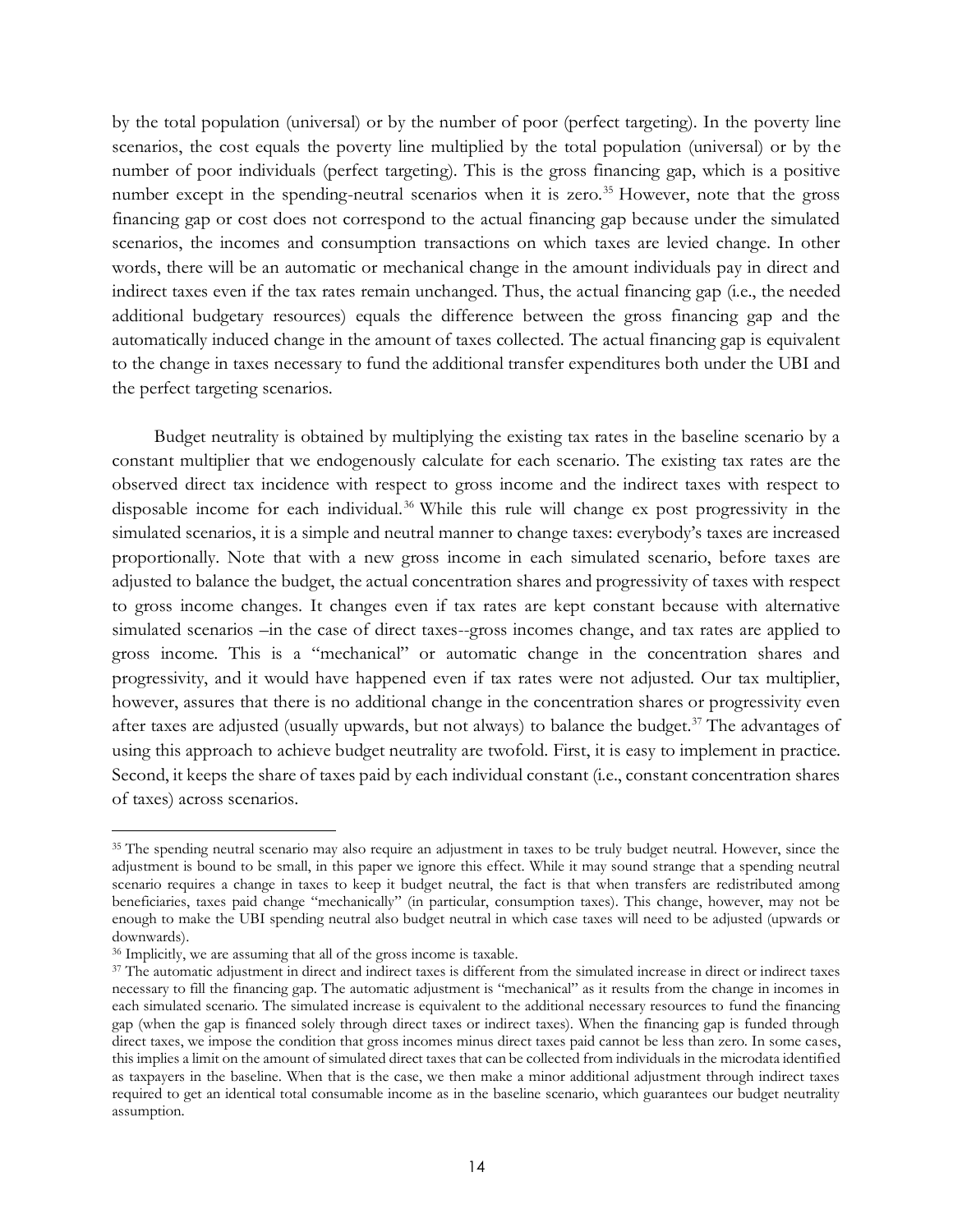The fact that a number of scenarios are not viable may be due to the measurement errors that affect the income and expenditure variables in household surveys (more on this below). Thus, for each of the simulated policies, we present two alternative fiscal options. In the first option, total subsidies and taxes are equal to what is obtained from the incomes captured in the survey. In the second, the total subsidies available (to be added to the transfers pool in the spending neutral scenario or to be used as a source of financing in the poverty gap and poverty line scenarios), and the taxes available to cover the financing gap equal the amounts reported in administrative accounts. Thus, in the second option, the change in tax burden to achieve budget neutrality will be lower. Also, specifically under the spending neutral scenario the generosity of the UBI transfer and the funds available for perfect targeting will be higher (recall that the size of the transfer does not depend on the amount from subsidies available in the poverty gap and poverty line scenarios). For simplicity, we call these the *lower bound* and the *upper bound* options in terms of resource availability. The lower bound is what results from using the total subsidies and taxes implied by the baseline fiscal incidence analyses. To calculate the upper bound we take into account *all* verified subsidies and tax revenues in administrative data.<sup>38</sup>

Table 3 presents the percentage that survey totals represents of verified administrative totals for subsidies, direct and indirect taxes. In all countries except for Ghana and Uganda (2012), the total (consumption) subsidies captured in the household survey as part of the fiscal incidence analyses are less than 100 percent of the verified subsidy expenditure in the budget and administrative documentation. In all countries, except for Ghana, direct and indirect taxes are less than 100 percent of verified revenue collections from those tax instruments. Based on this information, one can conclude that, in the upper bound option and for the spending neutral scenario, the average transfer will in general be higher (as shown in Table 4 in the Results section).<sup>39</sup> In the poverty gap and poverty line scenarios, the average transfer does not change under the upper bound. However, the resources available will be increased by both the difference between the taxes and subsidies in the administrative accounts and those captured by the survey. Thus, the tax burden will in general be lower.

<sup>&</sup>lt;sup>38</sup> "Verified" expenditure or revenues in this case means only that the spending or revenues appear in budget reporting or other official documentation containing summaries of expenditures or revenue collections by state agencies or other bodies. There are fiscal items other than subsidies and revenues from direct and indirect taxes which may be part of a fiscal incidence analysis which are not allocated in full, but our concern in the simulations here extend to subsidy expenditure, direct cash transfer expenditure, and revenues from direct and indirect taxes which we can allocate to individuals.

<sup>&</sup>lt;sup>39</sup> In the spending neutral scenario, the average transfer will be (roughly) the same in both options whenever there are no subsidies in the country (Comoros, eSwatini, Lesotho and South Africa) or the subsidies captured by the survey are very close to the administrative totals (Ghana and Uganda 2012).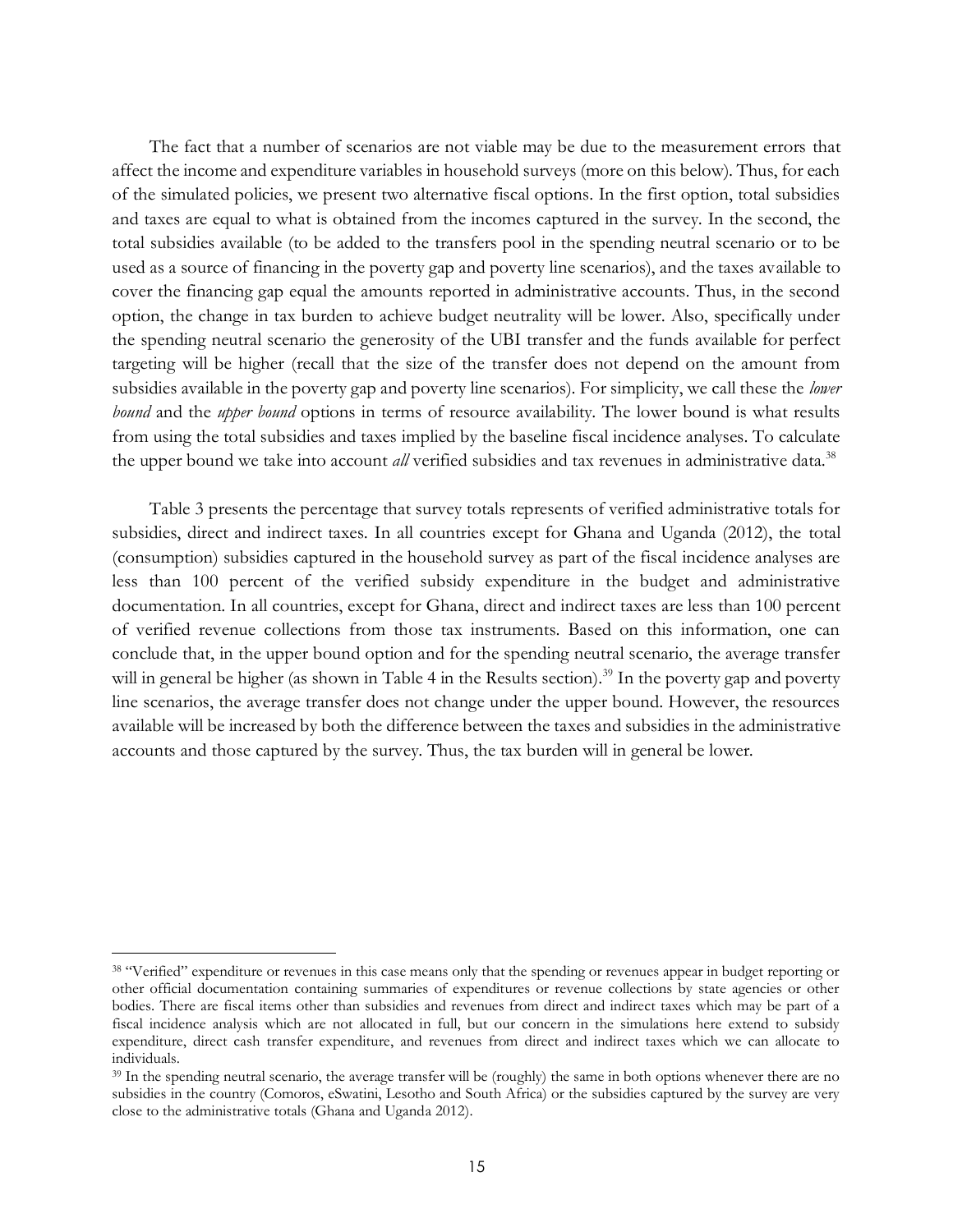| Country            | Year of<br>Survey | Subsidies | Direct Taxes | Indirect<br>Taxes |
|--------------------|-------------------|-----------|--------------|-------------------|
| Botswana           | 2010              | 0.32      | 0.58         | 0.41              |
| Comoros            | 2014              |           | 0.19         | 0.08              |
| eSwatini           | 2017              |           | 0.31         | 0.31              |
| Ghana              | 2013              | 1.00      | 1.00         | 0.66              |
| <b>Ivory Coast</b> | 2015              | 0.59      | 0.26         | 0.36              |
| Lesotho            | 2017              |           | 0.88         | 0.67              |
| Namibia            | 2010              | 0.43      | 0.38         | 0.40              |
| Namibia            | 2015              | 0.54      | 0.46         | 0.48              |
| South Africa       | 2010              |           | 0.89         | 0.61              |
| South Africa       | 2015              |           | 0.40         | 0.49              |
| Tanzania           | 2011              | 0.50      | 0.55         | 0.90              |
| Togo               | 2015              | 0.05      | 0.31         | 0.96              |
| Uganda             | 2012              | 1.00      | 0.75         | 0.71              |
| Uganda             | 2016              | 0.85      | 0.93         | 0.52              |
| Zambia             | 2015              | 0.25      | 0.66         | 0.23              |

Table 3. Factors of survey to administrative totals

Note:

The factor must be between 0 and 1. When a factor is bigger than 1 it is censored to 1.

Sources: Authors' calculations based on Botswana (Younger, 2020); Comoros (Belghith et al., 2017); eSwatini (Renda and Goldman, 2020); Ghana (Younger, Osei-Assibey and Oppong, 2016); Ivory Coast (Tassot and Jellema, 2019); Lesotho (Houts and Goldman, 2019); Namibia (Sulla, Zikhali and Jellema, 2016 and Jellema and Renda, 2020); South Africa (Inchauste et al., 2017 and Goldman, Woolard and Jellema, 2020); Tanzania (Younger, Myamba and Mdadila, 2016); Togo (Tassot and Jellema, 2018); Uganda (Jellema et al., 2016 and Mejia-Mantilla et al., 2020); and, Zambia (de la Fuente, Jellema and Rosales, 2018).

When not all verified expenditure(s) or revenue collections are allocated, we are assuming that the magnitude of incomes or transactions recorded in the survey is smaller than that *implicitly* recorded in the administrative documents. In other words, the survey economy is "smaller" than the economy represented in the budgetary or administrative documentation. The fact that the survey-based economy is "smaller" than that implied by administrative accounts can be due to measurement error (and other nonsampling errors) common in household surveys. In particular, household surveys suffer from undercoverage and underreporting especially in the upper tail. <sup>40</sup> Thus total income and expenditures in the microdata based on household surveys are usually lower than administrative totals and hence the implied total subsidies and total personal and consumption taxes captured by the survey are also lower than the administrative totals. As a result, total resources coming from subsidies that we are reallocating to transfers under the spending neutral scenario will be lower. In addition, the change in the tax burden to cover the financing gap (of the scenarios that require to raise taxes) will be higher than the "true" changes in tax burden. The latter happens because we are essentially asking the underreported incomes in the household surveys "to do all the work:" that is, to pay for the entire amount that taxes need to be raised by. That is why we call this option the lower bound. However, if the administrative figures for subsidies and taxes are correct, this means that there are extra resources

<sup>40</sup> For a survey, see Lustig (2019).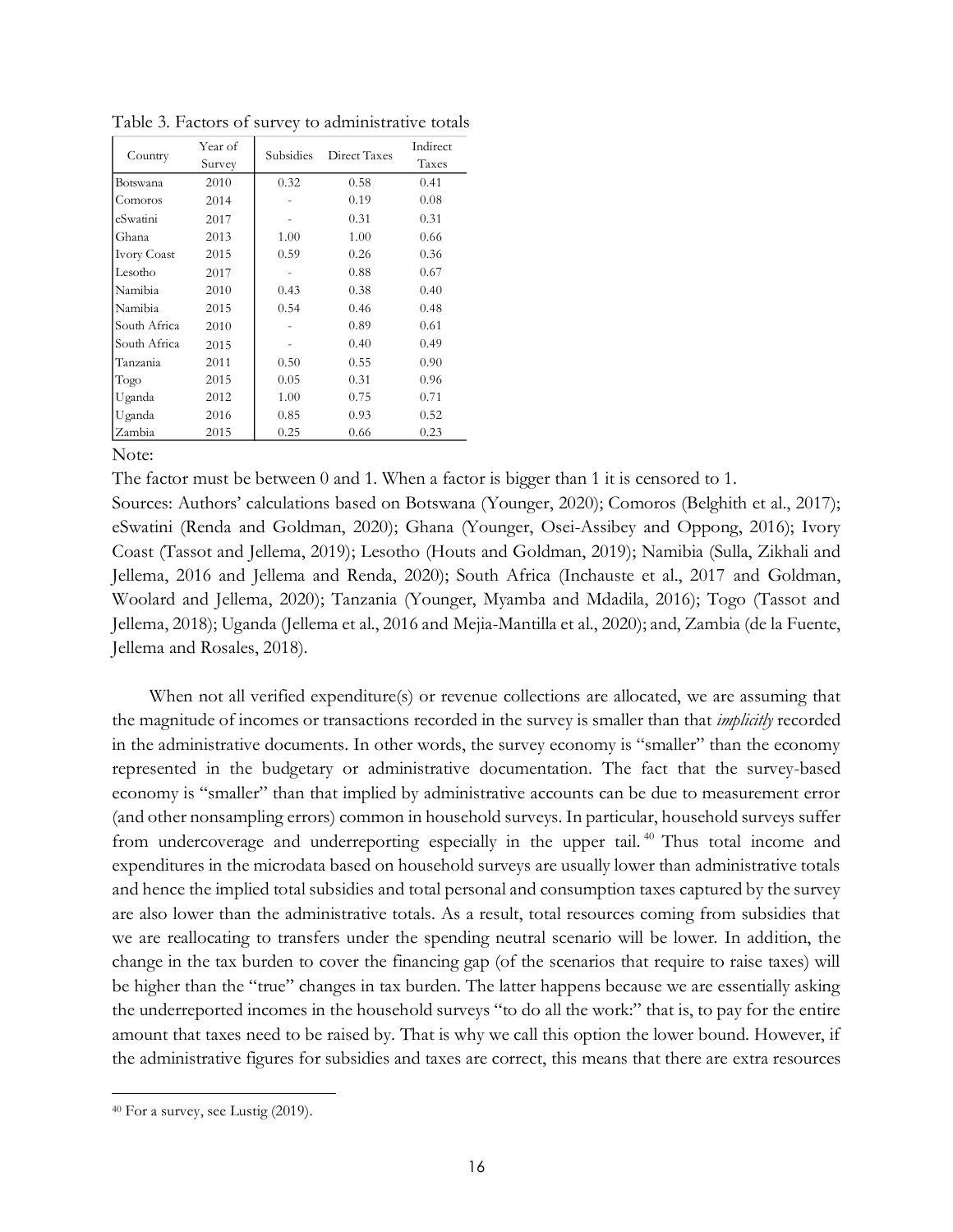to fund both higher transfers and the required increase in revenues. Here we treat them as "manna from heaven" and require the incomes (households) captured by the survey to pay for the additional taxes only in the same proportion as the totals shown in Table 3. Hence, we call this gap financing option the upper bound.

In sum, to calculate the upper bound, we proceed as follows. For the spending neutral scenario, we first add the difference between administrative and survey-based total subsidies to the pool available to be converted into direct transfers. Doing this adjustment increases the average transfer per beneficiary of this scenario as shown in Table 4.<sup>41</sup> For the other two scenarios, the financing gap is calculated *after* adding the extra resources available in subsidies and tax revenues to those captured by the survey.

Table 4 shows the average transfer to the whole population (the UBI) and just to the poor population under the ten alternative scenarios and for the lower and upper bound options. For a UBI program, we consider six levels of generosity. Namely: the budget neutral UBI transfer is set equal to a) the poverty line for two poverty lines: the \$1.90 and the country specific; b) the average poverty gap calculated based on the same two poverty lines; and c) the average current spending on cash transfers and consumption subsidies where the average is calculated with the lower and upper bound resources available (as defined above). By definition, the average transfer by country is the same for the universal and targeted poverty line and poverty gap scenarios. They vary only according to which poverty line is used to define the income floor: the \$1.90 or the country specific. Their size is unaffected by whether we use the lower or upper bound of resources available. In contrast, the average transfer under the spending neutral scenario is directly affected by which option of available resources one uses since the amount from subsidies is higher in the administrative accounts for a number of countries as described above.

The average transfer under the poverty line scenario is –as expected--higher than in the baseline and the poverty gap scenario. The average transfer in the poverty gap scenario is higher than in the baseline in all countries except South Africa where the current system is relatively generous and quite propoor (the per capita transfer is inversely related to income). Under the spending neutral UBI scenario, the average transfer per poor person is lower than the baseline in Botswana, eSwatini, Lesotho, Namibia, and South Africa, and higher in the rest. The countries in which the transfer is lower than in the baseline are those in which consumption subsidies were not sufficiently large (or were nonexistent) to compensate for the fact that transfers are now spread among the entire population and not just the poor.<sup>42</sup> Recall that under a spending neutral scenario, the conversion of subsidies into a uniform transfer will make the use of these resources more progressive but the opposite happens with the existing targeted transfers. Regarding coverage, by definition, the coverage

<sup>41</sup> Just as in the lower bound option, we continue to make the assumption that there will be no adjustment in taxes in the spending neutral scenario (Table 2).

<sup>42</sup> Recall that subsidies are not uniform or propoor (progressive in absolute terms) so converting the subsidy resources into a uniform transfer will always help the poor while converting targeted (propoor) cash transfers into a uniform transfer will go in the opposite direction.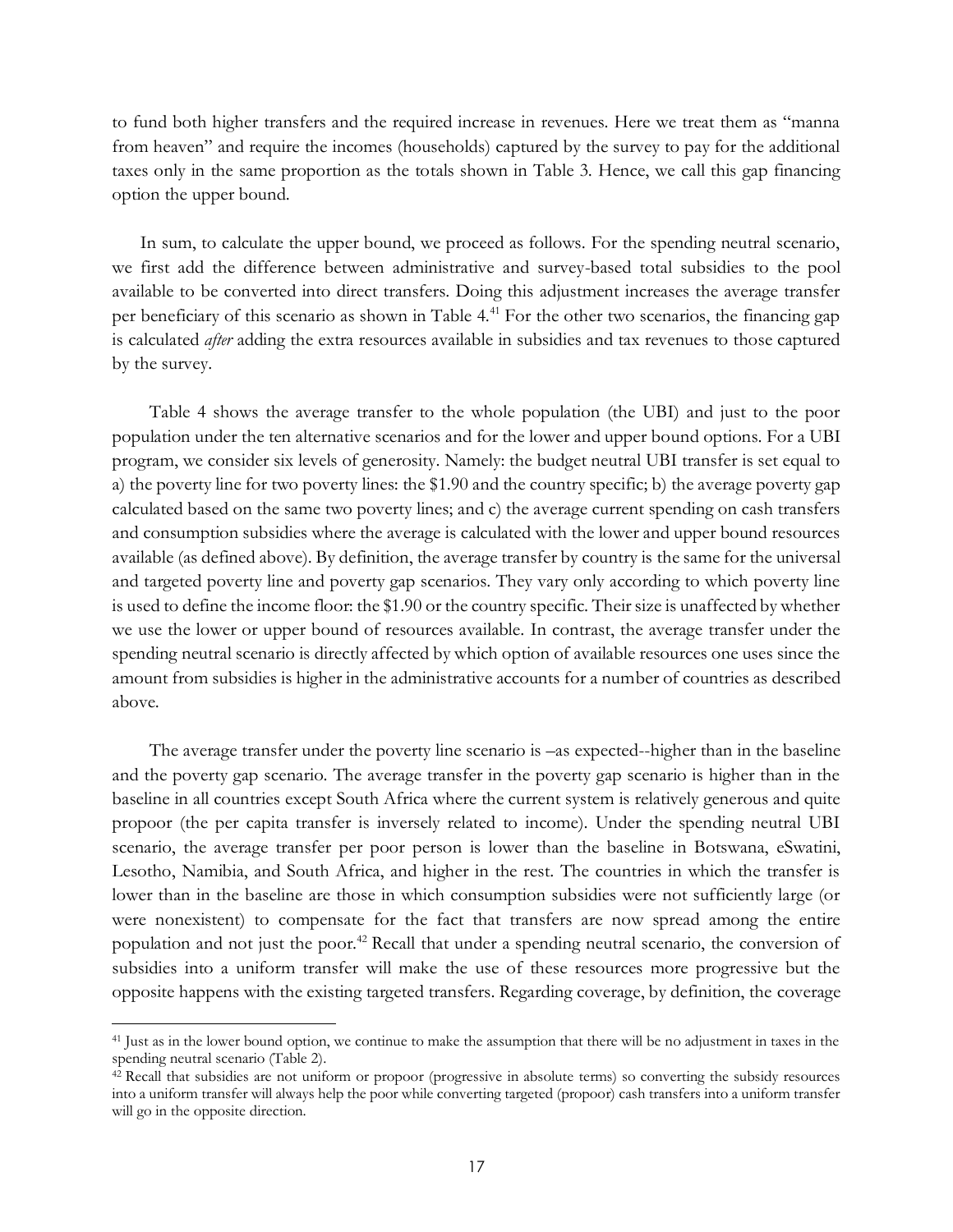of the poor is 100 percent under any UBI scenario, and it is also 100 percent in the poverty gap and poverty line perfect targeting scenarios. The only scenario in which changes in coverage occur is under the perfect targeting spending neutral scenario and the pattern varies by country and poverty line, and whether we analyze the lower or upper bound option.

Table 4. Average Transfer under the Alternative Spending Scenarios (in daily US\$ in PPP 2011) Panel (a) \$1.90 a Day International Poverty Line

|              |         |          |                 |          |                            |            | Lower bound option |                 |            | Upper bound option |                   |  |  |
|--------------|---------|----------|-----------------|----------|----------------------------|------------|--------------------|-----------------|------------|--------------------|-------------------|--|--|
|              |         |          | Baseline        |          | Poverty Line* Poverty Gap* |            | Spending Neutral   |                 |            | Spending Neutral   |                   |  |  |
| Country      | Year of |          |                 |          |                            | Universal  | Perfect targeting  |                 | Universal  |                    | Perfect targeting |  |  |
|              | Survey  | Per poor | Coverage of     | Per poor | Average                    | Per capita | Per                | Coverage of     | Per capita | Per                | Coverage of       |  |  |
|              |         | person   | the poor $(\%)$ | person   | per poor                   |            | beneficiary        | the poor $(\%)$ |            | beneficiary        | the poor $(\%)$   |  |  |
| Botswana     | 2010    | 0.53     | 92              | 1.90     | 0.75                       | 0.40       | 0.75               | 100             | 0.52       | 0.75               | 100               |  |  |
| Comoros      | 2014    | $\sim$   | ٠               | 1.90     | 0.55                       | $\sim$     | $\sim$             | $\sim$          | $\sim$     |                    |                   |  |  |
| eSwatini     | 2017    | 0.19     | 69              | 1.90     | 0.57                       | 0.12       | 0.61               | 81              | 0.12       | 0.61               | 81                |  |  |
| Ghana        | 2013    | 0.05     | 65              | 1.90     | 0.56                       | 0.16       | 0.56               | 100             | 0.16       | 0.56               | 100               |  |  |
| Ivory Coast  | 2015    | 0.01     | 37              | 1.90     | 0.58                       | 0.02       | 0.36               | 24              | 0.03       | 0.40               | 37                |  |  |
| Lesotho      | 2017    | 0.48     | 92              | 1.90     | 0.88                       | 0.27       | 0.88               | 100             | 0.27       | 0.88               | 100               |  |  |
| Namibia      | 2010    | 0.63     | 82              | 1.90     | 0.78                       | 0.39       | 0.78               | 100             | 0.47       | 0.78               | 100               |  |  |
| Namibia      | 2016    | 0.52     | 61              | 1.90     | 0.86                       | 0.29       | 0.86               | 100             | 0.30       | 0.86               | 100               |  |  |
| South Africa | 2010    | 1.46     | 92              | 1.90     | 1.19                       | 0.83       | 1.19               | 100             | 0.83       | 1.19               | 100               |  |  |
| South Africa | 2015    | 1.52     | 95              | 1.90     | 1.29                       | 0.94       | 1.29               | 100             | 0.94       | 1.29               | 100               |  |  |
| Tanzania     | 2011    | 0.02     | 78              | 1.90     | 0.60                       | 0.03       | 0.25               | 27              | 0.06       | 0.30               | 37                |  |  |
| Togo         | 2015    | 0.00     | 46              | 1.90     | 0.65                       | 0.01       | 0.27               | 6               | 0.13       | 0.57               | 61                |  |  |
| Uganda       | 2012    | 0.01     | 53              | 1.90     | 0.58                       | 0.01       | 0.22               | 15              | 0.01       | 0.22               | 15                |  |  |
| Uganda       | 2016    | 0.01     | 13              | 1.90     | 0.64                       | 0.03       | 0.24               | 28              | 0.03       | 0.25               | 30                |  |  |
| Zambia       | 2015    | 0.03     | 100             | 1.90     | 0.99                       | 0.06       | 0.31               | 34              | 0.22       | 0.59               | 65                |  |  |

Panel (b) Country Specific International Poverty Lines

|                    |         |          |                          |          |                            | Lower bound option |                   |                          | Upper bound option |             |                   |  |
|--------------------|---------|----------|--------------------------|----------|----------------------------|--------------------|-------------------|--------------------------|--------------------|-------------|-------------------|--|
|                    |         |          | Baseline                 |          | Poverty Line* Poverty Gap* |                    | Spending Neutral  |                          | Spending Neutral   |             |                   |  |
| Country            | Year of |          |                          |          |                            | Universal          | Perfect targeting |                          | Universal          |             | Perfect targeting |  |
|                    | Survey  | Per poor | Coverage of              | Per poor | Average                    | Per capita         | Per               | Coverage of              | Per capita         | Per         | Coverage of       |  |
|                    |         | person   | the poor $(\%)$          | person   | per poor                   |                    | beneficiary       | the poor $(\%)$          |                    | beneficiary | the poor $(\%)$   |  |
| Botswana           | 2010    | 0.41     | 87                       | 5.50     | 2.96                       | 0.40               | 1.20              | 57                       | 0.52               | 1.35        | 66                |  |
| Comoros            | 2014    | $\sim$   | $\overline{\phantom{a}}$ | 1.90     | 0.55                       | $\sim$             | $\sim$            | $\overline{\phantom{a}}$ | $\sim$             |             |                   |  |
| eSwatini           | 2017    | 0.16     | 63                       | 3.20     | 1.31                       | 0.12               | 0.61              | 41                       | 0.12               | 0.61        | 41                |  |
| Ghana              | 2013    | 0.06     | 68                       | 3.20     | 1.07                       | 0.16               | 0.86              | 63                       | 0.16               | 0.86        | 63                |  |
| <b>Ivory Coast</b> | 2015    | 0.01     | 44                       | 3.20     | 1.21                       | 0.02               | 0.36              | 11                       | 0.03               | 0.40        | 16                |  |
| Lesotho            | 2017    | 0.39     | 86                       | 3.20     | 1.62                       | 0.27               | 0.84              | 63                       | 0.27               | 0.84        | 63                |  |
| Namibia            | 2010    | 0.45     | 75                       | 5.50     | 3.23                       | 0.39               | 1.01              | 56                       | 0.47               | 1.23        | 56                |  |
| Namibia            | 2016    | 0.37     | 50                       | 5.50     | 2.89                       | 0.29               | 1.13              | 47                       | 0.30               | 1.14        | 49                |  |
| South Africa       | 2010    | 1.16     | 81                       | 5.50     | 3.61                       | 0.83               | 2.10              | 69                       | 0.83               | 2.10        | 69                |  |
| South Africa       | 2015    | 1.24     | 86                       | 5.50     | 3.77                       | 0.94               | 1.79              | 85                       | 0.94               | 1.79        | 85                |  |
| Tanzania           | 2011    | 0.02     | 78                       | 1.90     | 0.60                       | 0.03               | 0.25              | 27                       | 0.06               | 0.30        | 37                |  |
| Togo               | 2015    | 0.00     | 46                       | 1.90     | 0.65                       | 0.01               | 0.27              | 6                        | 0.13               | 0.57        | 61                |  |
| Uganda             | 2012    | 0.01     | 53                       | 1.90     | 0.58                       | 0.01               | 0.22              | 15                       | 0.01               | 0.22        | 15                |  |
| Uganda             | 2016    | 0.01     | 13                       | 1.90     | 0.64                       | 0.03               | 0.24              | 28                       | 0.03               | 0.25        | 30                |  |
| Zambia             | 2015    | 0.03     | 100                      | 3.20     | 1.95                       | 0.06               | 0.31              | 27                       | 0.22               | 0.59        | 51                |  |

Notes:

Country specific poverty lines are: Comoros, Tanzania, Togo and Uganda: \$1.90 a day international poverty line. eSwatini, Ghana, Ivory Coast, Lesotho and Zambia: \$3.20 a day international poverty line. Botswana, Namibia and South Africa: \$5.50 a day poverty line.

Comoros does not have transfers or subsidies and hence average transfer are zero in the baseline and the spending neutral scenarios.

\*The average transfer per poor person under perfect targeting and per capita under UBI are identical by construction both for the poverty gap and the poverty line scenarios; hence we report the information only once.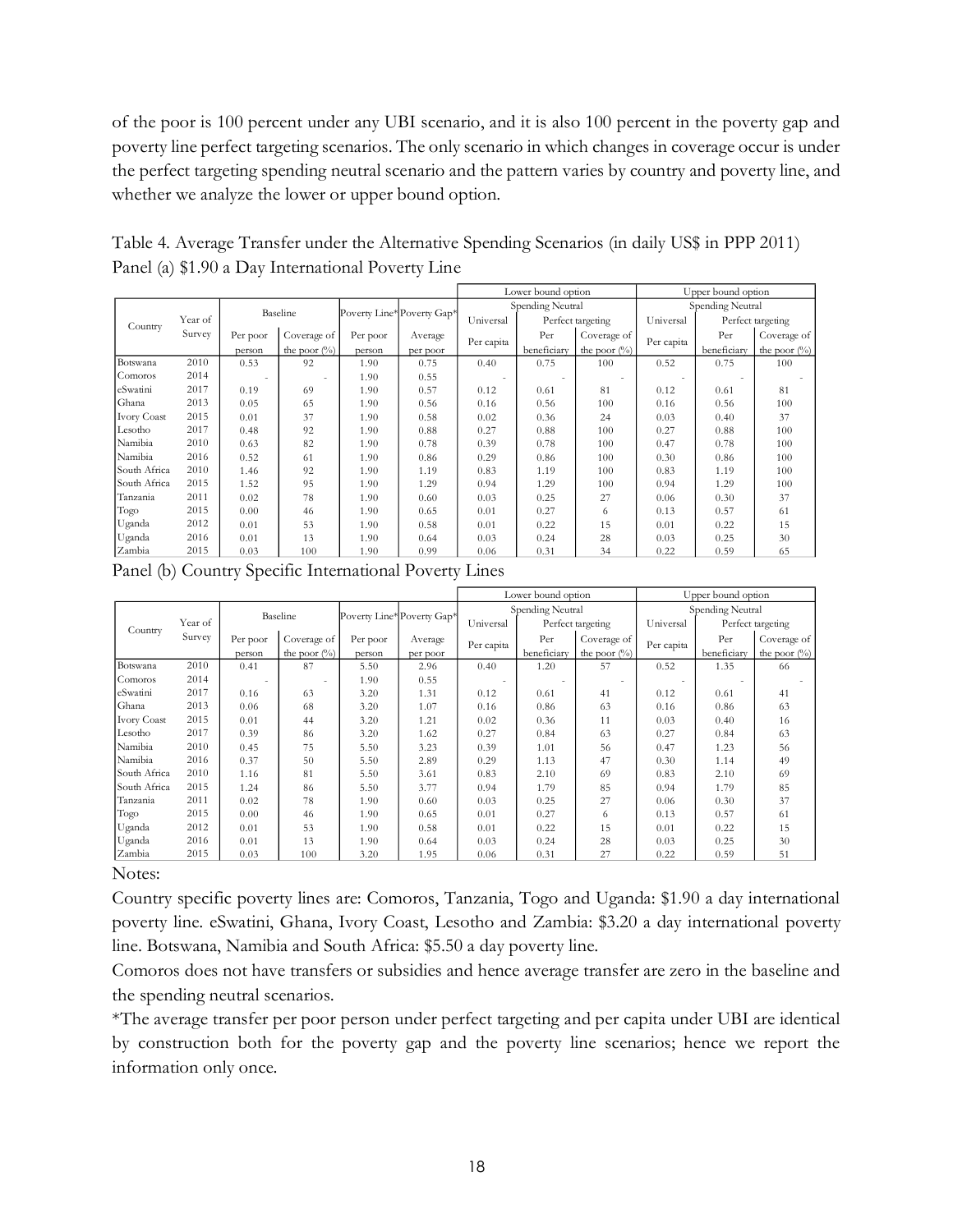Source: Authors' calculations based on Botswana (Younger, 2020); Comoros (Belghith et al., 2017); eSwatini (Renda and Goldman, 2020); Ghana (Younger, Osei-Assibey and Oppong, 2016); Ivory Coast (Tassot and Jellema, 2019); Lesotho (Houts and Goldman, 2019); Namibia (Sulla, Zikhali and Jellema, 2016 and Jellema and Renda, 2020); South Africa (Inchauste et al., 2017 and Goldman, Woolard and Jellema, 2020); Tanzania (Younger, Myamba and Mdadila, 2016); Togo (Tassot and Jellema, 2018); Uganda (Jellema et al., 2016 and Mejia-Mantilla et al., 2020); and, Zambia (de la Fuente, Jellema and Rosales, 2018).

In order to address the key question in this paper, for each budget neutral UBI and targeted scenario, we calculate the poverty and tax burden indicators so that we can compare them with the baseline and each other. The next section describes the results of this comparison.

## IV. **Results<sup>43</sup>**

Are budget neutral income floors fiscally viable in the twelve SSA countries analyzed here? To respond to this question, we will assess the extent to which a UBI program is viable for six levels of generosity. Namely, the budget neutral UBI transfer is set equal to: a) the poverty line for the \$1.90 and the country specific poverty lines; b) the average poverty gap calculated based on the same two poverty lines; and, c) the average current spending on cash transfers and consumption subsidies where the average is calculated with the lower and upper bound resources available (as defined in the previous section). We will also analyze the viability of targeted programs under the same levels of generosity.

Recall that we defined a policy scenario as viable if four conditions are met: postfiscal poverty (measured with consumable income) is not higher than prefiscal poverty using the headcount ratio and the squared poverty gap as indicators; the postfiscal squared poverty gap (measured with consumable income) is equal or lower under a simulated program than in the baseline; the policy option is feasible (that is, no negative consumable incomes and no extreme reranking); and, the policy option implies an increase in the average tax rate of each decile below 10 percent. To assess the sensitivity of our results to this tax threshold, we repeated the exercise allowing different changes in average tax rates. We found that the number of viable cases changes relatively little even if the threshold is raised to 25 percent.<sup>44</sup>

<sup>43</sup> Results for the simulations under the lower bound option presented in this paper for a subset of the twelve countries are based on Lustig, Jellema and Martinez Pabon (2019). In this version, we added Botswana, eSwatini, Lesotho, Namibia (2016), South Africa (2015), and Uganda (2016).

<sup>44</sup> While not shown here, we have also explored how the number of viable scenarios changes when we lower or raise the allowed increase in tax rates. The number of viable cases changes relatively little as the threshold changes between 5, 20 and 25 percent. In this paper, we do not consider efficiency implications (e.g., on labor supply decisions) associated with a UBI per se (that is, regardless of the tax implications).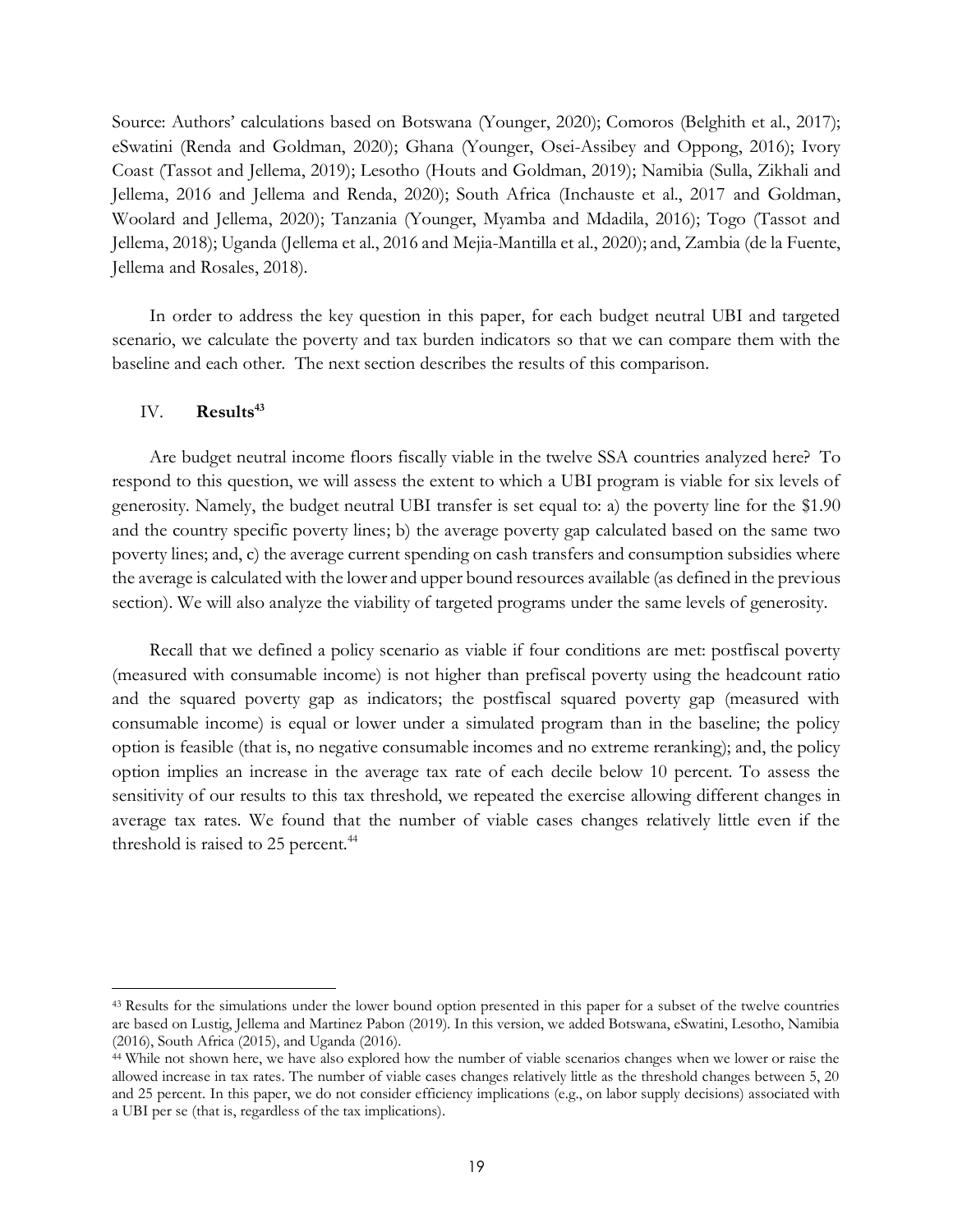## IV.a Are Scenarios Viable?

We analyze the overarching question by scenario for the two poverty lines, the two sources of financing (direct or indirect taxes) when applicable, and for the lower and upper bounds in resources. Results are shown in Tables 5 and 6.

|                    | Year of |          |          | Poverty Line |          |          | Poverty Gap |          | Spending Neutral |          |           |
|--------------------|---------|----------|----------|--------------|----------|----------|-------------|----------|------------------|----------|-----------|
| Country            | Survey  |          | UBI      |              | Targeted |          | UBI         |          | Targeted         | UBI      | Perfect   |
|                    |         | DT       | ľΤ       | DT           | IΤ       | DT       | IΤ          | DТ       | IT <sub></sub>   |          | targeting |
| Botswana           | 2010    | No       | $\rm No$ | Yes          | Yes      | No       | No          | No       | $\rm No$         | Yes      | No        |
| Comoros            | 2014    | No       | No       | No           | No       | No       | No          | No       | No               |          |           |
| Eswatini           | 2017    | No       | No       | $\rm No$     | No       | No       | No          | No       | No               | $\rm No$ | No        |
| Ghana              | 2013    | No       | No       | Yes          | Yes      | No       | No          | No       | No               | No       | No        |
| <b>Ivory Coast</b> | 2015    | No       | $\rm No$ | No           | No       | $\rm No$ | No          | No       | No               | No       | No        |
| Lesotho            | 2017    | No       | $\rm No$ | $\rm No$     | No       | $\rm No$ | No          | No       | No               | $\rm No$ | No        |
| Namibia            | 2010    | No       | No       | $\rm No$     | $\rm No$ | $\rm No$ | No          | No       | No               | $\rm No$ | No        |
| Namibia            | 2016    | $\rm No$ | $\rm No$ | Yes          | Yes      | $\rm No$ | $\rm No$    | $\rm No$ | $\rm No$         | $\rm No$ | No.       |
| South Africa       | 2010    | $\rm No$ | $\rm No$ | $\rm No$     | Yes      | $\rm No$ | $\rm No$    | $\rm No$ | $\rm No$         | $\rm No$ | No.       |
| South Africa       | 2015    | No       | $\rm No$ | $\rm No$     | Yes      | $\rm No$ | $\rm No$    | $\rm No$ | No               | $\rm No$ | $\rm No$  |
| Tanzania           | 2011    | No       | $\rm No$ | $\rm No$     | No       | No       | $\rm No$    | $\rm No$ | No               | $\rm No$ | No        |
| Togo               | 2015    | No       | $\rm No$ | $\rm No$     | $\rm No$ | $\rm No$ | $\rm No$    | $\rm No$ | No               | $\rm No$ | No        |
| Uganda             | 2012    | No       | $\rm No$ | $\rm No$     | No       | $\rm No$ | $\rm No$    | $\rm No$ | No               | $\rm No$ | No        |
| Uganda             | 2016    | No       | $\rm No$ | $\rm No$     | $\rm No$ | $\rm No$ | $\rm No$    | $\rm No$ | No               | $\rm No$ | No        |
| Zambia             | 2015    | No       | No       | $\rm No$     | $\rm No$ | $\rm No$ | No          | $\rm No$ | No               | $\rm No$ | $\rm No$  |

| Table 5. Viable Scenarios at \$1.90 a day International Poverty Line |  |
|----------------------------------------------------------------------|--|
| Panel (a) Lower bound option                                         |  |

|  |  |  |  | Panel (b) Upper bound option |
|--|--|--|--|------------------------------|
|--|--|--|--|------------------------------|

|                    | Year of | Poverty Line |                |          |          |          | Poverty Gap    | Spending Neutral |          |     |           |
|--------------------|---------|--------------|----------------|----------|----------|----------|----------------|------------------|----------|-----|-----------|
| Country            | Survey  |              | UBI            |          | Targeted |          | UBI            | Targeted         |          | UBI | Perfect   |
|                    |         | DТ           | ľГ             | DΤ       | ľГ       | DТ       | ľΤ             | DΤ               | IΤ       |     | targeting |
| Botswana           | 2010    | No           | $\rm No$       | Yes      | Yes      | No       | N <sub>0</sub> | No               | $\rm No$ | Yes | No        |
| Comoros            | 2014    | No           | No             | No       | No       | No       | No             | No               | No       | No  | No        |
| Eswatini           | 2017    | No           | N <sub>0</sub> | No       | No       | No       | No             | No               | No       | No  | No        |
| Ghana              | 2013    | No           | No             | Yes      | Yes      | No       | No             | No               | No       | Yes | No        |
| <b>Ivory Coast</b> | 2015    | No           | No             | No       | No       | No       | No             | No               | No       | No  | No        |
| Lesotho            | 2017    | No           | N <sub>0</sub> | No       | No       | No       | No             | No               | No       | No  | No        |
| Namibia            | 2010    | No           | No             | $\rm No$ | No       | No       | No             | No               | No       | No  | No        |
| Namibia            | 2016    | No           | N <sub>0</sub> | Yes      | Yes      | No       | No             | No               | No       | No  | $\rm No$  |
| South Africa       | 2010    | No           | N <sub>0</sub> | No       | Yes      | No       | No             | No               | No       | No  | $\rm No$  |
| South Africa       | 2015    | No           | No             | No       | Yes      | No       | No             | No               | No       | No  | No        |
| Tanzania           | 2011    | No           | No             | No       | No       | No       | No             | No               | No       | No  | No        |
| Togo               | 2015    | No           | N <sub>0</sub> | No       | No       | No       | No             | No               | No       | No  | No        |
| Uganda             | 2012    | No           | No             | No       | No       | No       | No             | No               | No       | No  | No        |
| Uganda             | 2016    | No           | N <sub>0</sub> | No       | No       | No       | No             | No               | No       | No  | No        |
| Zambia             | 2015    | No           | No             | $\rm No$ | No       | $\rm No$ | $\rm No$       | No               | No       | Yes | $\rm No$  |

Notes:

A policy scenario is viable if four conditions are met: (i) the fiscal system is not poverty increasing; (ii) the squared poverty gap measured with consumable income of the policy scenario is not worse than under the baseline; (iii) the required increase in taxes under the policy scenario would not yield nonsensical results: i.e., turn consumable income negative and extreme reranking; (iv) the required increase in the average tax incidence of each decile is for it to be below 10 percent.

Comoros does not have transfers or subsidies and hence the spending neutral scenario does not apply. Source: Authors' calculations based on Botswana (Younger, 2020); Comoros (Belghith et al., 2017); Ghana (Younger, Osei-Assibey and Oppong, 2016); eSwatini (Renda and Goldman, 2020); Ivory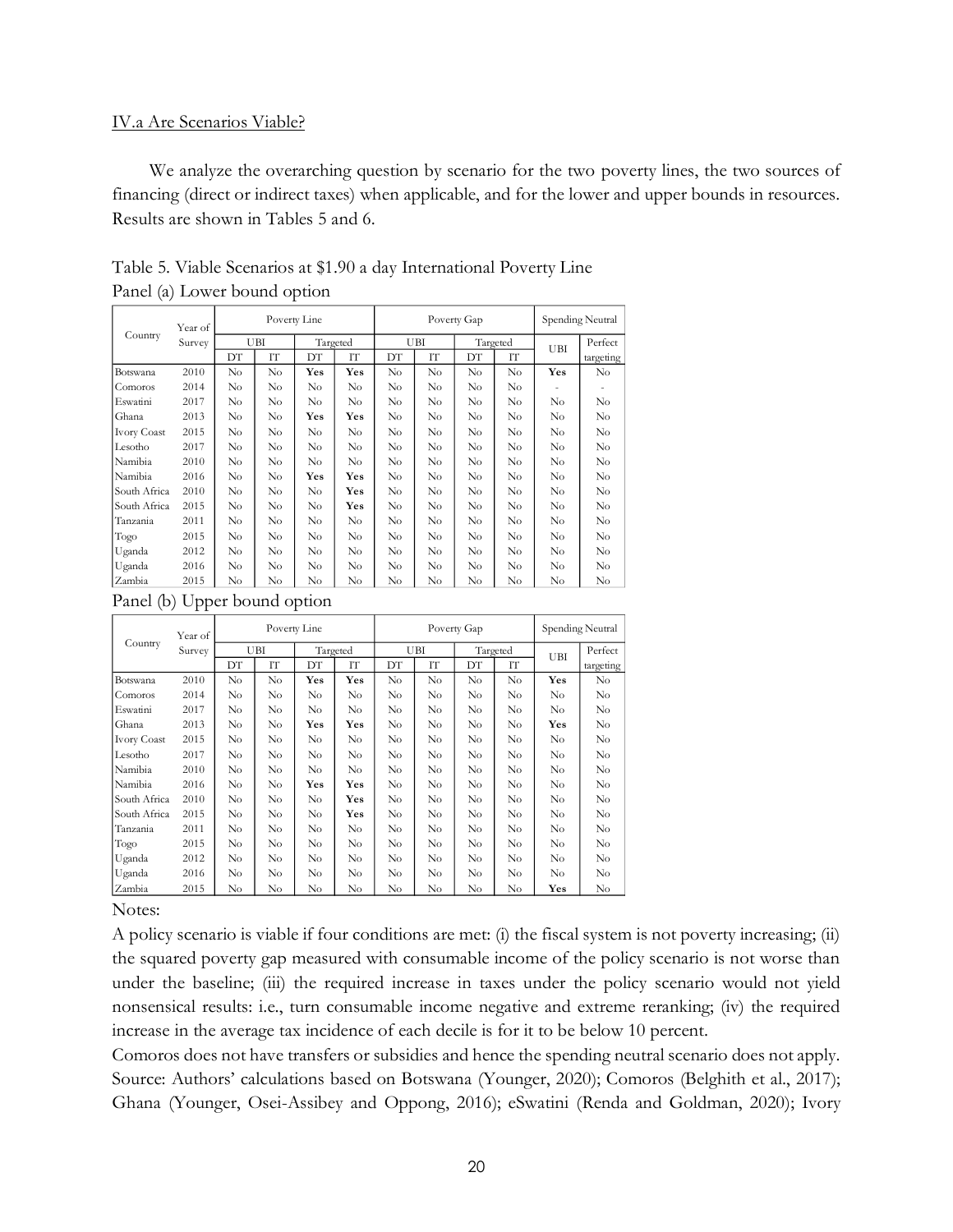Coast (Tassot and Jellema, 2019); Lesotho (Houts and Goldman, 2019); Namibia (Sulla, Zikhali and Jellema, 2016 and Jellema and Renda, 2020); South Africa (Inchauste et al., 2017 and Goldman, Woolard and Jellema, 2020); Tanzania (Younger, Myamba and Mdadila, 2016); Togo (Tassot and Jellema, 2018); Uganda (Jellema et al., 2016 and Mejia-Mantilla et al., 2020); and, Zambia (de la Fuente, Jellema and Rosales, 2018).

|                    | Year of | Poverty Line |          |          |          | Poverty Gap | Spending Neutral |          |          |          |           |
|--------------------|---------|--------------|----------|----------|----------|-------------|------------------|----------|----------|----------|-----------|
| Country            | Survey  | UBI          |          |          | Targeted |             | UBI              |          | Targeted |          | Perfect   |
|                    |         | DT           | ľГ       | DТ       | IΤ       | DТ          | ľΤ               | DТ       | IΤ       | UBI      | targeting |
| Botswana           | 2010    | $\rm No$     | $\rm No$ | $\rm No$ | $\rm No$ | $\rm No$    | $\rm No$         | $\rm No$ | $\rm No$ | $\rm No$ | $\rm No$  |
| Comoros            | 2014    | $\rm No$     | $\rm No$ | $\rm No$ | $\rm No$ | $\rm No$    | $\rm No$         | No       | No       |          |           |
| Eswatini           | 2017    | $\rm No$     | $\rm No$ | $\rm No$ | $\rm No$ | $\rm No$    | $\rm No$         | $\rm No$ | No       | $\rm No$ | No        |
| Ghana              | 2013    | No           | $\rm No$ | No       | No       | No          | No               | No       | No       | No       | No        |
| <b>Ivory Coast</b> | 2015    | $\rm No$     | $\rm No$ | $\rm No$ | $\rm No$ | $\rm No$    | $\rm No$         | $\rm No$ | $\rm No$ | $\rm No$ | No.       |
| Lesotho            | 2017    | No           | $\rm No$ | No       | No       | No          | No               | No       | No       | No       | No        |
| Namibia            | 2010    | $\rm No$     | $\rm No$ | $\rm No$ | $\rm No$ | $\rm No$    | $\rm No$         | $\rm No$ | $\rm No$ | $\rm No$ | $\rm No$  |
| Namibia            | 2016    | No           | $\rm No$ | No       | No       | No          | No               | No       | No       | No       | No        |
| South Africa       | 2010    | No           | $\rm No$ | No       | No       | No          | $\rm No$         | No       | No       | No       | $\rm No$  |
| South Africa       | 2015    | No           | $\rm No$ | $\rm No$ | $\rm No$ | $\rm No$    | $\rm No$         | No       | No       | $\rm No$ | No        |
| Tanzania           | 2011    | No           | $\rm No$ | $\rm No$ | $\rm No$ | $\rm No$    | $\rm No$         | $\rm No$ | No       | $\rm No$ | No        |
| Togo               | 2015    | No           | $\rm No$ | $\rm No$ | $\rm No$ | $\rm No$    | $\rm No$         | No       | No       | No       | No        |
| Uganda             | 2012    | $\rm No$     | $\rm No$ | $\rm No$ | $\rm No$ | $\rm No$    | $\rm No$         | No       | No       | No       | No        |
| Uganda             | 2016    | No           | $\rm No$ | $\rm No$ | $\rm No$ | $\rm No$    | $\rm No$         | No       | No       | No       | No        |
| Zambia             | 2015    | No           | $\rm No$ | $\rm No$ | $\rm No$ | $\rm No$    | $\rm No$         | No       | No       | No       | $\rm No$  |

Table 6. Viable Scenarios at Country Specific International Poverty Lines Panel (a) Lower bound option

|                    | Year of |     |                | Poverty Line |          |                | Poverty Gap    | Spending Neutral |                |          |           |
|--------------------|---------|-----|----------------|--------------|----------|----------------|----------------|------------------|----------------|----------|-----------|
| Country            | Survey  |     | UBI            |              | Targeted |                | UBI            |                  | Targeted       | UBI      | Perfect   |
|                    |         | DT  | ľГ             | DT           | ľГ       | DТ             | IΤ             | DT               | ľТ             |          | targeting |
| Botswana           | 2010    | No. | N <sub>0</sub> | $\rm No$     | $\rm No$ | N <sub>0</sub> | N <sub>0</sub> | N <sub>0</sub>   | N <sub>0</sub> | Yes      | $\rm No$  |
| Comoros            | 2014    | No  | $\rm No$       | No           | No       | No             | No             | No               | No             |          |           |
| Eswatini           | 2017    | No  | $\rm No$       | $\rm No$     | No       | $\rm No$       | $\rm No$       | No               | $\rm No$       | No       | $\rm No$  |
| Ghana              | 2013    | No  | $\rm No$       | $\rm No$     | $\rm No$ | $\rm No$       | No             | $\rm No$         | N <sub>0</sub> | $\rm No$ | $\rm No$  |
| <b>Ivory Coast</b> | 2015    | No  | $\rm No$       | $\rm No$     | $\rm No$ | $\rm No$       | No             | $\rm No$         | N <sub>0</sub> | $\rm No$ | $\rm No$  |
| Lesotho            | 2017    | No  | No             | $\rm No$     | No       | No             | No             | No               | No             | No       | No        |
| Namibia            | 2010    | No  | No             | No           | No       | No             | N <sub>0</sub> | No.              | No             | No       | No        |
| Namibia            | 2016    | No  | No             | $\rm No$     | No       | No             | $\rm No$       | No               | $\rm No$       | No       | No        |
| South Africa       | 2010    | No  | $\rm No$       | $\rm No$     | No       | No             | $\rm No$       | No               | $\rm No$       | No       | No        |
| South Africa       | 2015    | No  | $\rm No$       | $\rm No$     | No       | $\rm No$       | $\rm No$       | N <sub>0</sub>   | $\rm No$       | $\rm No$ | No        |
| Tanzania           | 2011    | No. | $\rm No$       | $\rm No$     | $\rm No$ | $\rm No$       | $\rm No$       | N <sub>0</sub>   | $\rm No$       | $\rm No$ | $\rm No$  |
| Togo               | 2015    | No  | $\rm No$       | $\rm No$     | $\rm No$ | $\rm No$       | $\rm No$       | $\rm No$         | $\rm No$       | $\rm No$ | $\rm No$  |
| Uganda             | 2012    | No  | No             | No           | No       | No             | No             | No               | No             | No       | No        |
| Uganda             | 2016    | No  | $\rm No$       | $\rm No$     | $\rm No$ | $\rm No$       | No             | $\rm No$         | N <sub>0</sub> | $\rm No$ | $\rm No$  |
| Zambia             | 2015    | No  | No             | $\rm No$     | No       | $\rm No$       | $\rm No$       | No               | No             | Yes      | No        |

Panel (b) Upper bound option

Notes:

A policy scenario is viable if four conditions are met: (i) the fiscal system is not poverty increasing; (ii) the squared poverty gap measured with consumable income of the policy scenario is not worse than under the baseline; (iii) the required increase in taxes under the policy scenario would not yield nonsensical results: i.e., turn consumable income negative and extreme reranking; (iv) the required increase in the average tax incidence of each decile is for it to be below 10 percent.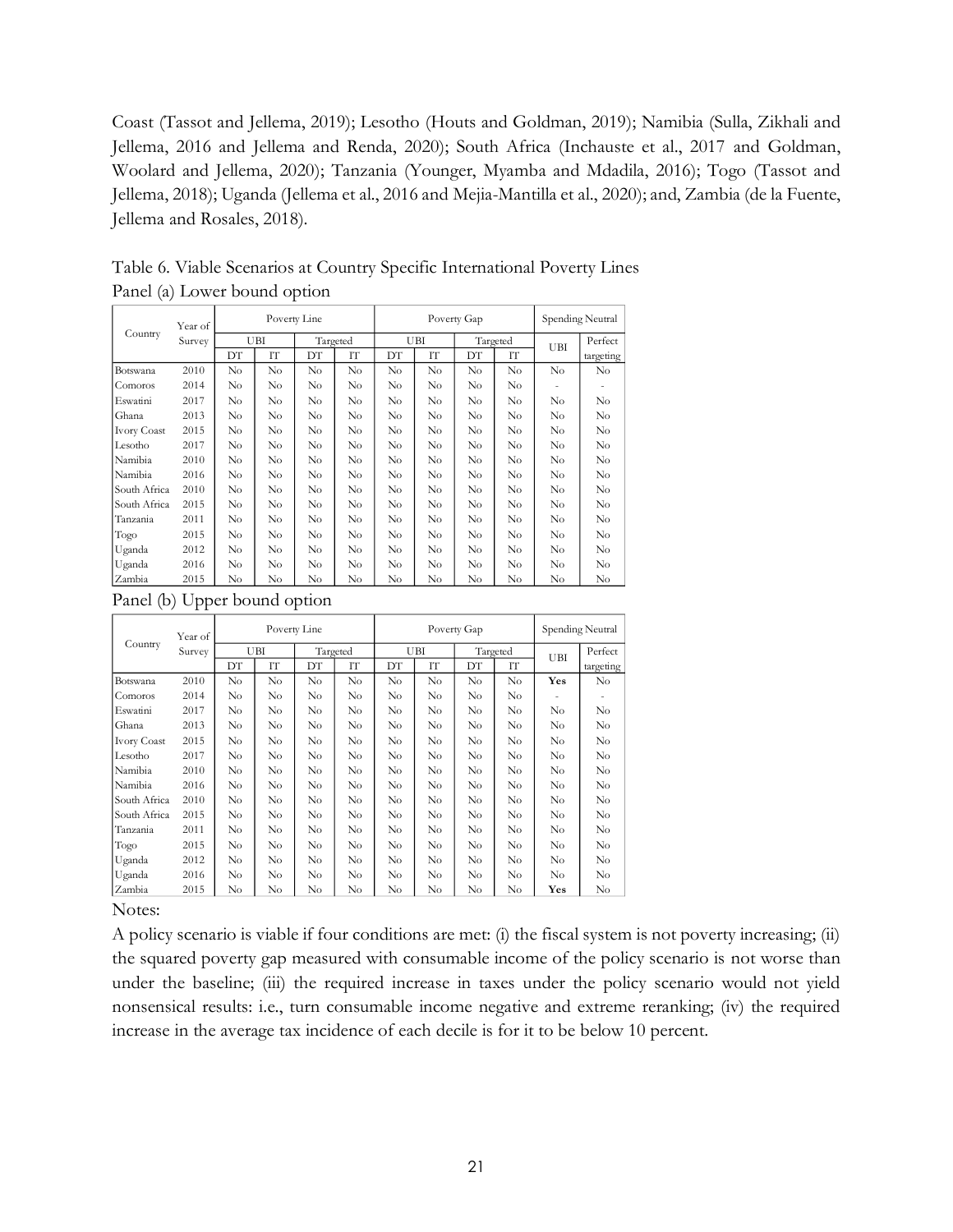Country specific poverty lines are: Comoros, Tanzania, Togo and Uganda: \$1.90 a day international poverty line. eSwatini, Ghana, Ivory Coast, Lesotho and Zambia: \$3.20 a day international poverty line. Botswana, Namibia and South Africa: \$5.50 a day poverty line.

Comoros does not have transfers or subsidies and hence the spending neutral scenario does not apply. Source: Authors' calculations based on Botswana (Younger, 2020); Comoros (Belghith et al., 2017); Ghana (Younger, Osei-Assibey and Oppong, 2016); eSwatini (Renda and Goldman, 2020); Ivory Coast (Tassot and Jellema, 2019); Lesotho (Houts and Goldman, 2019); Namibia (Sulla, Zikhali and Jellema, 2016 and Jellema and Renda, 2020); South Africa (Inchauste et al., 2017 and Goldman, Woolard and Jellema, 2020); Tanzania (Younger, Myamba and Mdadila, 2016); Togo (Tassot and Jellema, 2018); Uganda (Jellema et al., 2016 and Mejia-Mantilla et al., 2020); and, Zambia (de la Fuente, Jellema and Rosales, 2018).

#### *Poverty Line Scenario*

While as expected the two poverty conditions were met throughout, making universal transfers equal to the poverty line entailed too large an increase in taxes to make it a viable policy option. As we see in Tables 5 and 6, a budget neutral UBI equal to the poverty line (US\$1.90 or country specific poverty line) is never viable. This occurs even if we consider the additional resources (upper bound option; panel b in Tables 5 and 6).

What about if we consider a targeted poverty line transfer? As shown, this policy alternative appears viable in Botswana, Ghana, and Namibia (2016), financed by either direct or indirect taxes, and whether we consider or not additional resources, but only for the lower US\$1.90 poverty line. In South Africa, the policy alternative is only viable if financed by indirect taxes. With the country specific poverty line, no case is viable.

In sum, a universal income floor equal to the poverty line implies an increase in taxes that is too large to make such an option viable. However, Botswana, Ghana, Namibia (2016) and South Africa could increase the generosity of their transfers significantly as long as they are targeted to the poor. This can be seen if we compare the baseline average transfers to the poor with the \$1.90 poverty line scenario shown in Table 4.

#### *Poverty Gap Scenario*

What happens if we lower the generosity of the transfer to equal the average poverty gap instead of the poverty line? A budget neutral poverty gap UBI meets the two poverty conditions in a number of cases depending on the poverty line, the source of funding, and the resources available. <sup>45</sup> For

<sup>45</sup> For the \$1.90 poverty line and lower bound option: 6 cases with direct taxes and 10 with indirect taxes. Under the upper bound option, the latter increases to 13. For the country specific poverty line: 2 cases with direct taxes and 11 with indirect taxes. Under the upper bound option, these rise to 5 and 15.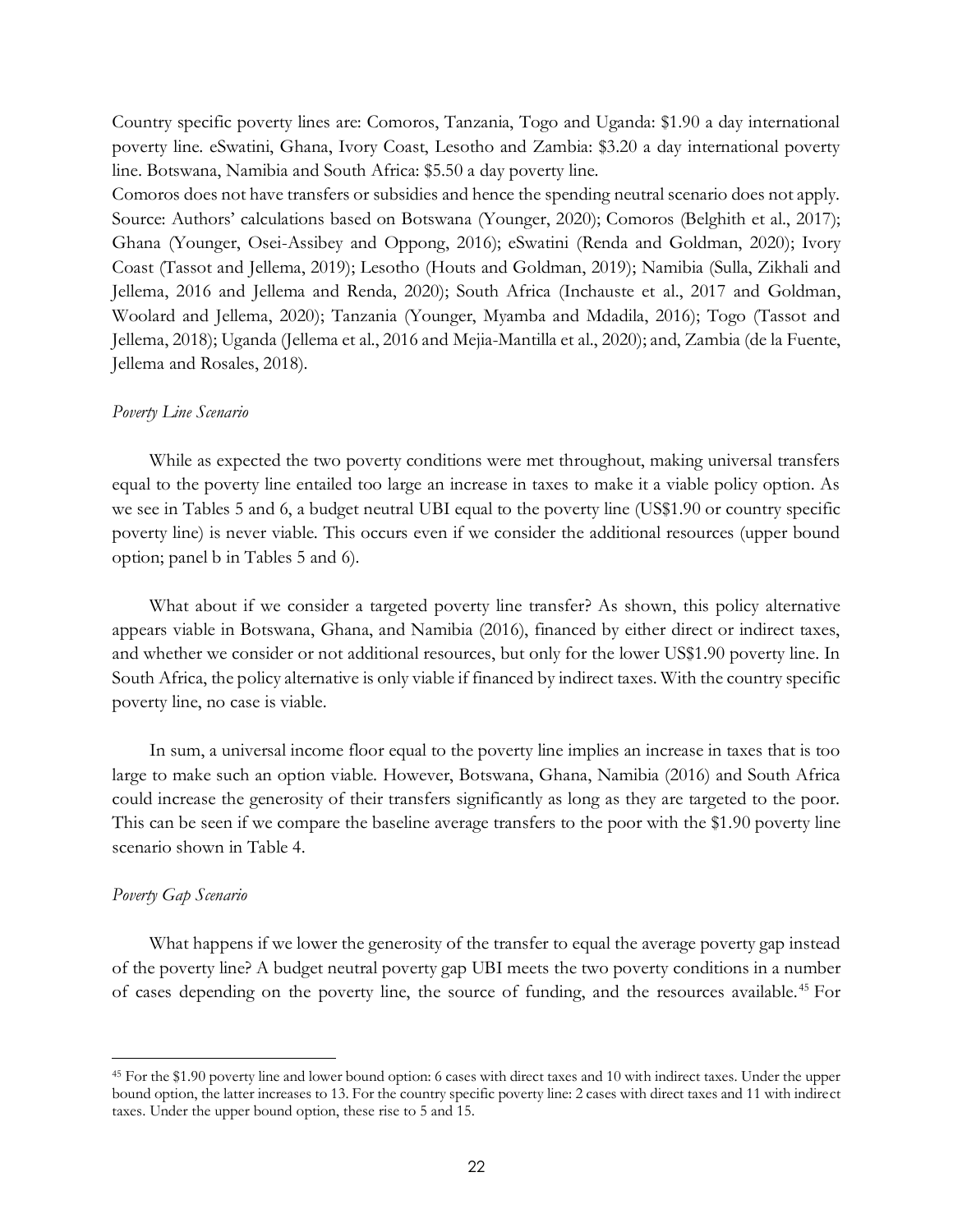brevity, these are shown in the **Statistical Annex**. Once we add the tax-related conditions, however, the number of viable cases shrinks to zero.

With perfect targeting, the first poverty condition is never met under the poverty gap scenario because since resources are transferred based on each person's poverty gap measured with prefiscal income, some individuals who are not poor in the prefiscal situation become poor in the postfiscal situation as a result of the required increase in taxes. However, if one relaxes the condition that the postfiscal headcount ratio should not be higher than the prefiscal one and focuses instead on ensuring that this condition is fulfilled for the squared poverty gap, all targeted scenarios fulfill the two poverty conditions if the financing source are indirect taxes and for the two poverty lines. With direct taxes, all targeted scenarios for the US\$1.90 poverty line become viable except for Tanzania, Togo, and Uganda (2016). With the country specific poverty lines, in addition to these two, Botswana and Ivory Coast become viable.

In sum, just as with the poverty line scenario, a universal income floor equal to the poverty gap implies an increase in taxes that is too large to make such an option viable. In addition, as long as one is willing to accept that the postfiscal headcount ratio could be higher than the prefiscal one, a highly progressive targeted poverty gap transfer (perfect targeting is the most progressive option) is viable in several countries and could reduce poverty through fiscal redistribution by more than in the baseline. In real life policy settings, there could be combinations of targeting and additional tax revenues in which, while the prefiscal poverty gap is not eliminated for the poorest, the outcome could result in both a lower postreform headcount ratio and squared poverty gap (but the latter would not be as low as in the perfect targeting case, of course).

#### *Spending Neutral Scenario*

We now turn to the spending neutral where no increase in taxes is required because the simulated transfer program is funded with current spending on transfers and subsidies. A spending neutral UBI for the US\$1.90 poverty line and the lower bound option meets the two poverty conditions in Botswana; Ghana and Zambia are added to the list under the upper bound option. For the country specific poverty lines and the lower bound option, no case fulfills the two poverty conditions. Under the upper bound option, only Botswana and Zambia met the conditions. If one is willing to relax the condition that the postfiscal headcount ratio should not rise as long as the postfiscal squared poverty gap falls, then in Botwana, Ghana, Togo, and Zambia a spending neutral UBI is viable under the upper bound option.

Similar as to the perfect targeting poverty gap scenario, with perfectly targeted transfers under the spending neutral scenario, the first poverty condition is never met because resources are exhausted before reaching the poor who are closer to the poverty line. If one relaxes this condition and allows for the headcount ratio to rise as long as the squared poverty gap decline, except for South Africa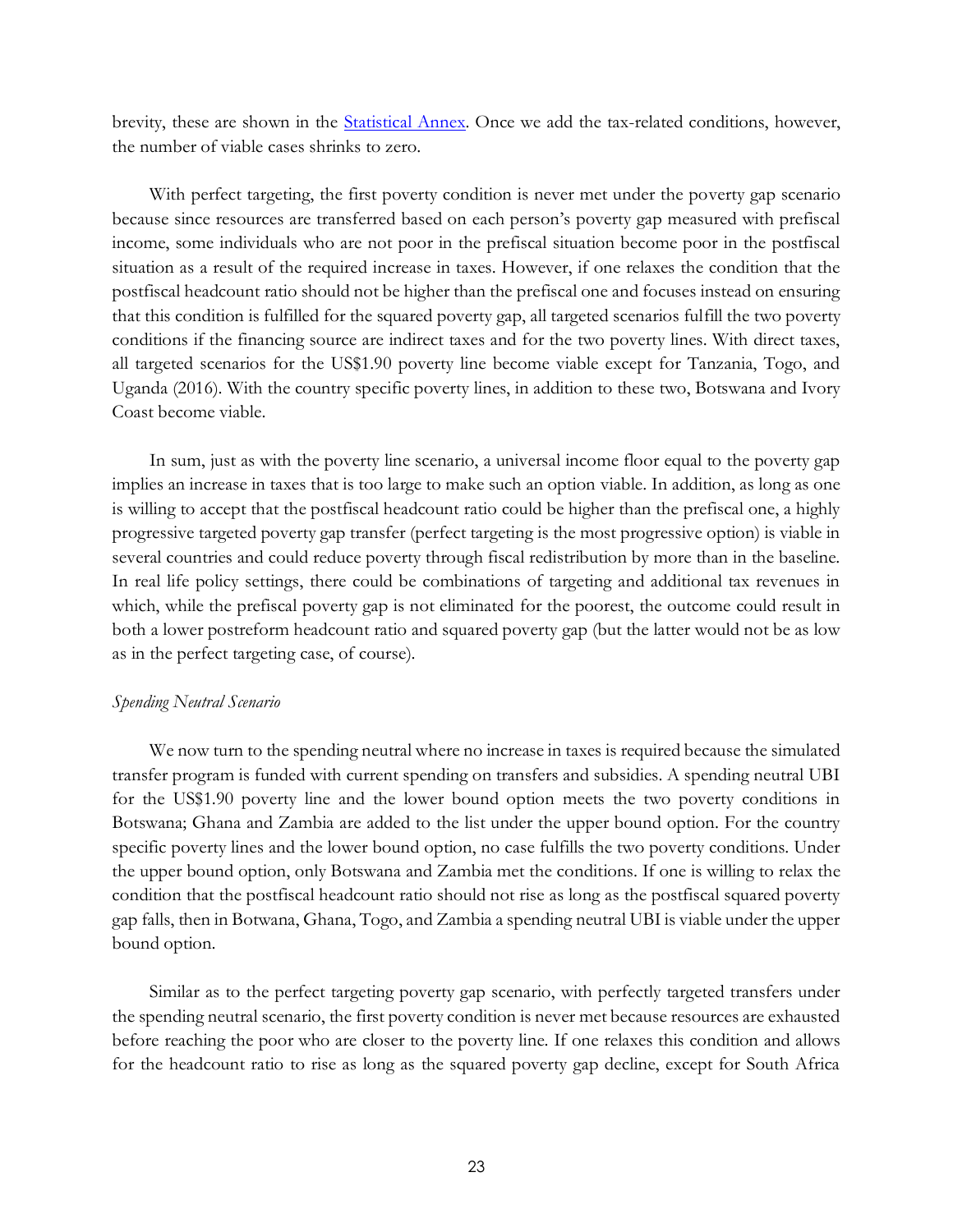(2015), the rest of the cases (and for both poverty lines) fulfill the two poverty conditions under the upper bound option.<sup>46</sup>

In sum, a UBI scenario is not viable either under the poverty line or poverty gap generosity levels because of the required increase in taxes. This is the case even with the lower poverty line or the upper bound in available resources. With a less generous transfer such as the one that corresponds to the spending neutral scenario, a UBI becomes viable in Botswana and, when we consider the upper bound of resources, in Ghana and Zambia. As expected, the upper middle-income Botswana, Namibia and South Africa could introduce targeted income floors for the poor but just for the \$1.90 poverty line. Ghana could also introduce a \$1.90 targeted income floor. In other words, in these four countries, the generosity of targeted transfers could, in principle, be increased if the short-term poverty outcomes were our sole concern.

#### IV.b Impact on Poverty

In Table 7, we present the poverty impact results for the viable scenarios only.<sup>47</sup> By definition, given our poverty conditions, all cases shown here will feature a larger poverty reduction (or, at least no worse) than in the baseline. With even the lower bound of resources available, Botswana could explore implementing a UBI where the transfer equals the average total spending on targeted transfers and subsidies and do better in terms of poverty reduction than the baseline but only marginally so. However, when one compares the poverty impact of a UBI with the targeted scenarios, it is evident what is lost in terms of the poverty-reducing power: the squared poverty gap index could be practically eliminated under the targeted options. It is interesting to note that the poverty effects under all the considered scenarios are very similar whether one relies on direct or indirect taxes to cover the financing gap (when it applies).

Under the upper bound option, a UBI equal to current spending on transfers and subsidies (the spending neutral scenario) yields better poverty outcomes for Botswana, Ghana and Zambia for the \$1.90 poverty line. That is, making available all what is spent based on administrative totals on subsidies to be added to transfers and converted into a UBI yields significantly better poverty-reducing outcomes. With the country specific poverty line, the spending neutral scenario is viable for Botswana and Zambia, and the poverty outcomes, while still better than in the baseline, are smaller. We can see again, however, how a UBI tempers the poverty reducing effects when compared to targeted scenarios.

Although no UBI scenario is viable in Namibia (2016) and South Africa, the targeted poverty line scenario could significantly reduce the headcount ratio and the squared poverty gap index. In the case of Namibia (2016), the impact on poverty is very similar if either direct or indirect taxes fund the financing gap.

<sup>46</sup> Comoros does not have transfers or subsidies and hence the spending neutral scenario does not apply.

<sup>&</sup>lt;sup>47</sup> The poverty results for all countries and all scenarios are in the **Statistical Annex**.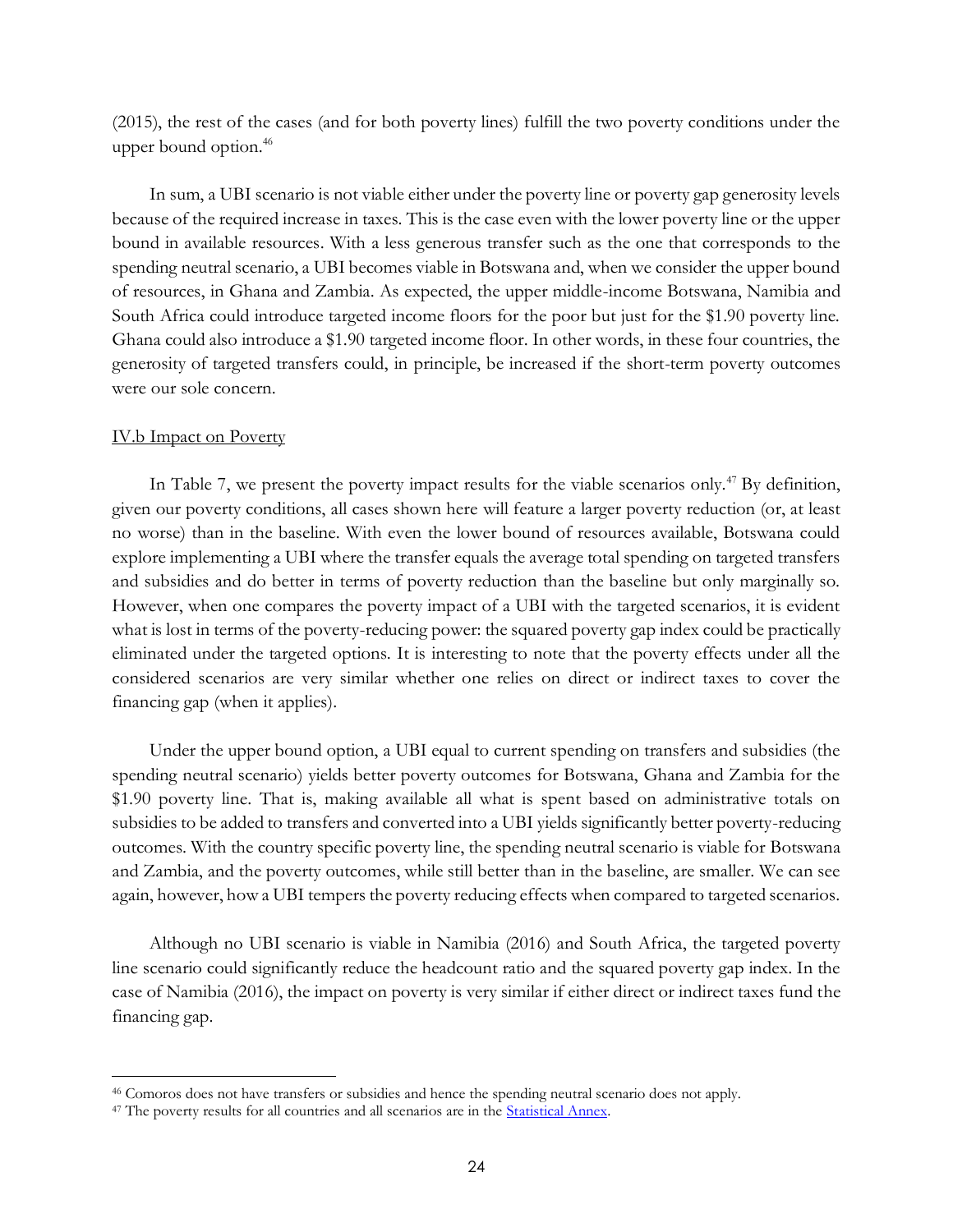|  | Table 7. Change in the Headcount Ratio and the Squared Poverty Gap Between Prefiscal and |  |  |  |  |  |
|--|------------------------------------------------------------------------------------------|--|--|--|--|--|
|  | Postfiscal Income for Baseline and Viable Simulated Scenarios (in %)                     |  |  |  |  |  |

|              |                                                                                                                                   |          | Country Specific |                 |                     |              |                         |                     |                |                     |
|--------------|-----------------------------------------------------------------------------------------------------------------------------------|----------|------------------|-----------------|---------------------|--------------|-------------------------|---------------------|----------------|---------------------|
|              |                                                                                                                                   |          |                  | Poverty Lines   |                     |              |                         |                     |                |                     |
|              |                                                                                                                                   |          |                  | Lower bound     |                     |              | Upper bound             |                     | Upper<br>bound |                     |
| Country      | Year of<br>Survey<br>2010<br>2013<br>2010<br>2016<br>2010<br>2015<br>2015<br>2010<br>2013<br>2010<br>2016<br>2010<br>2015<br>2015 | Baseline | Poverty Line     |                 | Spending<br>Neutral | Poverty Line |                         | Spending<br>Neutral | Baseline       | Spending<br>Neutral |
|              |                                                                                                                                   |          |                  | Targeted        | UBI                 |              | Targeted                | UBI                 |                | UBI                 |
|              |                                                                                                                                   |          | DТ               | TТ <sup>-</sup> |                     | DT           | $\mathbf{I} \mathbf{T}$ |                     |                |                     |
|              |                                                                                                                                   |          |                  |                 | Headcount Ratio     |              |                         |                     |                |                     |
| Botswana     |                                                                                                                                   | $-13.4$  | $-87.1$          | $-86.9$         | $-19.3$             | $-87.8$      | $-87.6$                 | $-28.6$             | 1.5            | $-0.8$              |
| Ghana        |                                                                                                                                   | 12.7     | $-79.0$          | $-78.9$         |                     | $-79.0$      | $-79.1$                 | $-1.8$              |                |                     |
| Namibia      |                                                                                                                                   | $-15.6$  |                  |                 |                     |              |                         |                     |                |                     |
| Namibia      |                                                                                                                                   | $-10.0$  | $-77.7$          | $-75.7$         |                     | $-77.1$      | $-77.4$                 |                     |                |                     |
| South Africa |                                                                                                                                   | $-40.8$  |                  | $-58.6$         |                     |              | $-57.6$                 |                     |                |                     |
| South Africa |                                                                                                                                   | $-35.6$  |                  | $-45.4$         |                     |              | $-43.4$                 |                     |                |                     |
| Zambia       |                                                                                                                                   | 0.8      |                  |                 |                     |              |                         | $-5.2$              | 0.9            | $-0.7$              |
|              |                                                                                                                                   |          |                  |                 | Squared Poverty Gap |              |                         |                     |                |                     |
| Botswana     |                                                                                                                                   | $-43.8$  | $-98.2$          | $-98.3$         | $-45.9$             | $-98.7$      | $-98.5$                 | $-59.0$             | $-11.3$        | $-19.3$             |
| Ghana        |                                                                                                                                   | 7.9      | $-98.5$          | $-98.7$         |                     | $-98.5$      | $-98.7$                 | $-19.1$             |                |                     |
| Namibia      |                                                                                                                                   | $-56.9$  |                  |                 |                     |              |                         |                     |                |                     |
| Namibia      |                                                                                                                                   | $-46.8$  | $-99.7$          | $-99.7$         |                     | $-99.7$      | $-99.7$                 |                     |                |                     |
| South Africa |                                                                                                                                   | $-83.3$  |                  | $-91.0$         |                     |              | $-90.9$                 |                     |                |                     |
| South Africa |                                                                                                                                   | $-79.1$  |                  | $-94.0$         |                     |              | $-93.2$                 |                     |                |                     |
| Zambia       |                                                                                                                                   | $-0.6$   |                  |                 |                     |              |                         | $-29.5$             | 0.5            | $-15.6$             |

## Notes:

Country specific poverty lines are: Comoros, Tanzania, Togo and Uganda: \$1.90 a day international poverty line. eSwatini, Ghana, Ivory Coast, Lesotho and Zambia: \$3.20 a day international poverty line. Botswana, Namibia and South Africa: \$5.50 a day poverty line.

Source: Authors' calculations based on Botswana (Younger, 2020); Comoros (Belghith et al., 2017); Ghana (Younger, Osei-Assibey and Oppong, 2016); eSwatini (Renda and Goldman, 2020); Ivory Coast (Tassot and Jellema, 2019); Lesotho (Houts and Goldman, 2019); Namibia (Sulla, Zikhali and Jellema, 2016 and Jellema and Renda, 2020); South Africa (Inchauste et al., 2017 and Goldman, Woolard and Jellema, 2020); Tanzania (Younger, Myamba and Mdadila, 2016); Togo (Tassot and Jellema, 2018); Uganda (Jellema et al., 2016 and Mejia-Mantilla et al., 2020); and, Zambia (de la Fuente, Jellema and Rosales, 2018).

Our paper noted that some of the baseline fiscal systems produce the undesirable result that the postfiscal headcount ratio and/or the squared poverty gap index (measured with consumable income and with the \$1.90 and country specific poverty lines) are higher than the prefiscal ones suggesting that the existing fiscal system is poverty increasing. This was found for Comoros (low income), Ghana (lower middle income), Ivory Coast (lower middle income), Tanzania (low income), Togo (low income), Uganda (low income) and Zambia (lower middle income).<sup>48</sup> Our results show that in Ghana and Zambia, the poverty increasing characteristic found in the baseline scenario could be eliminated with a spending neutral UBI but only under the upper bound option.

<sup>48</sup> See the [Statistical Annex.](http://commitmentoequity.org/wp-content/uploads/2021/03/Statistical-Annex-of-Are-Budget-Neutral-Income-Floors-Fiscally-Viable-in-Sub-Saharan-Africa.pdf)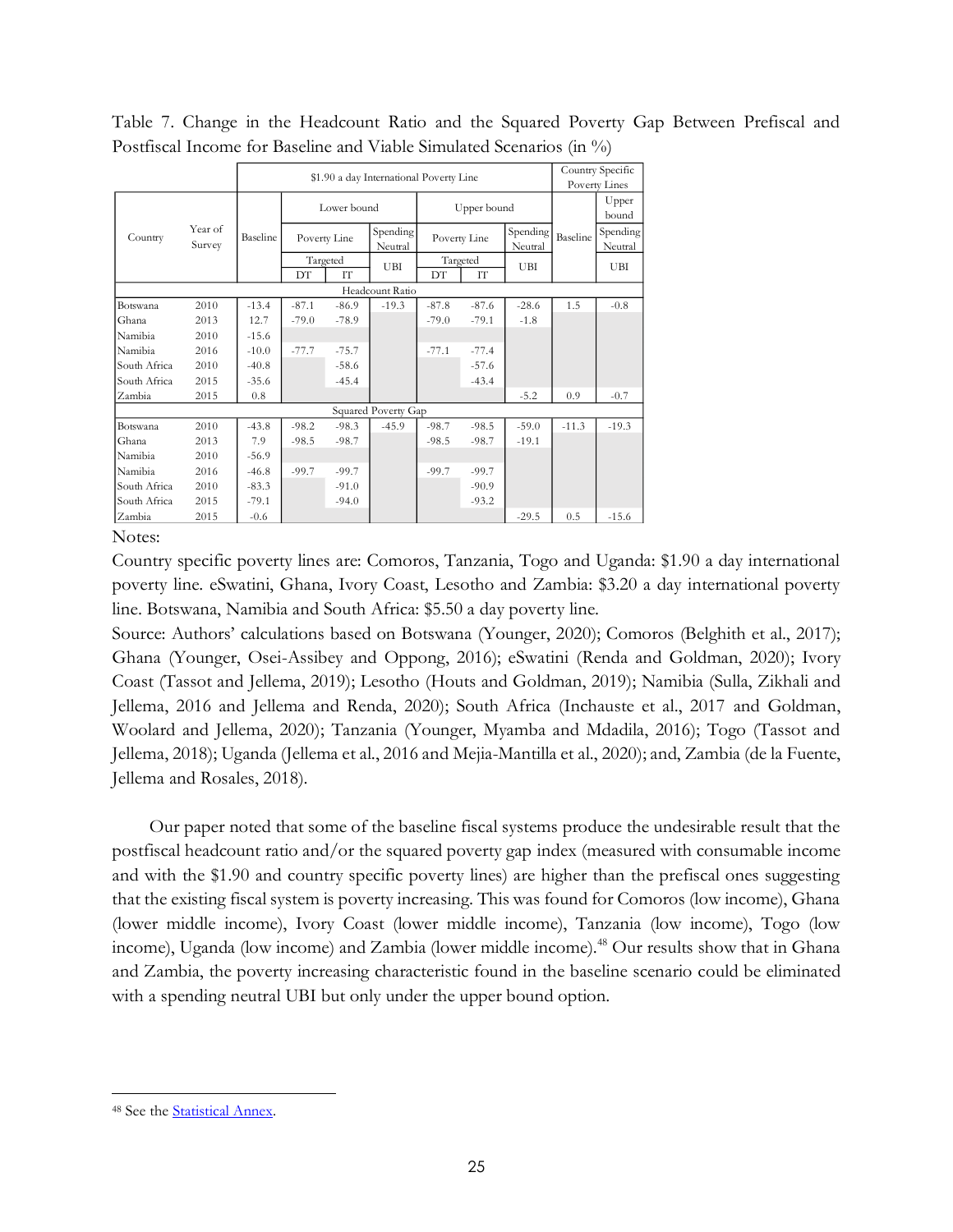None of the scenarios examined here—whether universal or targeted and even with the lower poverty line and the upper bound in resource availability—would eliminate fiscal impoverishment in Comoros, Ivory Coast, Tanzania, Togo, and Uganda. <sup>49</sup> In the low-income countries Comoros, Tanzania, Togo, and Uganda, it would be very hard to fund a UBI or even a targeted transfer system for the population living in poverty without making a portion of the poor net payers. While not fully eliminated, however, fiscal impoverishment is less under the spending neutral UBI than in the baseline in Ivory Coast, Tanzania, Togo, and Uganda.

### IV.c Impact on Tax Burdens

In Table 8, we show the average tax rate (aka the average tax incidence) by decile for the baseline and each of the targeted poverty line viable scenarios. These targeted scenarios are viable, as shown in Tables 5 and 6 above, in Botswana, Ghana, Namibia (2016), and South Africa (both years) but only for the \$1.90 poverty line. Recall two important aspects of our previously discussed results. By assumption, the spending neutral scenarios do not imply a change in the average tax rates, so they are not shown in Table 8. No poverty gap scenario, whether UBI or targeted, and no UBI poverty line scenario are viable, so they are not shown in Table 8 either.

The impact on tax burdens is assessed by the difference in the incidence of taxes paid by each decile between the analyzed scenario and the baseline. Recall that the incidence here is defined as the ratio of total direct and indirect taxes to gross income plus subsidies (extended gross income in Figure 1). In the targeted poverty line scenario, the numerator includes both the mechanical and the additional required tax to fund the financing gap; the denominator is the extended gross income that results from adding a transfer equal to the poverty line to the prefiscal income for individuals with prefiscal income below the corresponding poverty line. Recall that for the upper bound option, the baseline incidence is affected by higher resources from subsidies in the extended gross income (denominator), and the incidence for the scenario is affected by lower additional required taxes to fund the financing gap (numerator).

Under the lower bound option, in Botswana, Ghana, and Namibia, the increase in the average tax rate is 0.3 to 4.9, 1.1 to 6.5, and 0.3 to 5.3 percent if the financing gap is covered with direct taxes. If financed by indirect taxes, the figures are 0.8 to 5.4, 3.2 to 6.8, and 2.8 to 9.3 percent, respectively. When either direct or indirect taxes finance a targeted poverty line transfer, the increase in the tax burden seems to be feasible economically. For the upper bound option, the increase in the tax burden is, in general, lower.

In South Africa, for this scenario we observe that the incidence of total taxes with respect to the extended gross income decreases compared to the baseline. This is explained by the fact that the total amount transferred under the the scenario is lower than the one transferred in the baseline, and that

<sup>&</sup>lt;sup>49</sup> The specific results can be found in the **Statistical Annex**.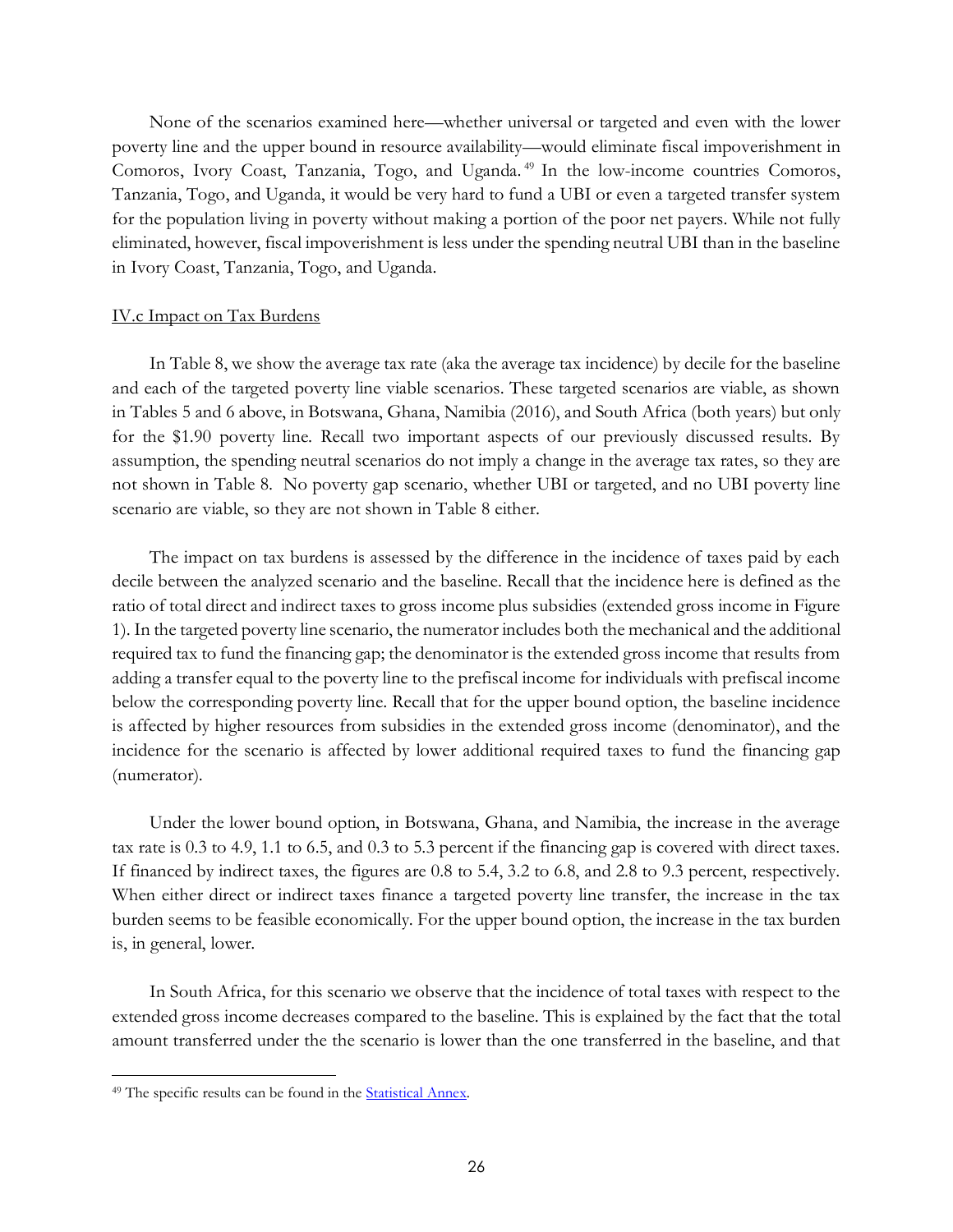the total mechanical taxes (direct and indirect) in the scenario are higher than in the baseline. As a result, the required adjustment in taxes works as a tax refund and total incidence in the targeted poverty line scenario—the only viable one-- ends up being lower than in the baseline.

Table 8. Incidence of Total Taxes (Direct and Indirect) with respect to Extended Gross Income for Baseline and Viable Simulated Scenarios (in %); \$1.90 a day International Poverty Line; Viable Scenarios

|        | Botswana (2010) |      |          | Ghana (2013) |              |          | Namibia (2016) |              |          |          | South Africa (2010) |          | South Africa (2015) |              |      |
|--------|-----------------|------|----------|--------------|--------------|----------|----------------|--------------|----------|----------|---------------------|----------|---------------------|--------------|------|
| Decile | Poverty Line    |      |          |              | Poverty Line |          |                | Poverty Line |          |          | Poverty Line        |          |                     | Poverty Line |      |
|        | Baseline        |      | Targeted | Baseline     |              | Targeted | Baseline       |              | Targeted | Baseline |                     | Targeted | Baseline            | Targeted     |      |
|        |                 | DT   | ľТ       |              | DТ           | IT       |                | DT           | IΤ       |          | DT                  | IΤ       |                     | DT           | IT   |
|        | 5.6             | 5.9  | 5.9      | 6.4          | 6.5          | 6.6      | 8.2            | 8.7          | 9.0      | 7.6      |                     | 7.9      | 9.8                 |              | 8.5  |
| 2      | 5.8             | 5.9  | 6.0      | 6.9          | 7.1          | 7.4      | 9.1            | 9.2          | 9.6      | 10.9     |                     | 10.4     | 14.5                |              | 14.3 |
| 3      | 6.6             | 6.6  | 6.7      | 7.1          | 7.3          | 7.6      | 9.1            | 9.2          | 9.9      | 10.7     |                     | 9.9      | 14.9                |              | 13.9 |
| 4      | 6.4             | 6.5  | 6.6      | 7.3          | 7.5          | 7.7      | 9.3            | 9.3          | 10.1     | 11.0     |                     | 9.6      | 15.3                |              | 13.7 |
| 5      | 6.4             | 6.5  | 6.6      | 7.6          | 7.8          | 8.1      | 9.4            | 9.4          | 10.1     | 12.1     |                     | 10.6     | 15.8                |              | 13.6 |
| 6      | 7.2             | 7.2  | 7.3      | 8.2          | 8.6          | 8.8      | 9.5            | 9.6          | 10.2     | 13.4     |                     | 12.0     | 17.1                |              | 15.0 |
|        | 7.4             | 7.6  | 7.6      | 8.8          | 9.2          | 9.3      | 10.2           | 10.4         | 10.9     | 16.0     |                     | 14.8     | 18.0                |              | 16.0 |
| 8      | 8.8             | 9.0  | 9.0      | 9.4          | 9.9          | 10.0     | 11.8           | 12.0         | 12.4     | 19.7     |                     | 18.5     | 20.6                |              | 18.7 |
| 9      | 11.0            | 11.2 | 11.2     | 10.4         | 10.9         | 11.0     | 13.8           | 14.3         | 14.5     | 25.9     |                     | 24.7     | 23.7                |              | 22.1 |
| 10     | 13.2            | 13.4 | 13.3     | 14.4         | 15.4         | 15.1     | 18.5           | 19.4         | 19.0     | 36.6     |                     | 35.6     | 27.9                |              | 26.5 |
| Total  | 10.8            | 10.9 | 10.9     | 10.6         | 11.1         | 11.1     | 14.9           | 15.4         | 15.4     | 29.2     |                     | 28.2     | 24.1                |              | 22.7 |

Panel (a) Lower bound option

Panel (b) Upper bound option

|        | Botswana (2010) |              |      |          | Ghana (2013) |          |          | Namibia (2016) |              |          | South Africa (2010) |          | South Africa (2015) |              |      |  |
|--------|-----------------|--------------|------|----------|--------------|----------|----------|----------------|--------------|----------|---------------------|----------|---------------------|--------------|------|--|
| Decile |                 | Poverty Line |      |          | Poverty Line |          |          |                | Poverty Line |          | Poverty Line        |          |                     | Poverty Line |      |  |
|        | Baseline        | Targeted     |      | Baseline |              | Targeted | Baseline | Targeted       |              | Baseline |                     | Targeted | Baseline            | Targeted     |      |  |
|        |                 | DТ           | IT   |          | DΤ           | ľТ       |          | DТ             | IT           |          | DТ                  | ľТ       |                     | DT           | IT   |  |
|        | 5.6             | 5.6          | 5.7  | 6.4      | 6.5          | 6.6      | 8.1      | 8.8            | 8.8          | 7.6      |                     | 8.3      | 9.8                 |              | 9.3  |  |
| 2      | 5.8             | 5.7          | 5.7  | 6.9      | 7.1          | 7.2      | 9.0      | 9.4            | 9.3          | 10.9     |                     | 10.7     | 14.5                |              | 14.9 |  |
| 3      | 6.5             | 6.0          | 6.2  | 7.1      | 7.3          | 7.4      | 9.1      | 9.5            | 9.5          | 10.7     |                     | 10.3     | 14.9                |              | 14.6 |  |
| 4      | 6.3             | 5.9          | 6.0  | 7.3      | 7.5          | 7.6      | 9.3      | 9.7            | 9.6          | 11.0     |                     | 10.1     | 15.3                |              | 14.6 |  |
|        | 6.3             | 5.9          | 6.0  | 7.6      | 7.8          | 8.0      | 9.3      | 9.7            | 9.7          | 12.1     |                     | 11.2     | 15.8                |              | 14.9 |  |
| 6      | 7.0             | 6.6          | 6.7  | 8.2      | 8.6          | 8.6      | 9.5      | 9.9            | 9.8          | 13.4     |                     | 12.5     | 17.1                |              | 16.1 |  |
|        | 7.3             | 6.8          | 7.1  | 8.8      | 9.2          | 9.2      | 10.2     | 10.6           | 10.5         | 16.0     |                     | 15.3     | 18.0                |              | 17.1 |  |
| 8      | 8.7             | 8.0          | 8.5  | 9.4      | 9.9          | 9.9      | 11.7     | 12.2           | 12.0         | 19.7     |                     | 18.9     | 20.6                |              | 19.7 |  |
| 9      | 10.8            | 9.9          | 10.7 | 10.4     | 10.9         | 10.8     | 13.8     | 14.3           | 14.1         | 25.9     |                     | 25.2     | 23.7                |              | 23.0 |  |
| 10     | 13.1            | 11.8         | 12.8 | 14.4     | 15.4         | 15.0     | 18.5     | 19.1           | 18.7         | 36.6     |                     | 36.0     | 27.9                |              | 27.2 |  |
| Total  | 10.7            | 9.7          | 10.4 | 10.6     | 11.1         | 10.9     | 14.9     | 15.3           | 15.1         | 29.2     |                     | 28.7     | 24.1                |              | 23.5 |  |

Notes: The incidence of total taxes is the ratio of total direct and indirect taxes to extended gross income which adds subsidies to the standard gross income concept as shown in Figure 1.

Source: Authors' calculations based on Botswana (Younger, 2020); Comoros (Belghith et al., 2017); Ghana (Younger, Osei-Assibey and Oppong, 2016); eSwatini (Renda and Goldman, 2020); Ivory Coast (Tassot and Jellema, 2019); Lesotho (Houts and Goldman, 2019); Namibia (Sulla, Zikhali and Jellema, 2016 and Jellema and Renda, 2020); South Africa (Inchauste et al., 2017 and Goldman, Woolard and Jellema, 2020); Tanzania (Younger, Myamba and Mdadila, 2016); Togo (Tassot and Jellema, 2018); Uganda (Jellema et al., 2016 and Mejia-Mantilla et al., 2020); and, Zambia (de la Fuente, Jellema and Rosales, 2018).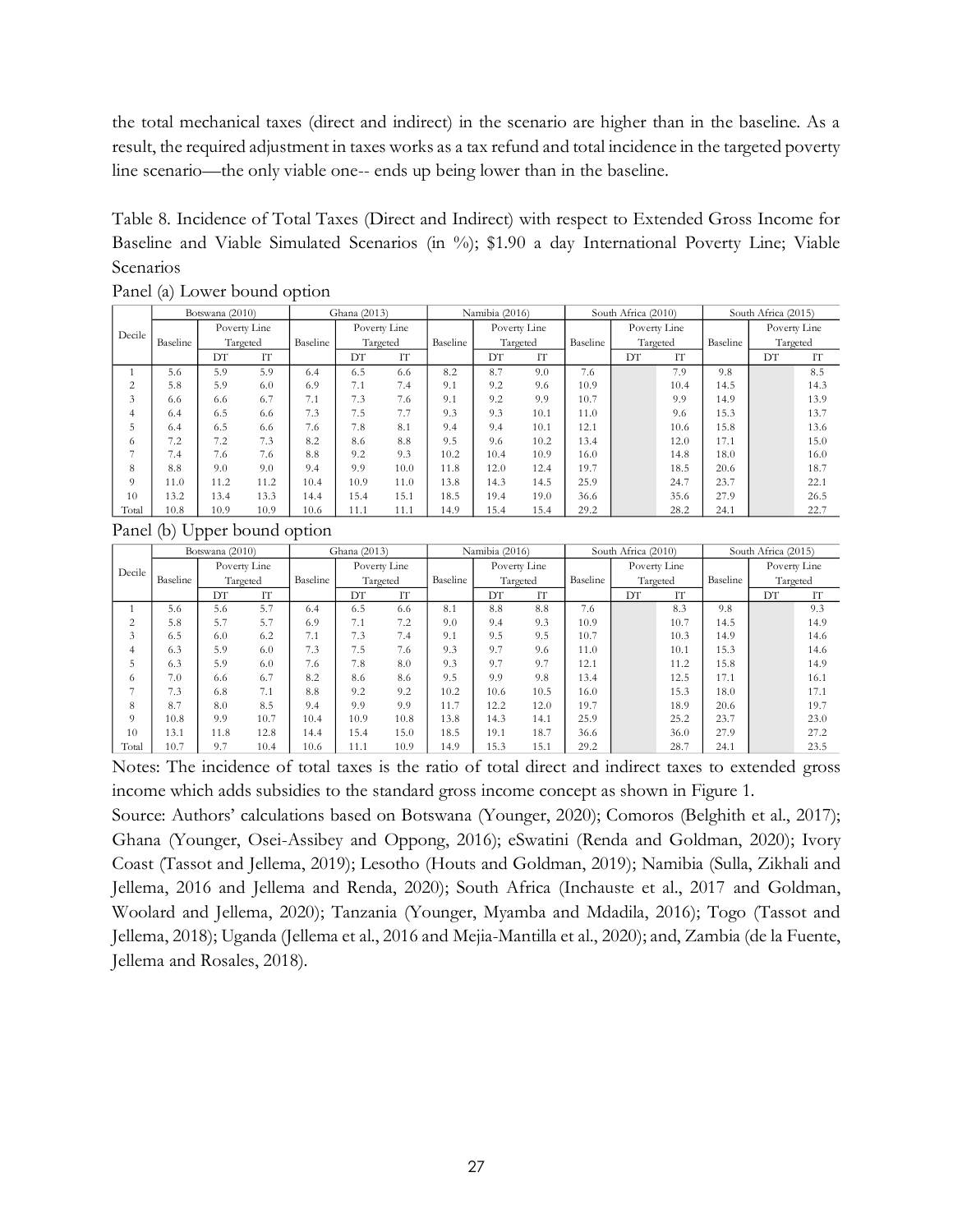## **V. Conclusions**

Are budget neutral universal income floors fiscally viable in the twelve SSA countries analyzed here? The general response is no. Except in strikingly few cases, UBI programs would not be viable. Let us start with the poverty line scenario. While by construction the two poverty conditions are met throughout, making transfers universal and equal to even the lower \$1.90 poverty line entails too large increases in average tax rates to make it a viable policy option. Recall that one would need to raise additional resources equivalent to the poverty line multiplied by the total population minus current spending on transfers and subsidies (lower bound option) and minus the additional revenues captured in administrative accounts (upper bound).

If we lower the generosity of the transfer and make it equal to the average poverty gap, a budget neutral UBI meets the two poverty conditions in a number of cases depending on the poverty line, the source of funding, and the resources available. Once we add the tax-related conditions, however, there are no viable cases. Recall that --while lower-- than under the poverty line scenario, the additional resources would still need to be quite high. They are equivalent to the average poverty gap multiplied by the total population minus current spending on transfers and subsidies (lower bound) and minus the additional revenues captured in administrative accounts (upper bound). Just as with the poverty line scenario, a universal income floor equal to the poverty gap implies an increase in taxes that is too large to make such an option viable.

Let us consider the spending neutral UBI. Recall that no increase in taxes is required because the simulated transfer program is funded with current spending on transfers and subsidies. A spending neutral UBI for the US\$1.90 poverty line and the lower bound option meets the two poverty conditions in Botswana; Ghana and Zambia are added to the list under the upper bound option. For the country specific poverty lines and the lower bound option, no case fulfills the two poverty conditions. Under the upper bound option, only Botswana and Zambia meet the conditions.

A UBI has the advantage that everyone achieves the income floor at all times. A UBI might be preferred over a targeted system especially when households move in and out of poverty with frequency and to help households cope with systemic shocks, especially in countries with little or no formal social protection programs. The onset of the COVID-19 pandemic reminded us how important a safety net with a wide coverage of the population is. But a budget neutral UBI, as results here show, entails too large an increase in taxes to make it a viable policy option in general. Thus, targeted transfers appear to be a superior policy alternative. However, targeting is not without its problems. As discussed by Brown, Ravallion, and van de Walle (2016), identifying precisely who is and is not poor remains complicated due to unreliable data, weak information systems, and a lack of administrative capacity in poor countries while Desai and Kharas (2017) discuss the political difficulties inherent in targeting. That is to say, implementing a reasonably well-targeted transfer program could be expensive or not feasible even when revenues for the transfers themselves can be feasibly raised.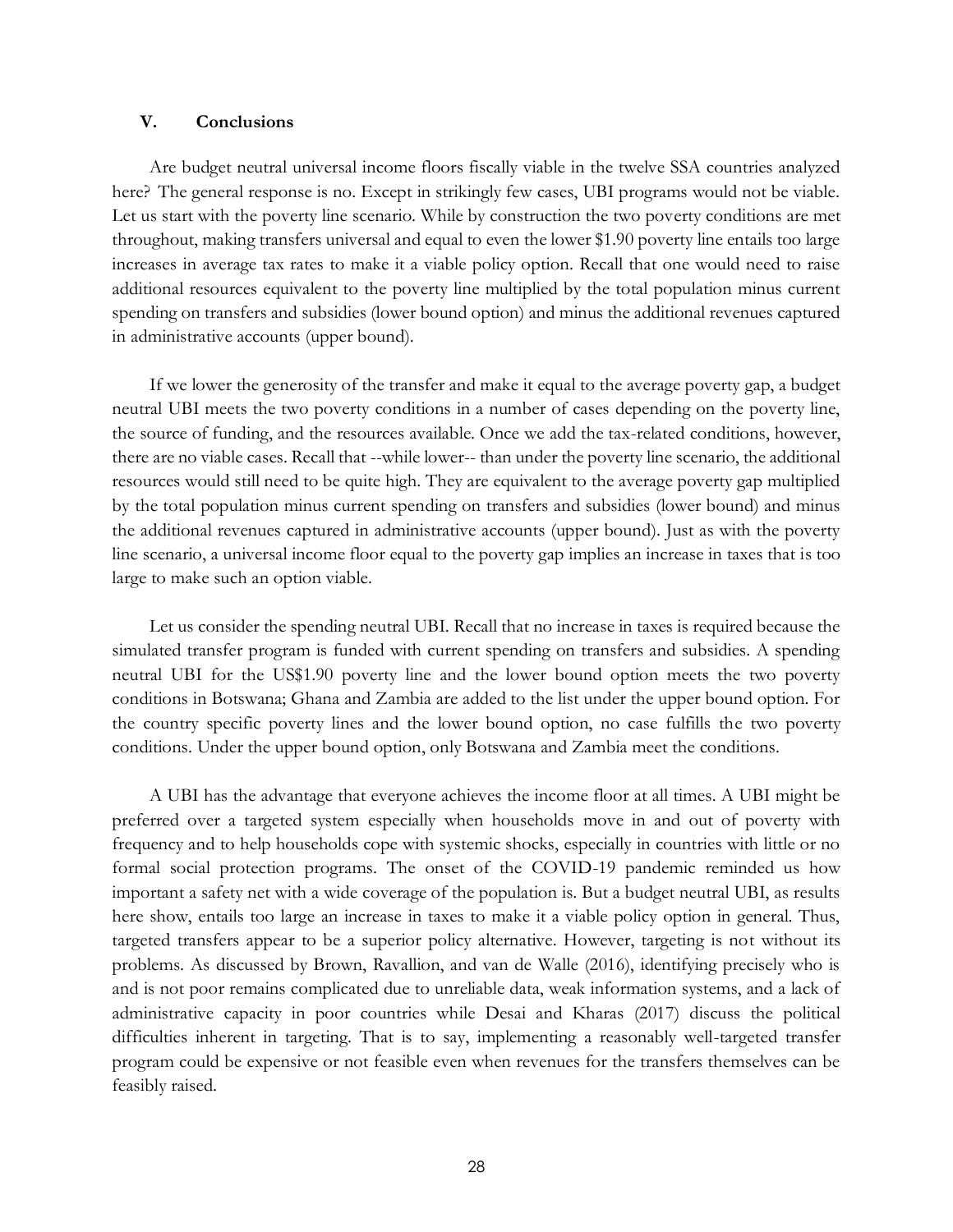While we considered an upper bound of available resources, we did this based on administrative data. In addition, as indicated by Moore, Prichard, and Fjeldstad (2018), there are potentially a whole series of additional revenues that could be tapped by adequately taxing the personal incomes of wealthy people or their property ownership; reducing tax exemptions to investors; curbing corruption in tax collection; proper taxing of mining; increasing excise taxes on tobacco and alcohol; reducing 'leaks" in VAT collection; and introducing gross turnover or excise taxes to compensate for taxes lost as a result of transnational companies shifting profits overseas.<sup>52</sup> Revenues from these "other" sources could potentially increase the domestic resources available for providing an adequate income floor. It remains to be seen whether (and if) increasing revenues through these channels would change our results in any significant manner. This is left for future research.

<sup>52</sup> Moore, Prichard, and Fjeldstad (2018) estimate the revenue lost due to base erosion and profit shifting *alone* in developing countries can range between 1 and 2 percent of GDP.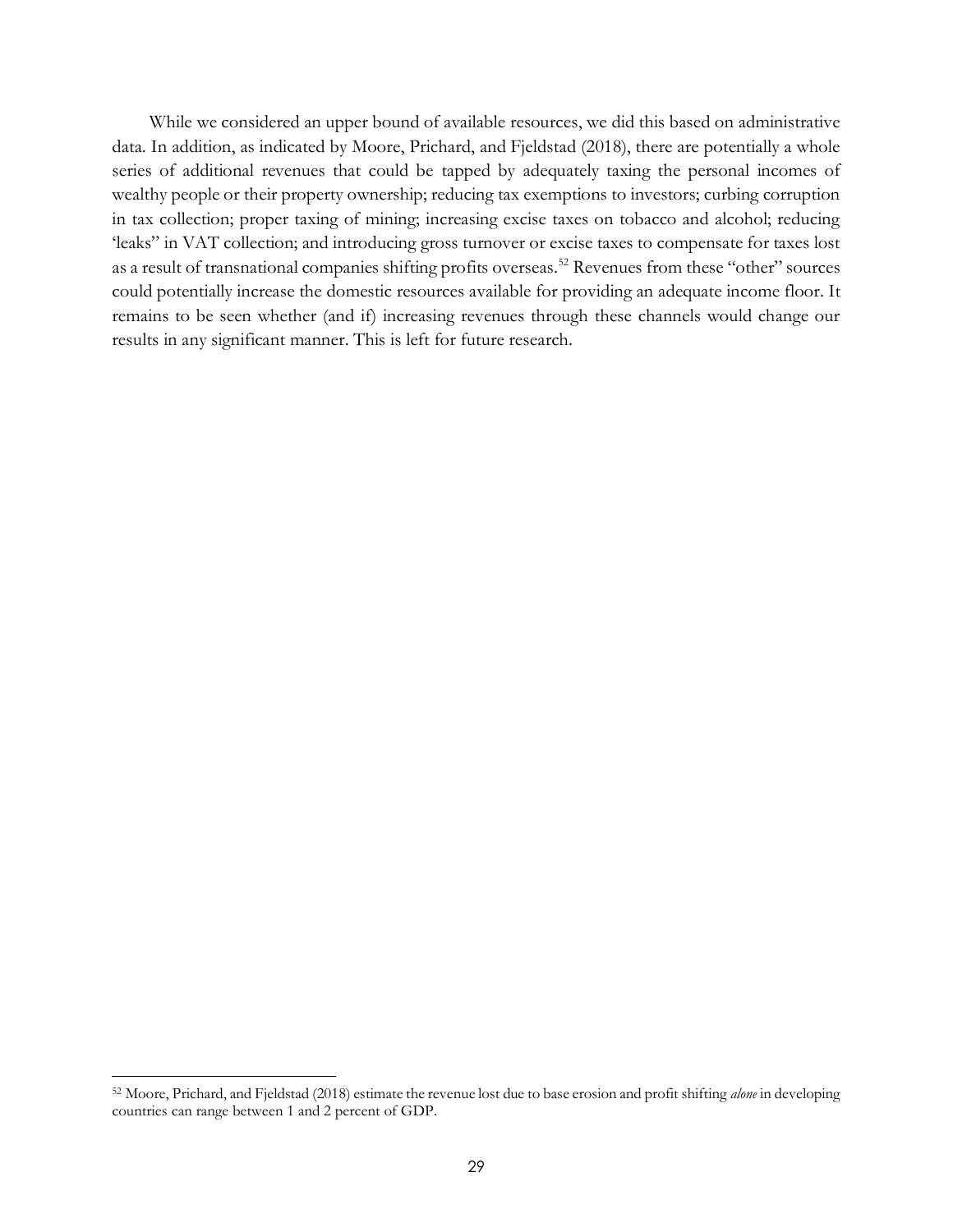## **References**

Acemoglu, Daron. 2019. Why Universal Basic Income is a bad idea. Project Syndicate, 7 June 2019. [https://www.project-syndicate.org/commentary/why-universal-basic-income-is-a-bad-idea-by](https://www.project-syndicate.org/commentary/why-universal-basic-income-is-a-bad-idea-by-daron-acemoglu-2019-06?barrier=accesspaylog)[daron-acemoglu-2019-06?barrier=accesspaylog.](https://www.project-syndicate.org/commentary/why-universal-basic-income-is-a-bad-idea-by-daron-acemoglu-2019-06?barrier=accesspaylog)

Atkinson, Anthony and Joseph Stiglitz. 1976. "The Design of Tax Structure: Direct versus Indirect Taxation." Journal of Public Economics, 6, 55-75.

Bastagli, F., Hagen-Zanker, J., Harman, L., Barca, V., Sturge, G., Schmidt, T., & Pellerano, L. (2016). Cash transfers: what does the evidence say. A rigorous review of programme impact and the role of design and implementation features. London: ODI, 1(7).

Belghith, Nadia Belhaj Hassine, Jon Jellema and Shireen Mahdi. 2017. "CEQ Master Workbook: Comoros (2014)," CEQ Data Center on Fiscal Redistribution (CEQ Institute, Tulane University and the World Bank).

Brown, Caitlin, Martin Ravallion and Dominique van de Walle.2016. "A Poor Means Test? Econometric Targeting in Africa." NBER Working Paper No. 22919. National Bureau of Economic Research.

Coady, David, Moataz El-Said, Robert Gillingham, Kangni Kpodar, Paulo Medas, and David Newhouse. 2006. "The Magnitude and Distribution of Fuel Subsidies: Evidence from Bolivia, Ghana, Jordan, Mali, and Sri Lanka." Working Paper 06/247 (Washington: International Monetary Fund).

de la Fuente, Alejandro, Jon Jellema, and Nora Lustig. forthcoming. "Fiscal Policy in Africa: Welfare Impacts and Policy Effectiveness." World Bank Policy Research Working Paper; World Bank.

de la Fuente, Alejandro, Manuel Rosales, and Jon Jellema. 2017. "The Impact of Fiscal Policy on Inequality and Poverty in Zambia.' World Bank Policy Research Working Paper 8246, November, 2017. World Bank, Washington, DC.

de la Fuente, Alejandro, Jon Jellema, and Manuel Rosales. 2018. "CEQ Master Workbook: Zambia (2015)," CEQ Data Center on Fiscal Redistribution (CEQ Institute, Tulane University, the World Bank, and the International Monetary Fund).

Desai, Raj M. and Homi Kharas. 2017. "Is a Growing Middle-class Good for the Poor? Social Policy in a Time of Globalization," *Global Policy and Development,* Working Paper 105 (July), Brookings Institution.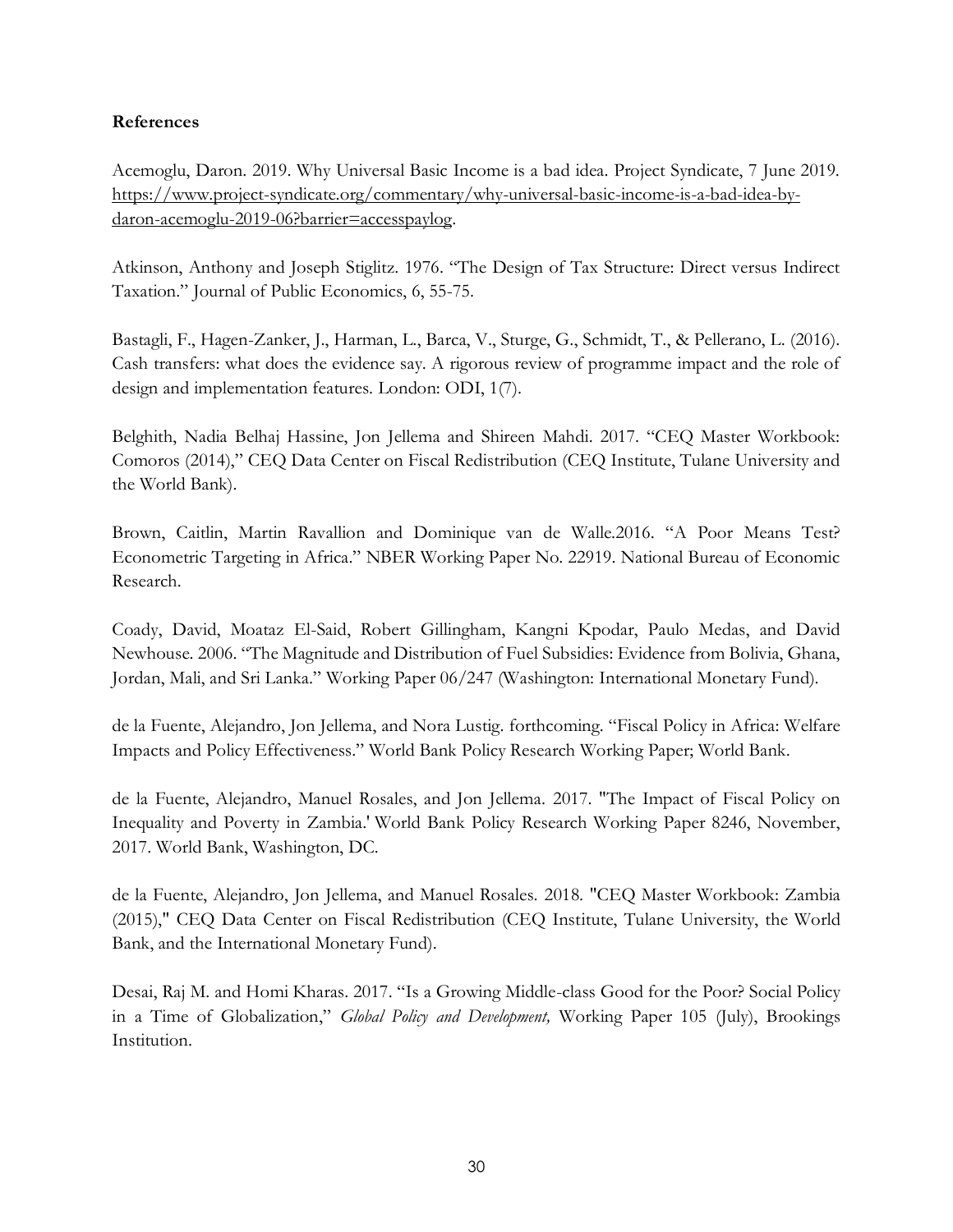Fiszbein, Ariel and Norbert Schady with Francisco H.G. Ferreira, Margaret Grosh, Nial Kelleher, Pedro Olinto, and Emmanuel Skoufias. 2009. Conditional Cash Transfers. Reducing Present and Future Poverty, World Bank, Chapter 1.

Goldman, Maya, Ingrid Woolard and Jon Jellema. 2020. "The Impact of Taxes and Transfers on Poverty and Income Distribution in South Africa 2014/2015," French Development Agency: Research Paper No. 198.

Houts, Ian and Maya Goldman. 2019. "CEQ Master Workbook: Lesotho (2016)," CEQ Data Center on Fiscal Redistribution (CEQ Institute, Tulane University). November 12, 2019.

Inchauste, G., and J. Jellema (2018). 'Constructing Consumable Income: Including the Direct and Indirect Effects of Indirect Taxes and Subsidies.' Chapter 7 in The Commitment to Equity Handbook. Estimating the Impact of Fiscal Policy on Inequality and Poverty, edited by Nora Lustig (Brookings Institution Press and CEQ Institute, Tulane University). Advance online version available at http://www.commitmentoequity.org/publications/handbook.php.

Inchauste, Gabriela, Nora Lustig, Mashekwa Maboshe, Catriona Purfield, and Ingrid Woolard. 2017. "The Distributional Impact of Fiscal Policy in South Africa," in The Distributional Impact of Taxes and Transfers. Evidence from Eight Low-and Middle-Income Countries, edited by Gabriela Inchauste and Nora Lustig (Washington: World Bank).

Inchauste, Gabriela, Nora Lustig, Mashekwa Maboshe, Catriona Purfield, Ingrid Woolard and Precious Zikhali. 2016. "CEQ Master Workbook: South Africa (2010-2011)," CEQ Data Center on Fiscal Redistribution (CEQ Institute, Tulane University and the World Bank). March 6, 2016.

Jellema, Jon. 2017. Chapter VI. Fiscal Incidence Analysis, in World Bank (2017), *[Comoros Poverty](http://documents.worldbank.org/curated/en/342321528113131924/pdf/125069-WP-P156542-OUO-9-Comoros-Poverty-Assessment-revised.pdf)  [Assessment \(English\).](http://documents.worldbank.org/curated/en/342321528113131924/pdf/125069-WP-P156542-OUO-9-Comoros-Poverty-Assessment-revised.pdf)* World Bank. Washington, DC: World Bank Group.

Jellema, Jon, Astrid Haas, Nora Lustig, and Sebastian Wolf. 2018. "Uganda: The Impact of Taxes, Transfers, and Subsidies on Inequality and Poverty," chap. 19 in Commitment to Equity Handbook: Estimating the Impact of Fiscal Policy on Inequality and Poverty, edited by Nora Lustig (Brookings Institution Press and CEQ Institute, Tulane University). Free online version available at www.commitmentoequity.org.

Jellema, Jon, Astrid Haas, Nora Lustig and Sebastian Wolf. 2016. "CEQ Master Workbook: Uganda (2012-2013)," CEQ Data Center on Fiscal Redistribution (CEQ Institute, Tulane University and International Growth Center). July 28, 2016.

Jellema, Jon, and Gabriela Inchauste. 2018. "Constructing Consumable Income: Including the Direct and Indirect Effects of Indirect Taxes and Subsidies," chap. 7 in Commitment to Equity Handbook: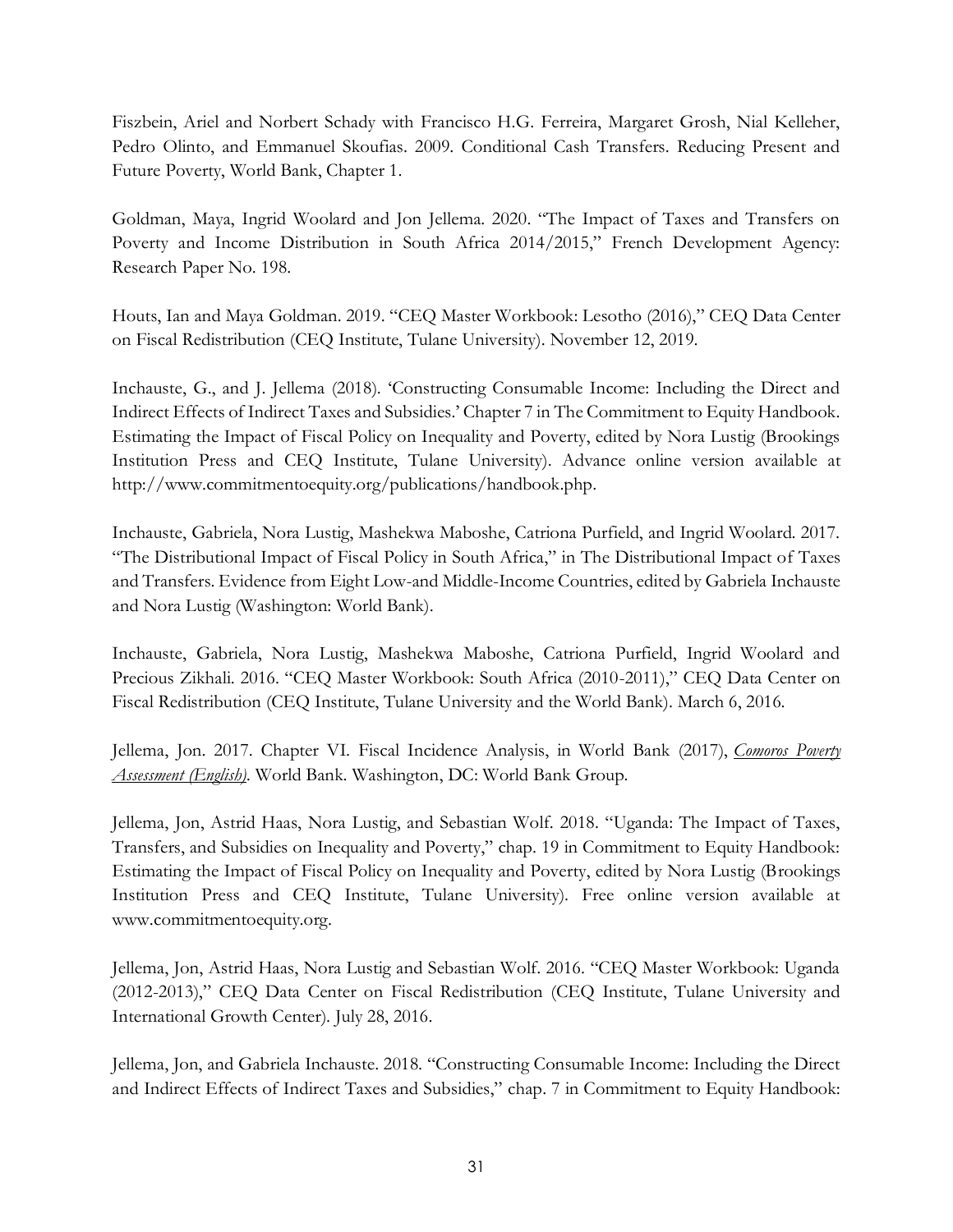Estimating the Impact of Fiscal Policy on Inequality and Poverty, edited by Nora Lustig (Brookings Institution Press and CEQ Institute, Tulane University). Free online version available at [www.commitmentoequity.org.](http://www.commitmentoequity.org/)

Jellema, Jon and Haley Renda. 2020. "CEQ Master Workbook: Namibia (2016)," CEQ Data Center on Fiscal Redistribution (CEQ Institute, Tulane University). June 30, 2020.

Jellema, Jon and Caroline Tassot. Forthcoming. "Analyse de l'impact des politiques fiscales et de protection sociale sur les inégalités et la pauvreté au Côte d'Ivoire." OECD Development Policy Papers. Organisation for Economic Cooperation and Development, Paris.

Jellema, Jon and Caroline Tassot. 2018. "Analysis of the Impact of Tax and Social Protection Policies on Inequality and Poverty in Togo." No. 12, OECD Development Policy Papers.

Jenkins, S. 2017. "Pareto Models, Top Incomes and Recent Trends in UK Income Inequality." Economica (2017) 84, 261–289.

Jolliffe, Dean and Prydz, Espen Beer. 2016. Estimating international poverty lines from comparable national thresholds (English). Policy Research working paper; no. WPS 7606; Paper is funded by the Knowledge for Change Program (KCP). Washington, D.C.: World Bank Group. [http://documents.worldbank.org/curated/en/837051468184454513/Estimating-international](http://documents.worldbank.org/curated/en/837051468184454513/Estimating-international-poverty-lines-from-comparable-national-thresholds)[poverty-lines-from-comparable-national-thresholds](http://documents.worldbank.org/curated/en/837051468184454513/Estimating-international-poverty-lines-from-comparable-national-thresholds)

Lustig, Nora (editor). 2018. "Commitment to Equity Handbook: Estimating the Impact of Fiscal Policy on Inequality and Poverty."(Brookings Institution Press and CEQ Institute, Tulane University). Free online version available at [www.commitmentoequity.org.](http://www.commitmentoequity.org/)

Lustig, Nora. 2019. ["The 'Missing Rich' in Household Surveys: Causes and](http://repec.tulane.edu/RePEc/ceq/ceq75.pdf) Correction Approaches." CEQ Working Paper 75, CEQ Institute, Tulane University, November.

Lustig, Nora, Jon Jellema, and Valentina Martinez Pabon. October 2019. "Leaving No One Behind: Can Tax-funded Transfer Programs Provide Income Floors in Sub-Saharan Africa?," in Leave No One Behind, Homi Kharas and John McArthur (editors), Brookings Institution Press; Washington, DC.

Mirrlees, James. 1971. "An Exploration in the Theory of Optimal Income Taxation." Review of Economic Studies, 38, 175-208.

Mejia-Mantilla, Carolina, Johanna Fajardo-Gonzalez, Maya Goldman, Jon Jellema, and Haley Renda. 2020. "CEQ Master Workbook: Uganda (2016)," CEQ Data Center on Fiscal Redistribution (CEQ Institute, Tulane University). April 4, 2020.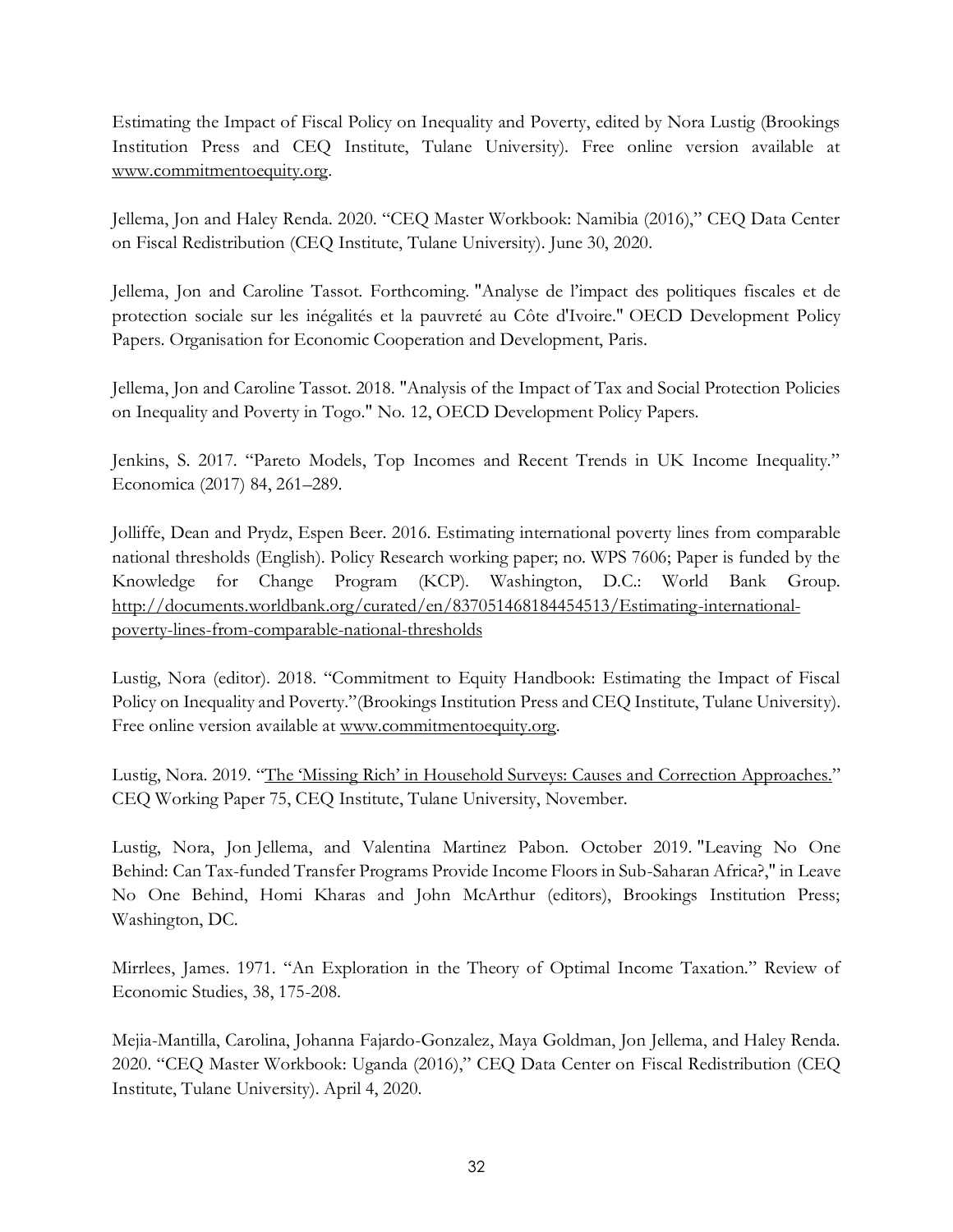Moore, Mick, Wilson Prichard and Odd-Helge Fjeldstad. 2018. *Taxing Africa. Coercion, Reform and Development.* (London: Zed Books and International African Institute).

Namibia Statistics Agency and World Bank. 2017. "Does Fiscal Policy Benefit the Poor and Reduce Inequality in Namibia? The Distributional Impact of Fiscal Policy in Namibia." World Bank, Washington, DC. June.

Novokmet, Filip, Thomas Piketty, and Gabriel Zucman. 2018. "From Soviets to Oligarchs: Inequality and Property in Russia 1905-2016." *Journal of Economic Inequality* 16 (2): 189–223. [http://search.ebscohost.com.libproxy.tulane.edu:2048/login.aspx?direct=true&db=ecn&AN=1718](http://search.ebscohost.com.libproxy.tulane.edu:2048/login.aspx?direct=true&db=ecn&AN=1718376&site=ehost-live&scope=site) [376&site=ehost-live&scope=site.](http://search.ebscohost.com.libproxy.tulane.edu:2048/login.aspx?direct=true&db=ecn&AN=1718376&site=ehost-live&scope=site)

Piketty, Thomas, Li Yang, and Gabriel Zucman. 2019. "Capital Accumulation, Private Property, and Rising Inequality in China, 1978–2015." American Economic Review, 109 (7): 2469-96.

Piketty, Thomas, and Nancy Qian. 2009. "Income Inequality and Progressive Income Taxation in China and India, 1986-2015." American Economic Journal: Applied Economics, 1 (2): 53-63.

Renda, Haley and Maya Goldman. 2020 "CEQ Master Workbook: eSwatini (2017)," CEQ Data Center on Fiscal Redistribution (CEQ Institute, Tulane University). May 7, 2020.

Rigolini, J., Lustig, N., Gentilini, U., Monsalve, E., & Quan, S. (2019). Comparative Effects of Universal Basic Income: Emerging Issues and Estimates in Exploring universal basic income: A guide to navigating concepts, evidence, and practices, U. Gentilini, M. Grosh, J. Rigolini, and R. Yemtsov (editors). The World Bank.

Sulla, Victor, Precious Zikhali, and Jon Jellema. 2016. "CEQ Master Workbook: Namibia (2010)," CEQ Data Center on Fiscal Redistribution (CEQ Institute, Tulane University and the World Bank).

Tassot, Caroline and Jon Jellema. 2018. "CEQ Master Workbook: Togo (2015)," CEQ Data Center on Fiscal Redistribution (CEQ Institute, Tulane University and the Organization for Economic Cooperation and Development).

Tassot, Caroline and Jon Jellema. 2019. "CEQ Master Workbook: Ivory Coast (2015)," CEQ Data Center on Fiscal Redistribution (CEQ Institute, Tulane University and the Organization for Economic Cooperation and Development).

World Bank. 2017. "Comoros Poverty Assessment (English)." World Bank. Washington, DC: World Bank Group.